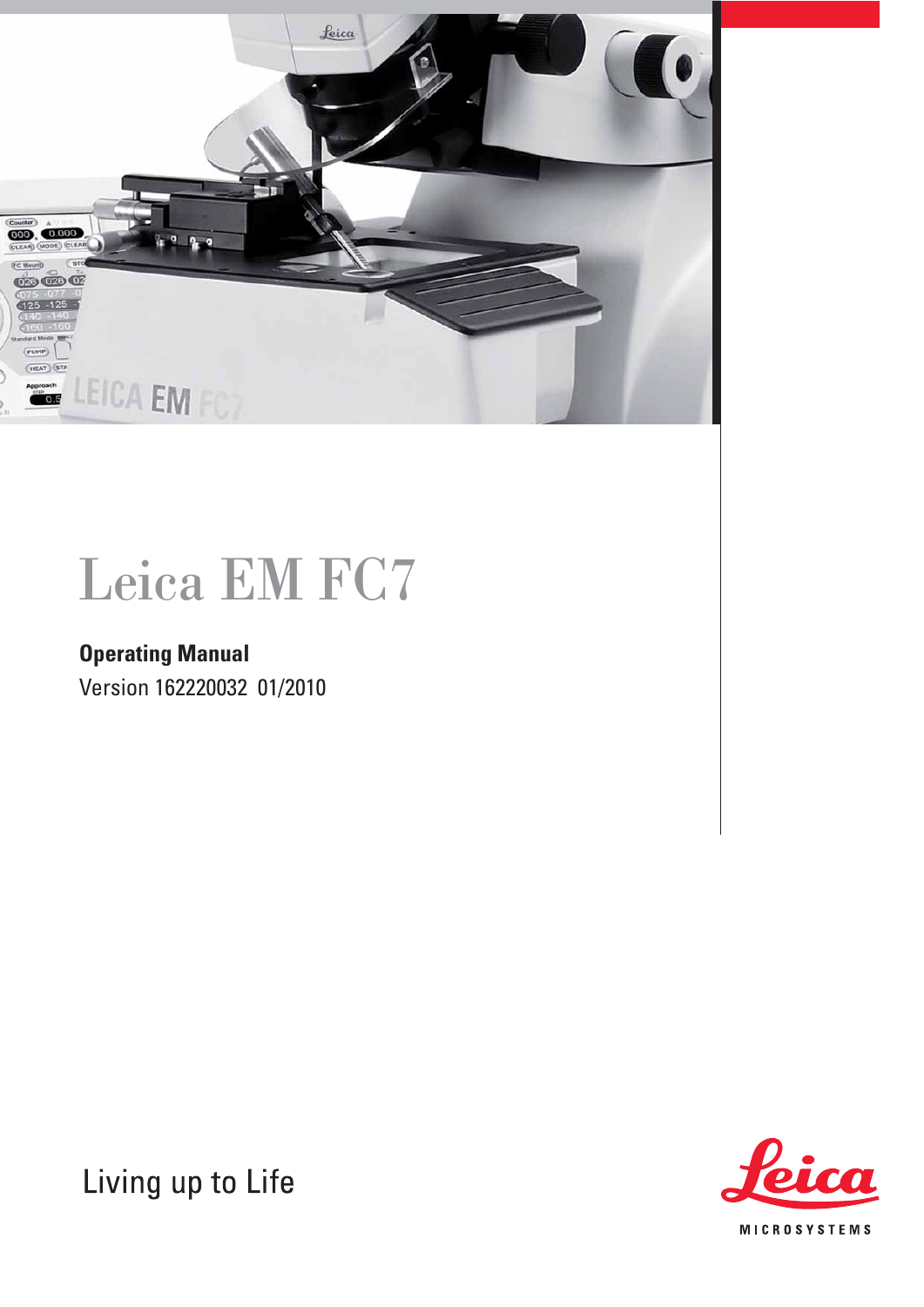## **Important Note**

Leica reserves the right to change technical specifications as well as manufacturing processes without prior notice. Only in this way is it possible to continuously improve the technology and manufacturing techniques used to provide our customers with excellent products.

Any copyrights of this document are retained by Leica Mikrosysteme GmbH, Vienna. Any reproduction of text and illustrations (or any parts thereof) by printing, photocopying, or other methods (including electronic systems and media) requires express prior permission in writing.

Issued by:

Leica Mikrosysteme GmbH Hernalser Hauptstrasse 219 A-1170 Vienna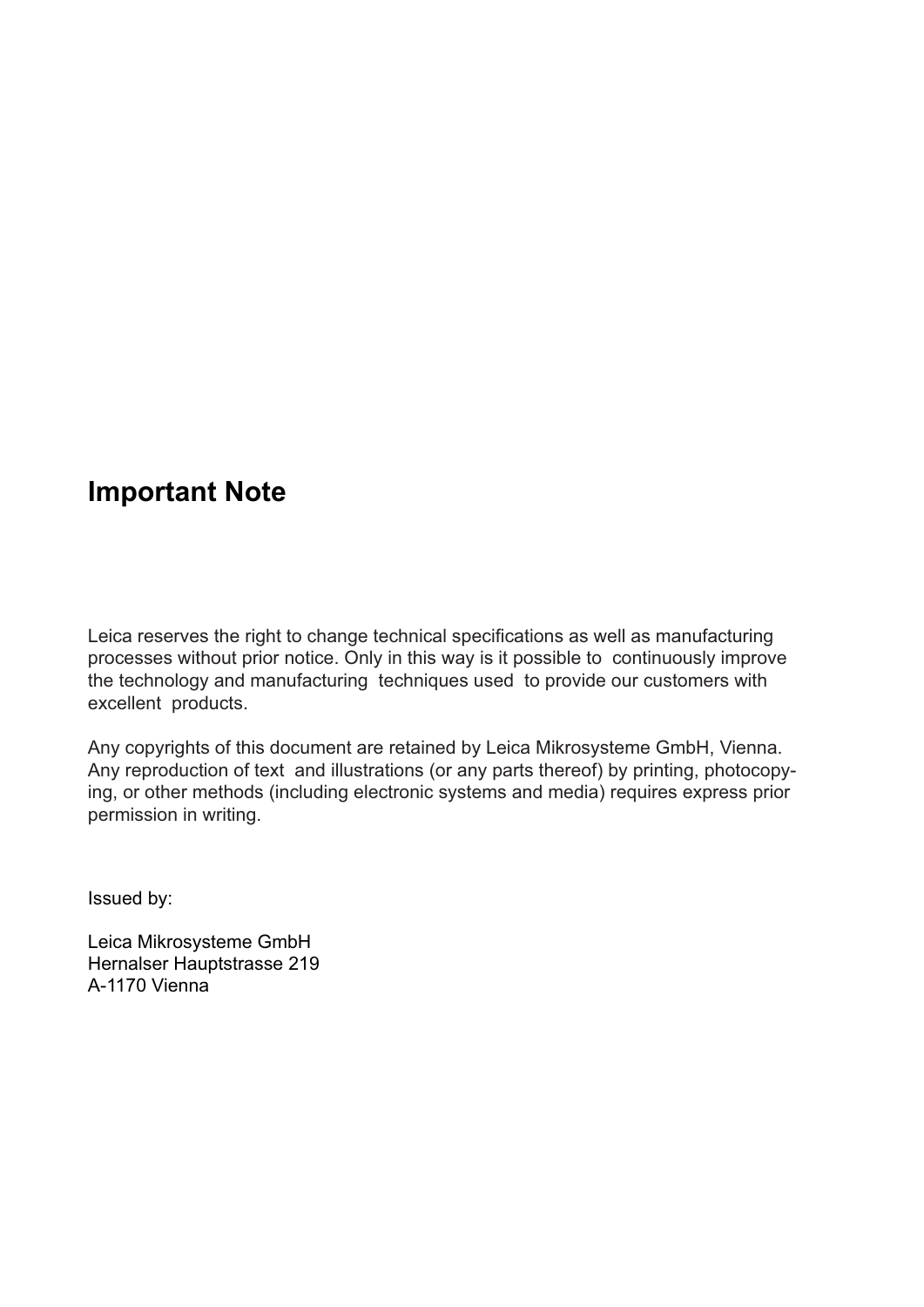## Leica EM FC7

Operating Manual

 **Leica EM FC7** Serial Number:

 **Date of purchase:** 

 For the instrument serial number, please refer to the name type label on the back of the instrument!



**Please read this instruction manual carefully before operating the instrument.**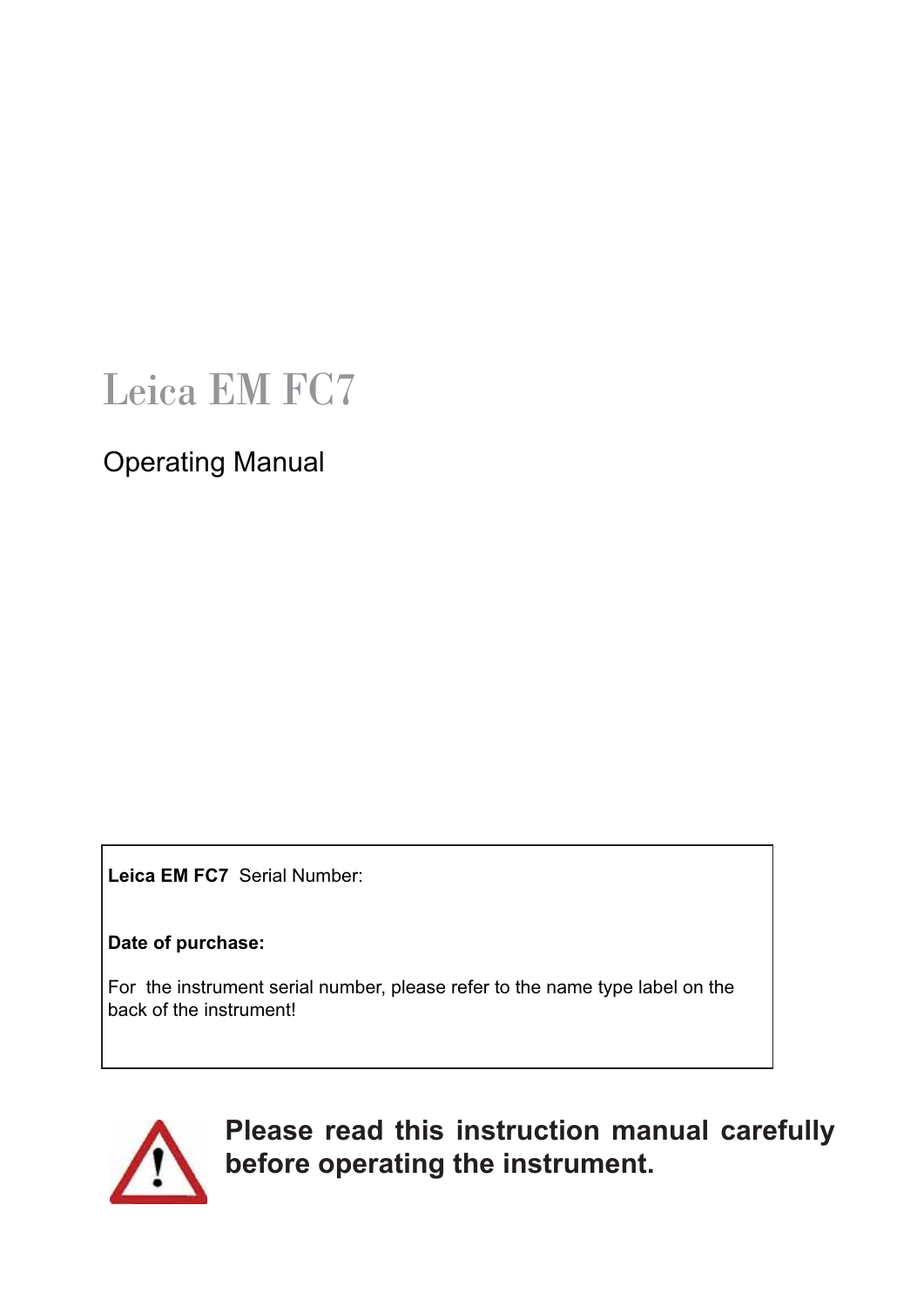### Foreword

This Technical Documentation is intended to provide essential information about the proper operation of the Leica EM FC7 Cryo-chamber.

This user manual describes commissioning of the Leica EM FC7 Cryo-chamber, phased testing and adjustment of all components and movement sequences, and restoring the basic functionality.

Service and operating staff must familiarize themselves with all components of the system before commissioning. Particular attention must be paid to the aspect of safety.

This user manual must be retained for future reference.

Texts, schedules and tables may not be copied, reproduced, or divulged to third parties without our express consent.

It should be noted that this Technical Documentation does not constitute a part of any existing, prior agreement or covenant or legal relationship.

All obligations are derived from the purchase agreement, which is also the sole document of record regarding the terms of the warranty. Contractual provisions are not affected by the Technical Documentation.

The documentation issued by the respective suppliers shall apply in addition to this manufacturer's documentation.

In addition, all generally applicable legal and otherwise binding regulations for preventing accidents and protecting the environment must be observed and communicated.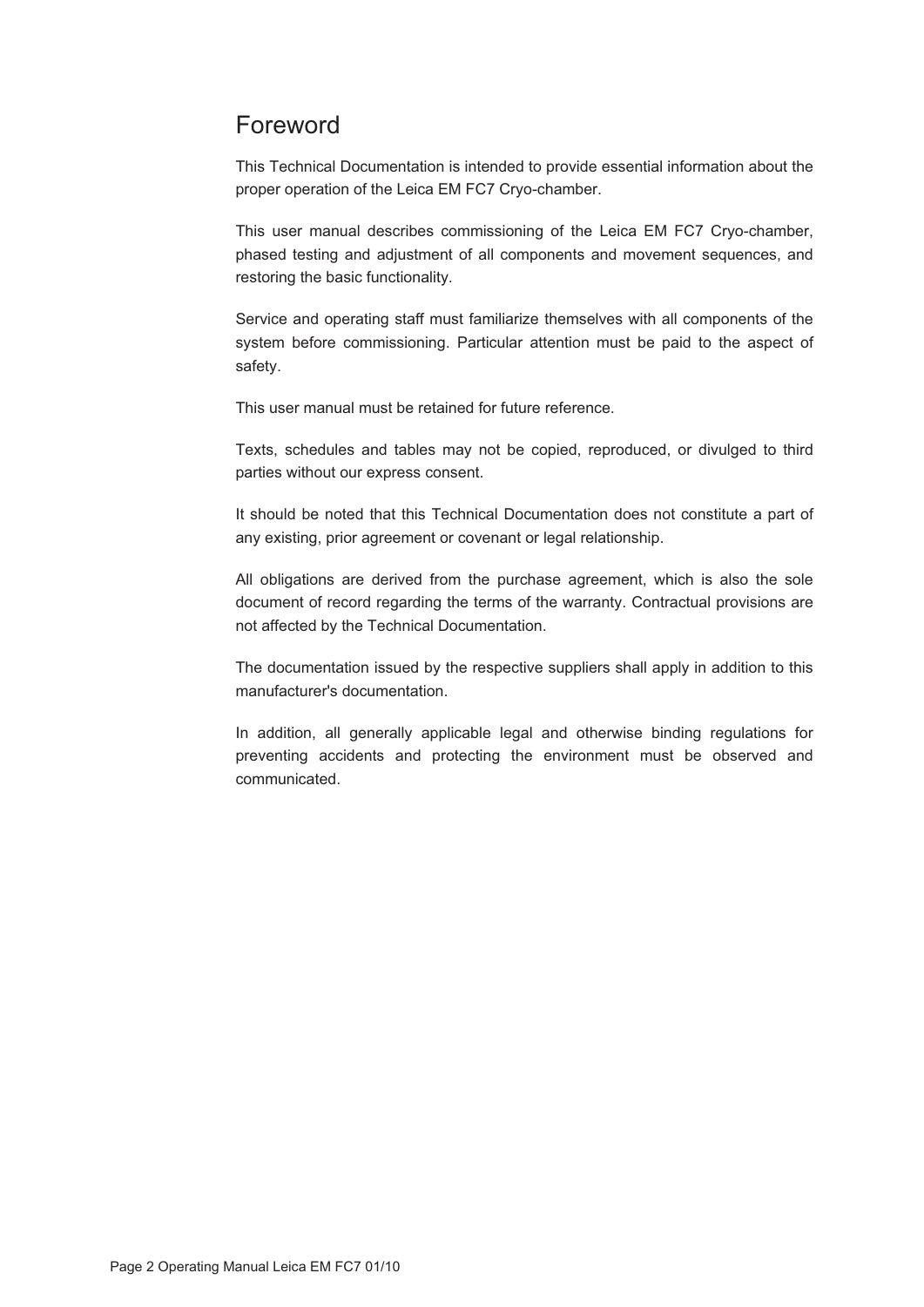## Table of contents

| 1. |                          |  |
|----|--------------------------|--|
|    | 1.1                      |  |
|    | 1.2                      |  |
| 2. |                          |  |
|    | 2.1                      |  |
|    | 2.2                      |  |
| 3. |                          |  |
|    | 3.1                      |  |
|    | 3.2                      |  |
|    | 3.3                      |  |
|    | 3.4                      |  |
| 4. |                          |  |
|    | 4.1                      |  |
|    | 4.2                      |  |
|    | 4.3                      |  |
|    | 4.4                      |  |
|    | 4.5                      |  |
|    | 4.6                      |  |
|    | 4.7                      |  |
|    | 4.8                      |  |
|    | 4.9                      |  |
|    | 4.10                     |  |
|    | 4.11                     |  |
| 5. |                          |  |
|    | 5.1                      |  |
|    | $5.2\,$                  |  |
|    | 5.3                      |  |
|    | 5.4                      |  |
|    | 5.5                      |  |
|    | 5.6                      |  |
|    | 5.7                      |  |
|    | 5.8                      |  |
|    | 5.9                      |  |
|    | 5.10<br>5.10.1<br>5.10.2 |  |
|    | 5.11                     |  |
|    | 5.12                     |  |
|    | 5.13                     |  |
| 6. |                          |  |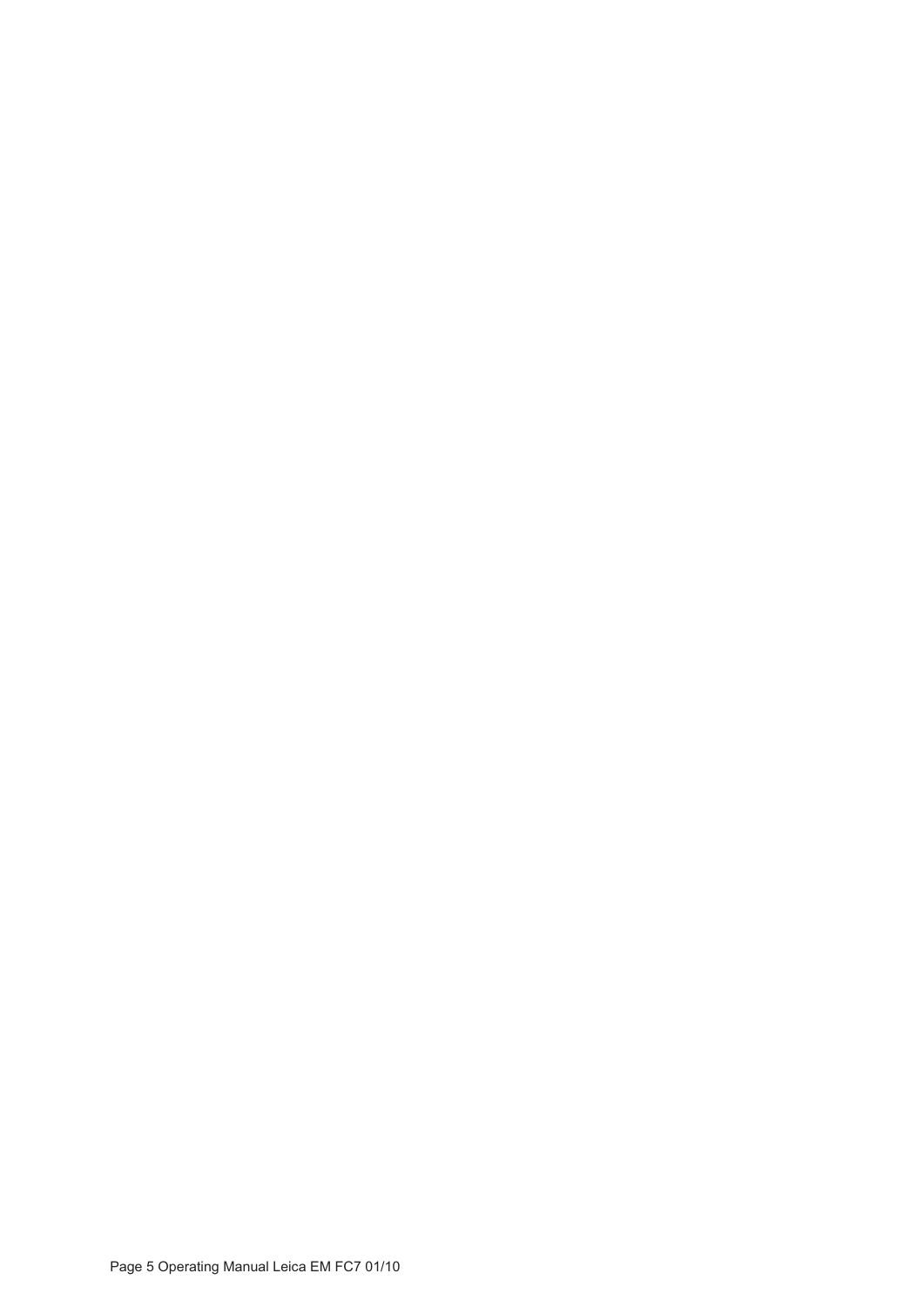### **1. Safety Introduction**

#### Liquid Nitrogen (LN<sub>2</sub>)

When working with liquid nitrogen  $(LN_2)$  please bear in mind  $LN_2$  is extremely cold. It boils at -196 °C. Nitrogen gas  $(GN_2)$  escapes at very low temperature from the boiling  $LN_2$ . Both  $LN_2$  and  $GN_2$  as well as cooled elements (e.g. pipes, valves, hoses, containers or stoppers) can cause severe frost bite and burns to the skin and eyes.

When  $LN_2$  evaporates, it expands in a ratio of 1:700. 1 litre  $LN_2$  produces almost 1 m3 of  $GN_2$ . Care should therefore be taken to ensure that when large quantities of nitrogen evaporate (e.g. when transferring  $LN<sub>2</sub>$ ), the room should always be well ventilated.

Removing  $LN_2$  waste: dump  $LN_2$  into an outdoor pit or container filled with gravel, where it will evaporate rapidly and safely.

 $GN<sub>2</sub>$  is odourless and tasteless and will be inhaled like air.  $GN<sub>2</sub>$  is non-toxic, but a high GN<sub>2</sub> content in the air (> 78%) reduces the oxygen-content (< 21%) and produces immediate fainting and deep unconsciousness without any previous symptoms.

When there is doubt about the adequacy of ventilation, use an oxygen analyser (0) to 25% scale) to check for oxygen. The content of oxygen must not drop below 18%.

If an unconscious person stays in a low oxygen environment then death may occur.

If breathing stops, apply artificial respiration at once and notify doctor and ambulance immediately.

For the reasons given above, never put  $LN<sub>2</sub>$  Dewars in a closed storage room or chamber. The evaporation rate from Dewar vessels can rise to several litres a day if they are defective due to improper handling or to natural wear over many years of use.

Always keep the working area well ventilated.

Bring objects at room temperature carefully into contact with  $LN<sub>2</sub>$ . Initially an insulating gas layer is formed preventing a large transfer of heat. During this initial period little  $LN<sub>2</sub>$  evaporates. However, once the object has cooled down there may occur unexpected strong boiling and spurting of LN<sub>2</sub>.

In the case of burns from  $LN_2$  splashes, rinse the affected skin immediately with plenty of water at hand temperature. For serious burns arrange for a skin specialist to see them at once.

In the case of  $LN<sub>2</sub>$  affecting the eyes, rinse immediately with water at hand temperature and arrange for an eye specialist to see it at once.

Never use glass Dewar vessels in the lab (especially glass Dewars larger than 2 litres capacity) without complete metal envelope: Glass Dewars often burst for no obvious reason or due to unintentional mishandling (e.g. contact with metal instruments etc.). Never work without open protective glasses when using  $LN<sub>2</sub>$  in a glass Dewar.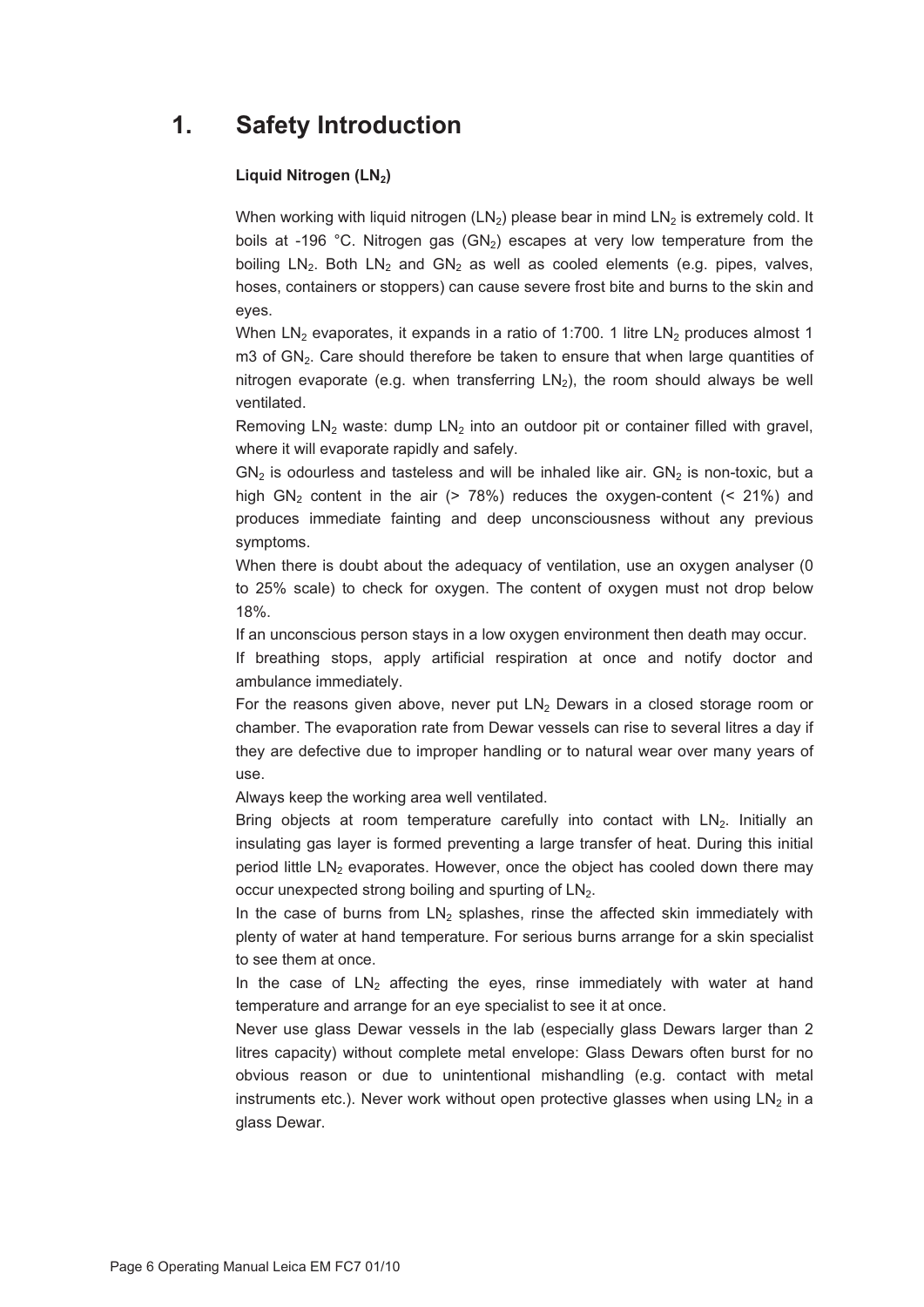

Fig.1.1: When working with LN<sub>2</sub> avoid protective glasses (a), boots (c), walking shoes (e) and protective gloves (g) out of which the LN<sub>2</sub> cannot easily escape if entered. LN<sub>2</sub> splashing into the closed protective glasses (a), open boots (c), shoes *(e) or protective gloves (g) evaporates suddenly and can cause serious burns.* 

*Always use protective glasses (b) with side protection which are open at the top and at the bottom. Only use boots if you have loose (not narrow) trousers coming outside the boots (d) and completely covering the gap. Wear only open slip-on sandals (f) in the lab, no walking shoes or court shoes. Always wear cuffless trousers if you wear slip-on sandals. Never wear protective gloves when pouring LN2 or when putting the Dewar head on the Dewar vessel. Just use an open flannel cloth (h) to protect your hands from the cold. Gloves should be used only to grasp*  dry cold parts. They are unsuitable for LN<sub>2</sub> work.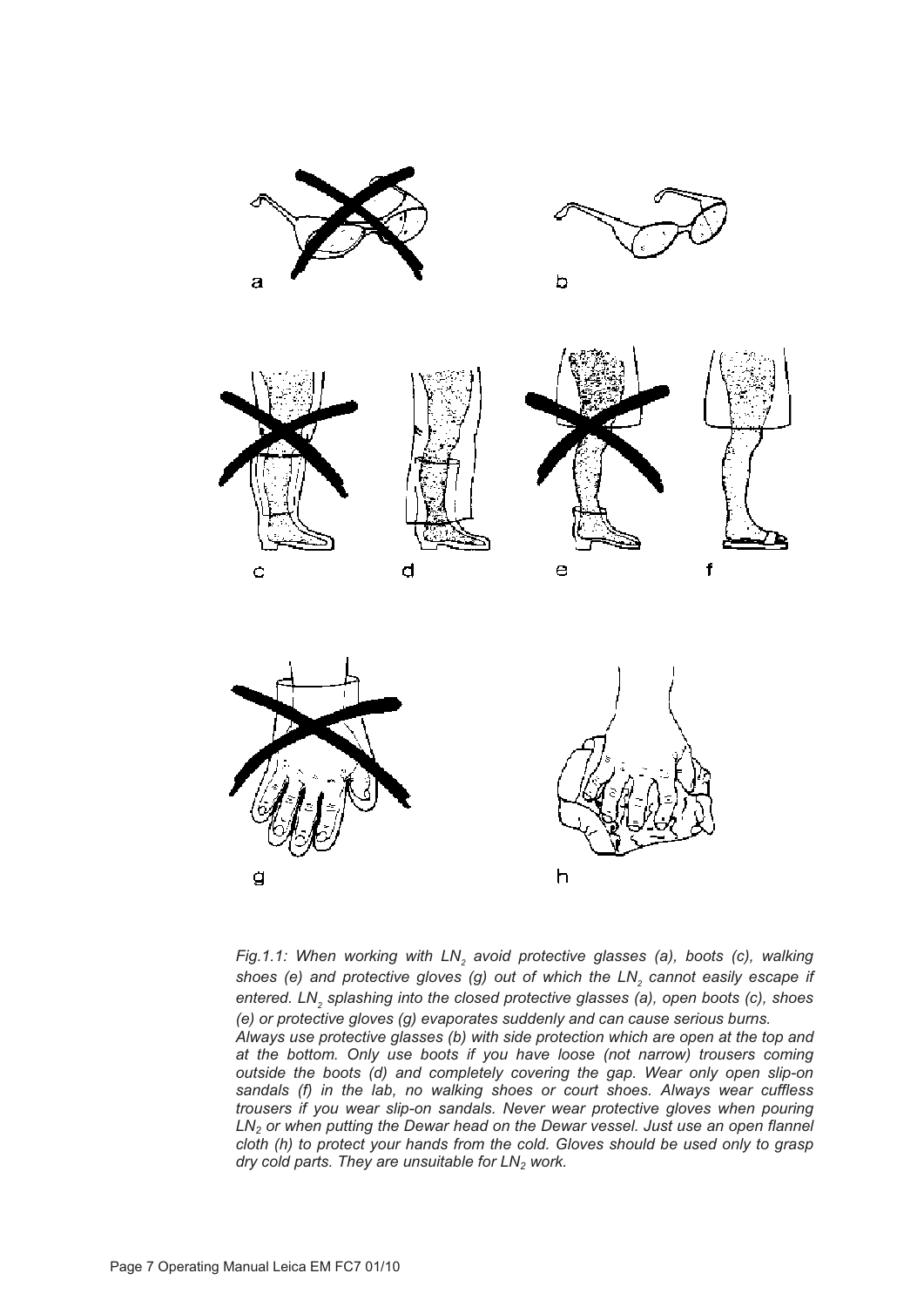Only use metal Dewars specifically designated for storage of  $LN<sub>2</sub>$ , since only containers of this kind exclude risks during storage. For routine cryopreparation metal troughs (1 cm styrofoam insulation), styrofoam containers or plastic troughs are eminently suitable and ensure low risk cryopreparation.

Check the evaporation rate of your metal Dewar regularly every three months and compare these rates with the rate given by the manufacturer. The evaporation rate of an undamaged metal Dewar should be well below 1 litre of  $LN_2$  per day. Defective Dewar vessels with higher evaporation rates are a safety risk, and should be taken out of work or repaired.

Do not leave  $LN<sub>2</sub>$  standing in open vessels where it can exchange with the room atmosphere. The boiling point of  $LN<sub>2</sub>$  (-196 °C) is lower than liquid oxygen's boiling point (-183 °C). When the exchange surfaces are extensive enough, oxygen from the air will be taken up in exchange for nitrogen.  $LN<sub>2</sub>$  with high liquid oxygen content has a faintly bluish colour. Concentrated liquid oxygen promotes vigorous burning!

Make sure that your Dewar vessel is filled only with  $LN_2$ . Apply a note in the central distribution place stating clearly

#### ONLY LIQUID NITROGEN

or similar if different liquefied gases are delivered from there. Check the colour of cryogen: Bluish colour indicates the presence of a high percentage of liquid oxygen. The concentration of liquid oxygen increases during long periods of storage as its boiling point (-183 °C) is higher than the boiling point (-196 °C) of  $LN_2$ .

#### Main supply must be assured: 100 – 240 VAC, 50 – 60 Hz

The instruments are equipped with protected ground. Before connecting it to the local electrical supply make sure that the mains has the required ground and that the instrument is connected to it according to the local regulations. Unplug the instrument before installing or changing fuses.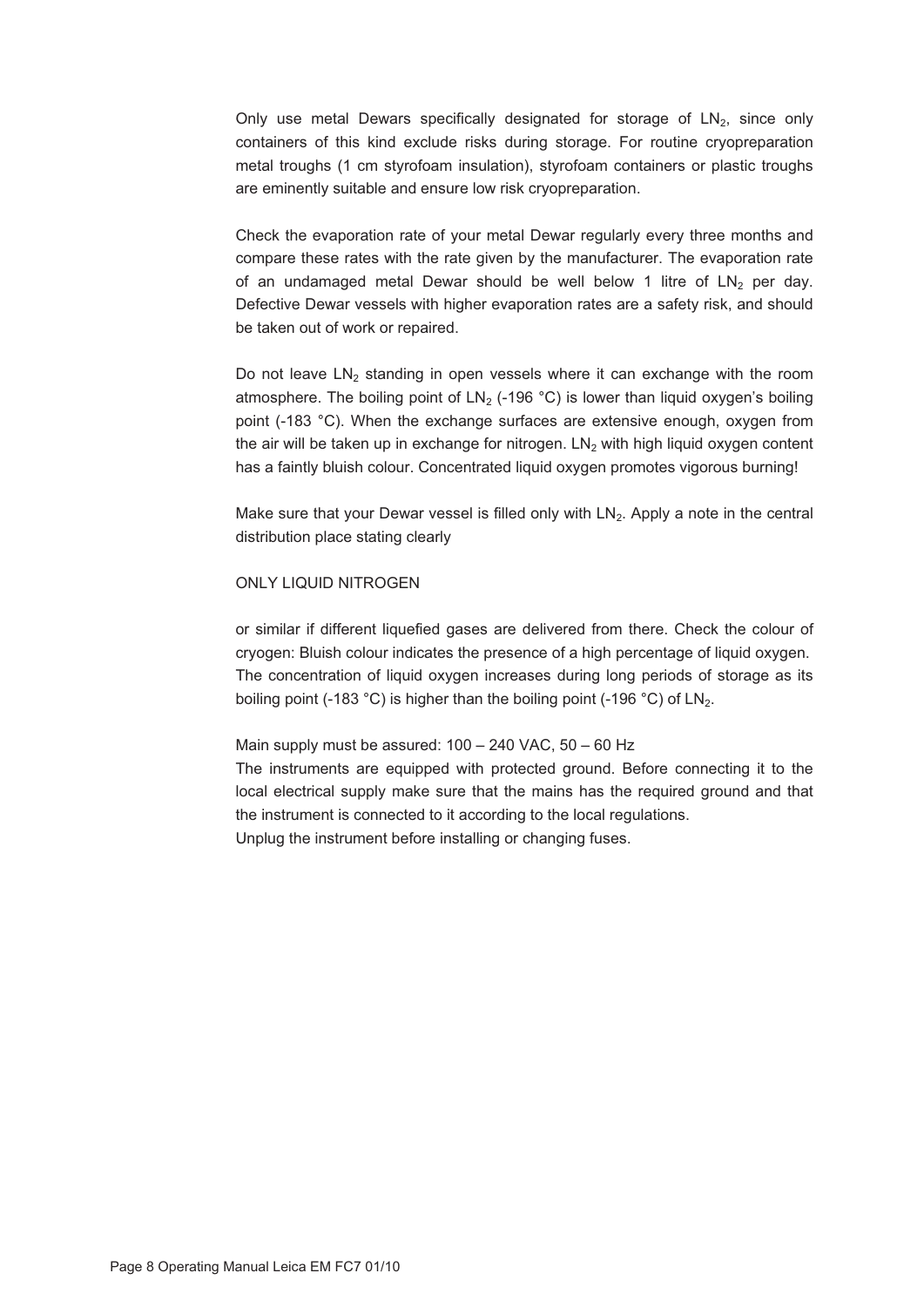## HAZARD WARNING LIQUID NITROGEN, LN2



#### **Suffocation**

- Any vessel containing  $LN<sub>2</sub>$  is a potential hazard
- One litre  $LN<sub>2</sub>$  produces 700 litres  $N<sub>2</sub>$  gas
- $N<sub>2</sub>$  gas is odourless and tasteless
- Oxygen levels can quickly drop in confined spaces due to displacement of oxygen
- by  $N_2$  when using or dispensing large volumes of  $LN_2$
- This can cause immediate fainting and unconsciousness
- Always use  $LN<sub>2</sub>$  in well-ventilated areas
- Treat it with respect!



#### **Storage**

For reasons mentioned above do not store full  $LN<sub>2</sub>$  Dewars in confined spaces



#### Burns

 $LN<sub>2</sub>$  boils at -196°C. It is extremely cold and can cause serious burns. Please read the safety instructions provided with all Leica products for the correct handling of liquid nitrogen!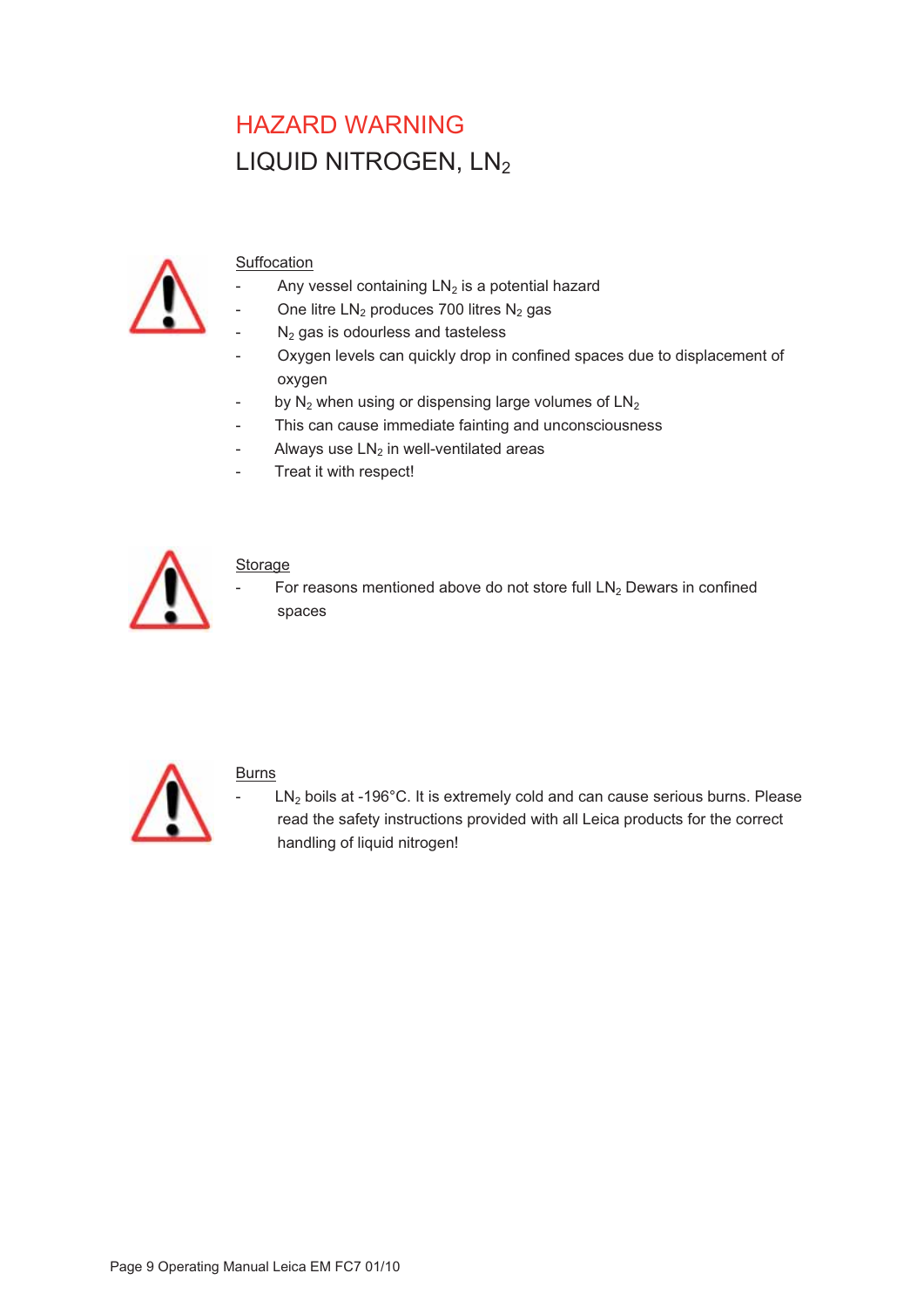#### **1.1 Symbols and abbreviations**



#### *Caution!*

*This symbol alerts the user to important information which may endanger staff or result in damage to the system if it is ignored*.



#### *Note!*

*This symbol indicates further information relating to a previous explanation, which does not have a safety-critical function. However, it is important to observe this information to ensure that the system functions optimally.* 

#### **1.2 Abbreviations**

| CU   | $=$ control unit    |  |
|------|---------------------|--|
| n.i. | $=$ not illustrated |  |

- $E-W = East West$
- $LN<sub>2</sub> = Liquid Nitrogen$
- N-S = North South
- RC = Rapid Cooling
- RT = room temperature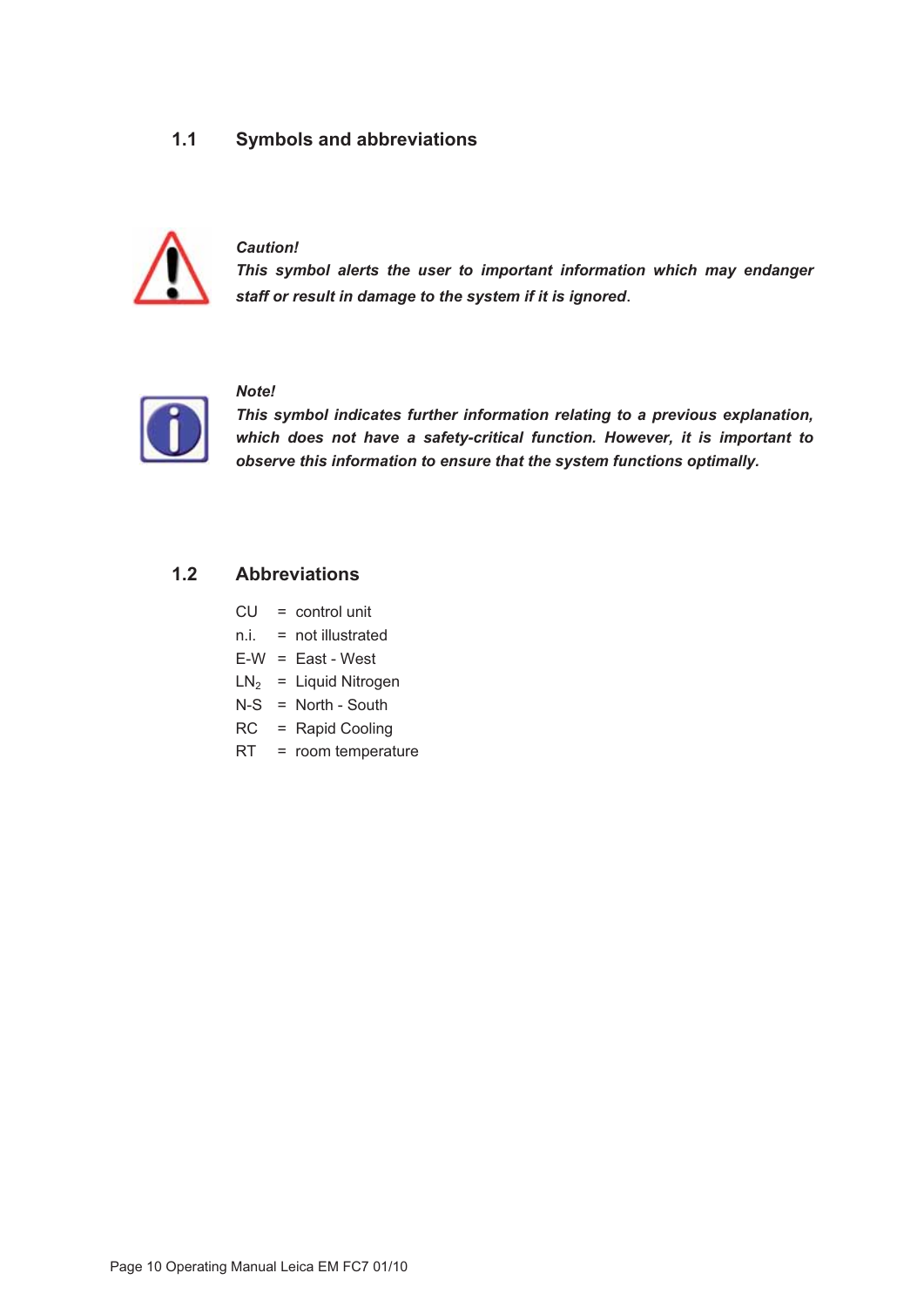## **2. Identification**

#### **2.1 Product**

Leica EM FC7 Cryo-chamber

#### **2.2 Manufactured by**

Leica Mikrosysteme GmbH Hernalser Hauptstrasse 219 A-1170 Vienna

Tel.: +43 1 488 99-0 Fax: +43 1 488 99-350

Internet: http:// www.leica-microsystems.com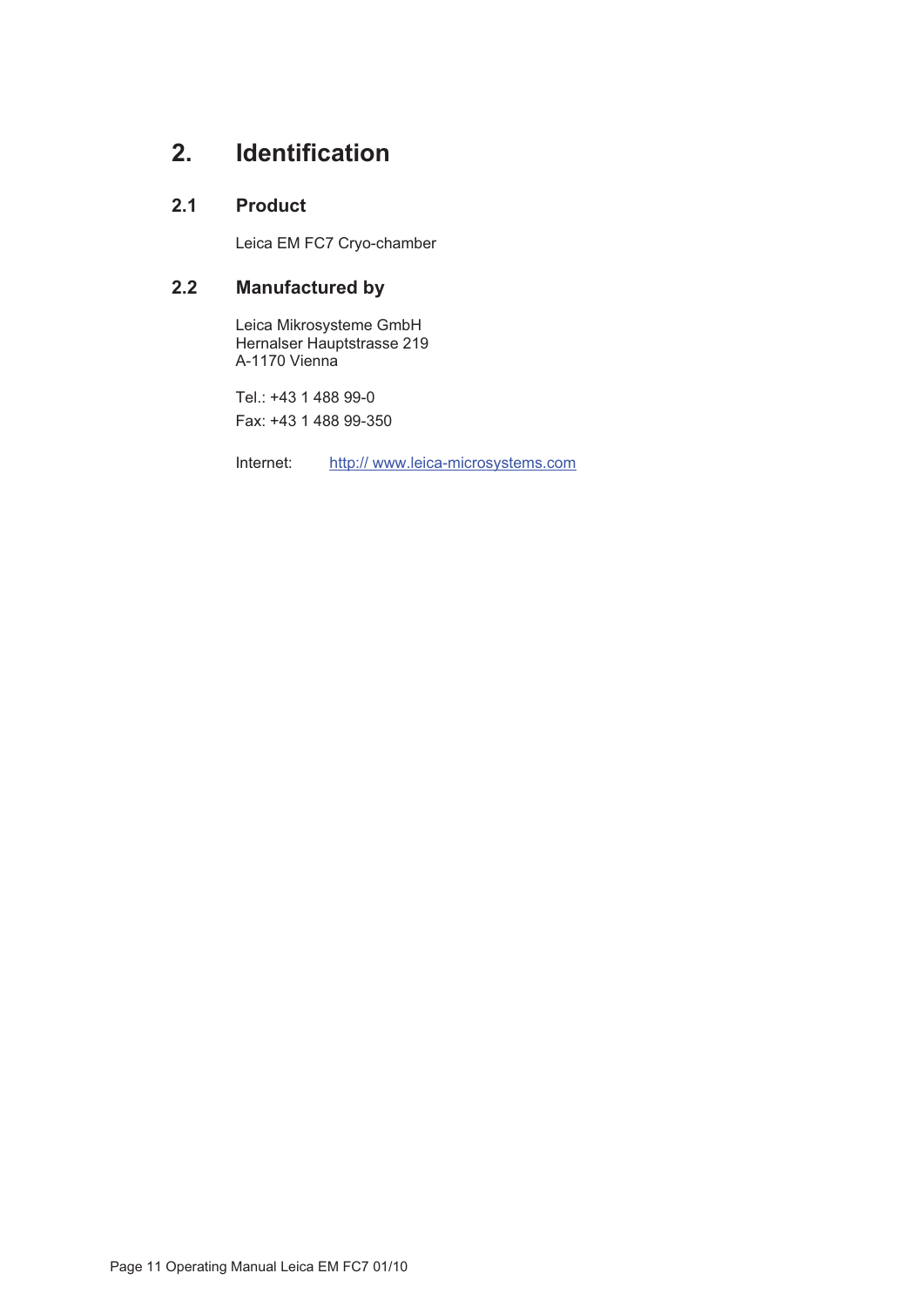## **3. Introduction**

#### **3.1 Overview**

The Leica EM FC7 is the low temperature sectioning system for the Leica Ultracut UC7 (and UC6) ultramicrotome. It is used for semi- and ultrathin cryosectioning of biological and industrial samples. This includes Frozen Hydrated Sectioning (FHS) of vitrified specimens, cryoprotected biological samples (Tokuyasu technique) and soft industrial specimens such as rubbers and polymers.

The Leica EM FC7 has been specifically designed for maximum ergonomics and ease of use. It has an integrated chamber illumination, allows to use an integrated antistatic device and provides a wide temperature range from –15 °C to – 185 °C for cryosectioning. All controls are via the control unit (CU) of the ultramicrotome to save workspace on the table and provide maximum comfort and ergonomics for the operator.

The EM FC7 system consists of

- · Cryochamber with integrated LED illumination
- Dewar vessel on mobile trolley
- Liquid nitrogen pump
- Power supply
- Connecting cables,  $LN<sub>2</sub>$  hose
- Accessories box containing 2 rotating knife holders, 1 standard specimen holder, specimen carriers, special keys, tools and forceps

The "complete working outfit"contains in addition to the items mentioned above:

- Flat specimen holder
- · CRION antistatic device, remote controlled

This allows controlling the ioniser from either the "Advanced touch screen controller"or the "7" touch screen controller"of the Ultracut UC7.

Recommended accessories are

- **Micromanipulator**
- Filling System for LN<sub>2</sub> Dewar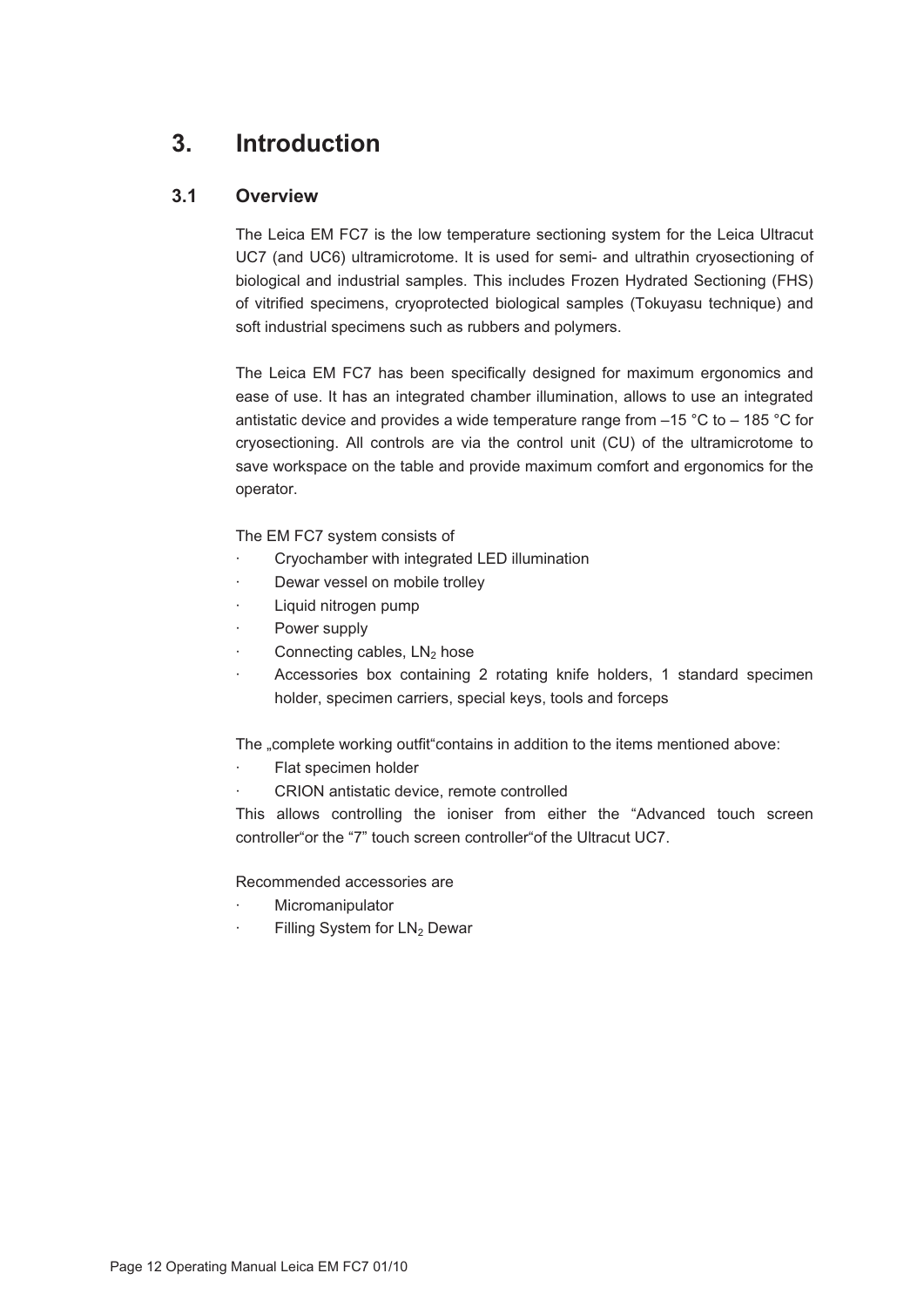

Leica EM FC7 mounted on Ultracut UC7 with Advanced touch screen control unit

#### **3.2 Instrument Function**

Operation of the EM FC7 is performed via the control Unit of the Ultracut UC7. Before quickly cooling down for trimming and sectioning, the cryochamber has to be unpacked, mounted on the EM UC7 and connected to the Ultracut UC7 CU. As the cryochamber is mounted on the chassis of the ultramicrotome it is isolated from external vibrations. The contact free through-the-wall specimen arm provides optimum temperature and mechanical stability.

After connection of the  $LN_2$  hose to the  $LN_2$  filled Dewar via the automatic pumping system, the pump ensures a stable low temperature environment around the knifespecimen area by pumping  $LN<sub>2</sub>$  into a tank in the EM FC7 wall. This  $LN<sub>2</sub>$  is then heated and the evaporating gas is used to cool down chamber, specimen and knife. Temperature stability of specimen, knife and gas in the chamber are individually controlled by regulators close to knife and specimen. The desired temperature can be set, changed and stored by the operator via the control unit while the actual temperatures are displayed on the CU.

After finishing cryosectioning, a bake-out function allows the cryochamber to heat up to +110 °C before returning to room temperature (RT) automatically.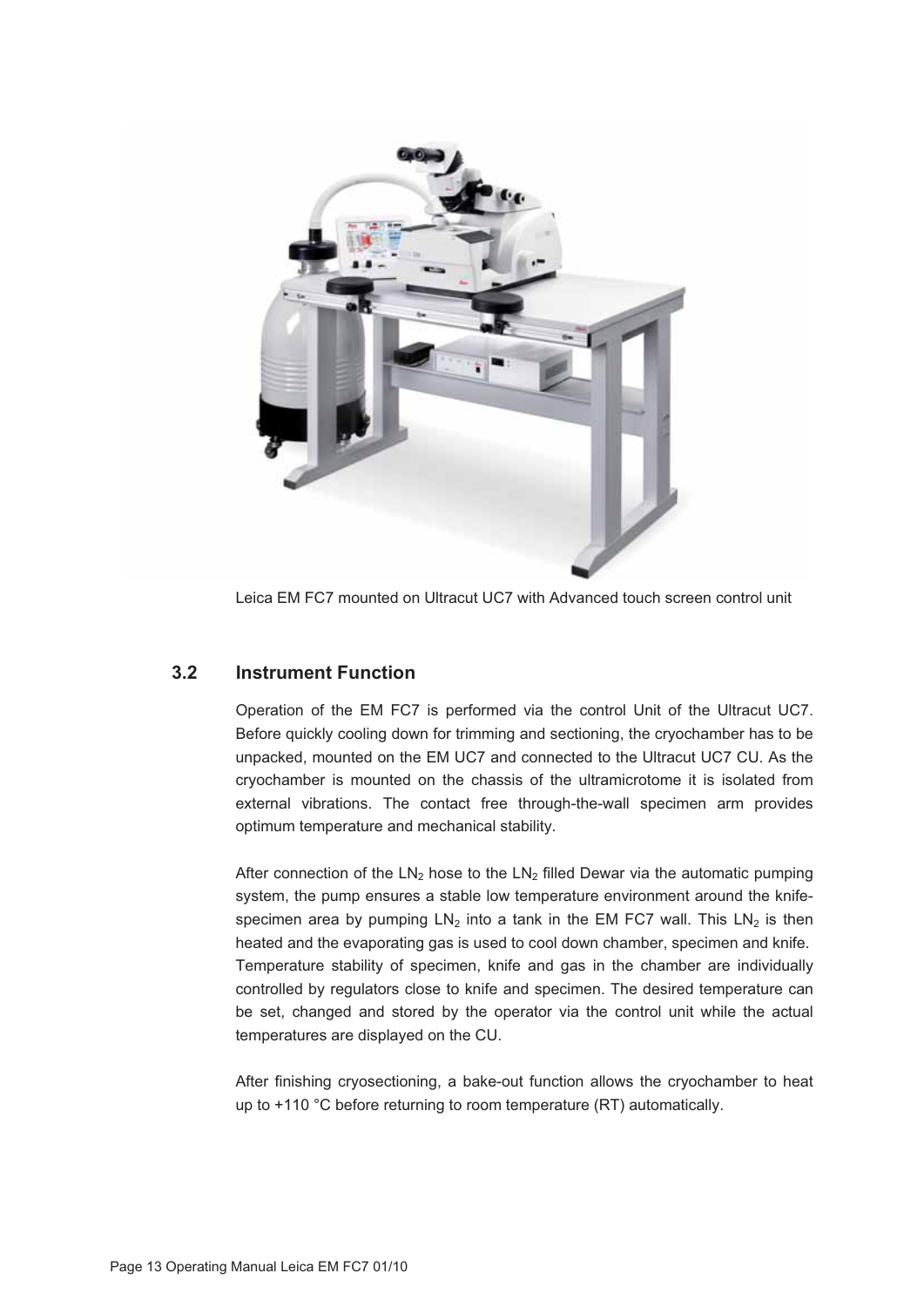#### **3.3 Advanced touch screen control unit**

After connecting and switching on the EM FC7 and the EM CRION to Advanced touch screen control unit of the Ultramicrotome UC7, the touch screen appears as shown below.

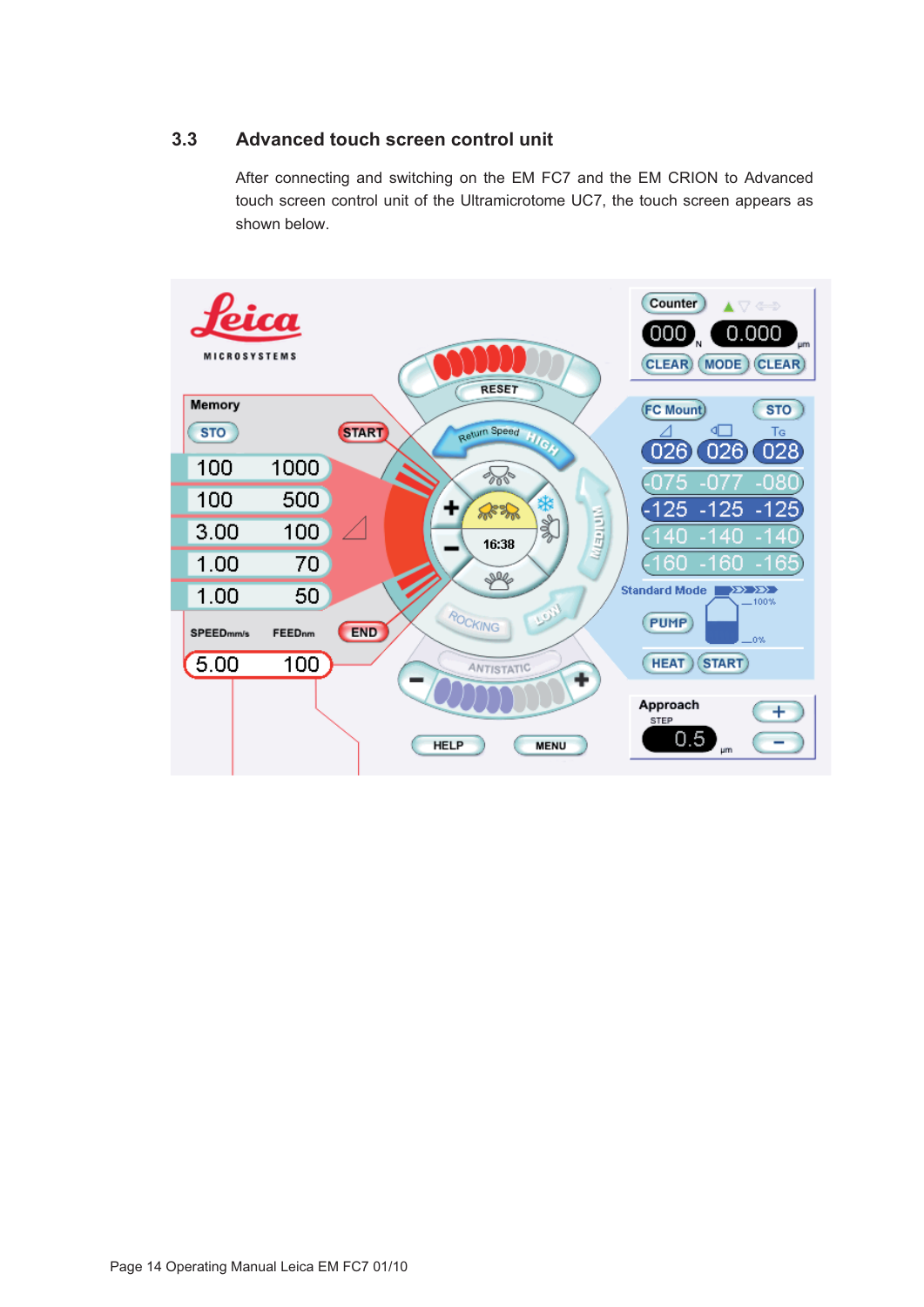#### **3.4 Basic touch screen control unit**

After connecting and switching on the EM FC7 and the EM CRION to the 7" touch sensitive control unit of the Ultracut UC7, the main screen of the controller appears as shown below.

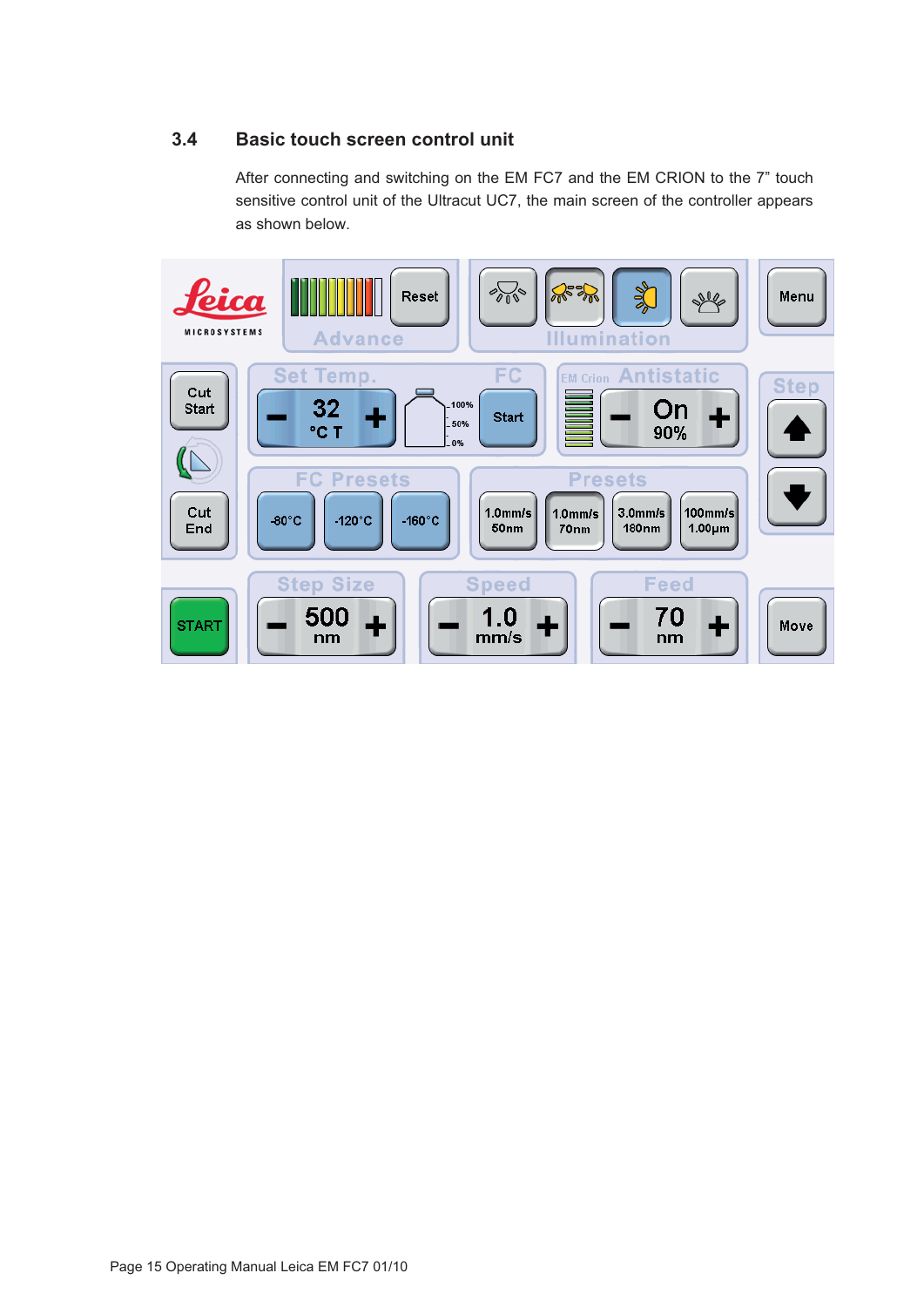## **4. Installation and Setup**

#### **4.1 Packing list**

**LEICA EM FC7 Low Temperature Sectioning System** contains:



**EM FC7 cryochamber Power supply, connecting cables Pressure-less automatic filling system Insulated, threaded connecting hose Dewar for 25I LN<sub>2</sub>** with special flange and mobile trolley and pump storage holder





**The case for accessories contains**: Specimen carriers 50 pcs. with concentric rings Specimen carriers 50 pcs. with slot Allen key 3 mm Cryotool with M4 thread. Collet specimen clamp Rotating knife holder 2pcs. Preparation plate Allen key 2mm Special long forceps with insulation coating, Black lever, 2 pcs 0.5mm spacer (transparent plastic foil) Transparent cover used during the cooling down process.

The **Complete Working Outfit** contains in addition:



EM CRION antistatic device (either with discharge and charge mode or discharge only), connecting cables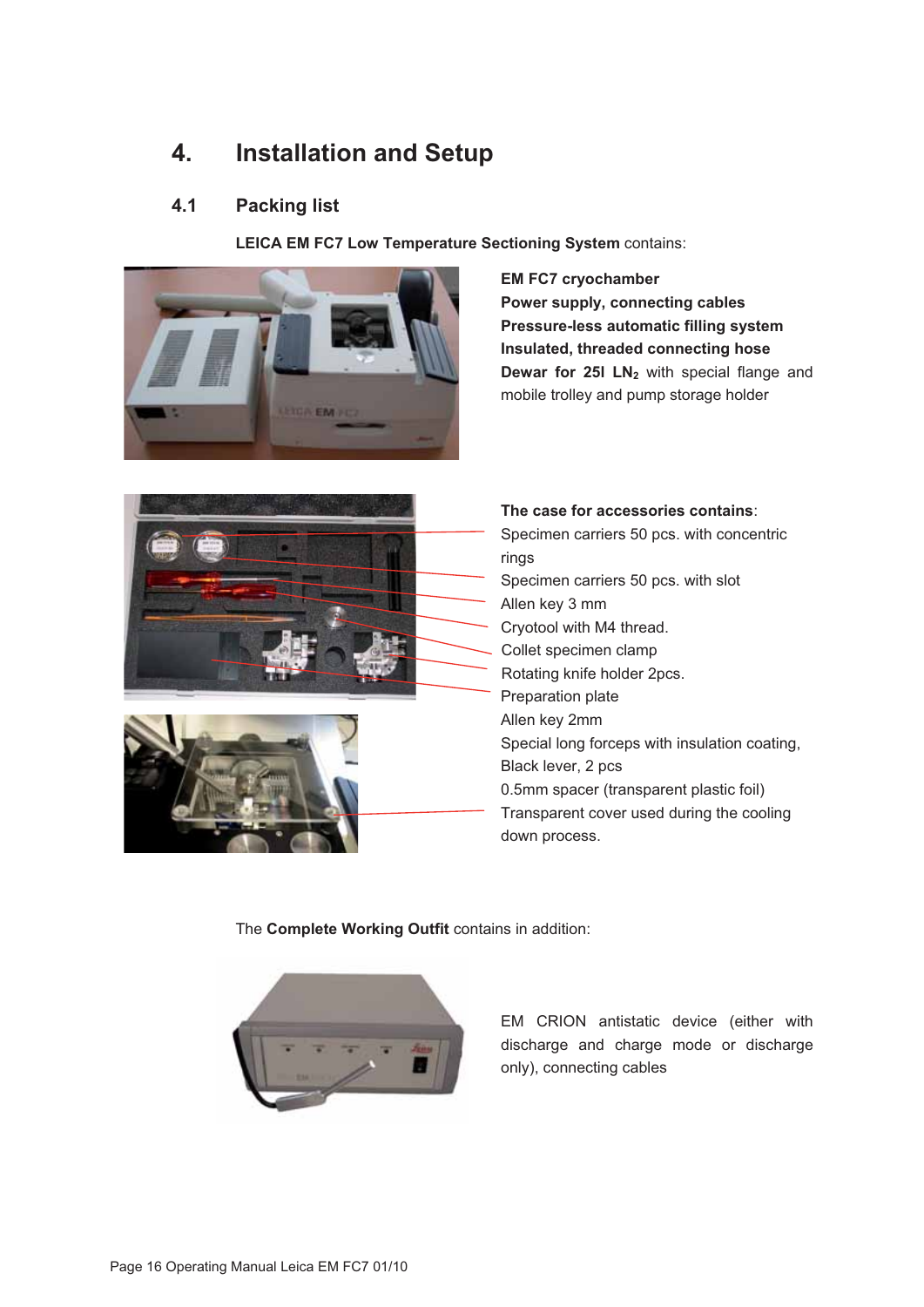#### **Optionally available accessories**:



Micromanipulator for frozen hydrated sectioning



Set of cryotools



Dewar Refilling System



Cryo Mesacut Mirror



Trimming Tool

Different Flat Specimen Holders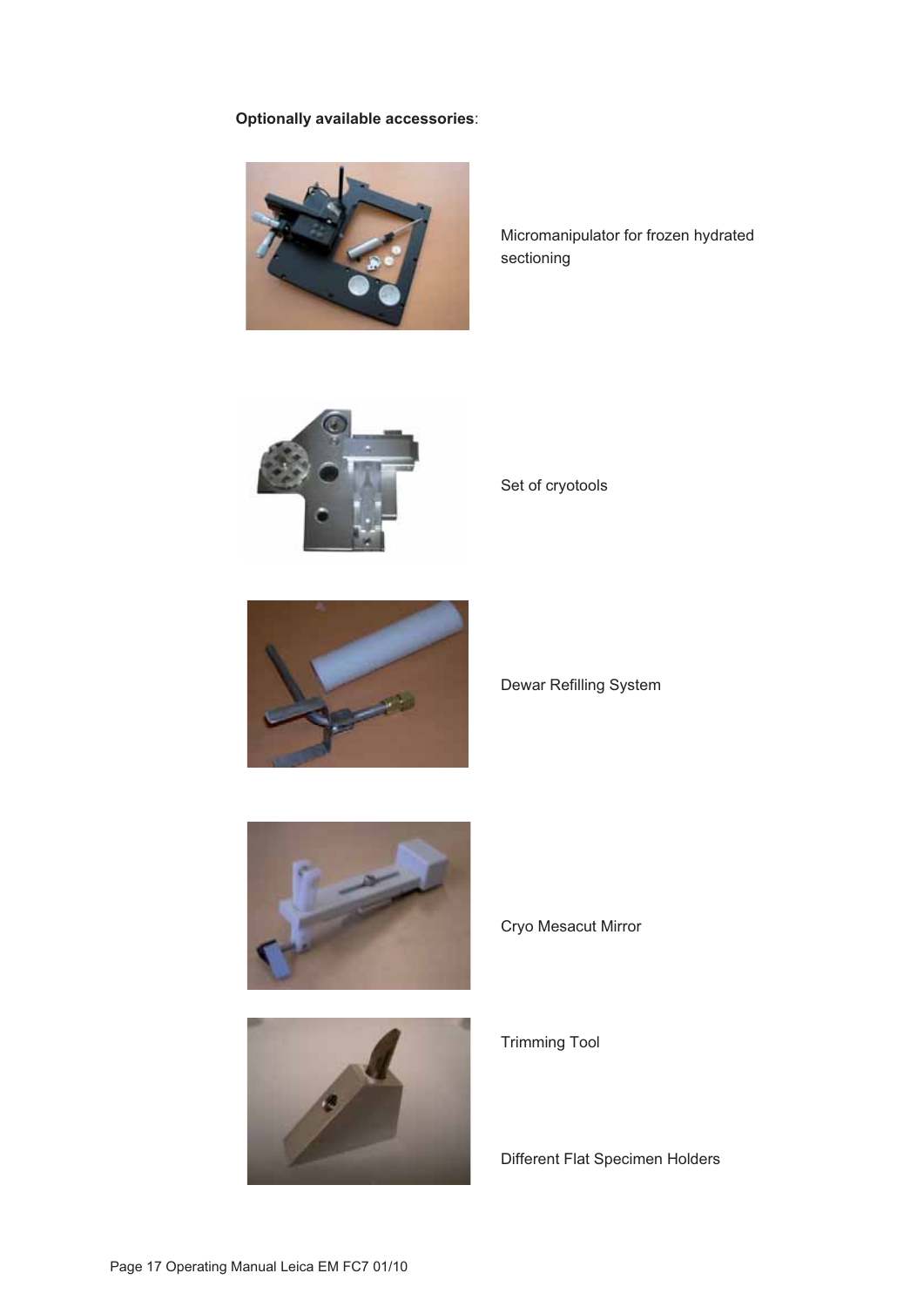#### **4.2 Preparation of the ultramicrotome UC7 or UC6**



Remove armrest, knife support and segment arc from the Ultracut EM UC7 or UC6.

Switch on the Ultracut.



Ultracut after removal of armrest, knife support and segment arc.



Activate the FC Mount Function of the Ultracut by pushing the FC Mount button of the controller.

With the FC Mount Function of the Ultracut UC6 or UC7, the knife stage will be centered in the E-W direction and to the outmost south direction automatically. The backlight will switch off, the toplight will switch on. This will facilitate mounting the EM FC7.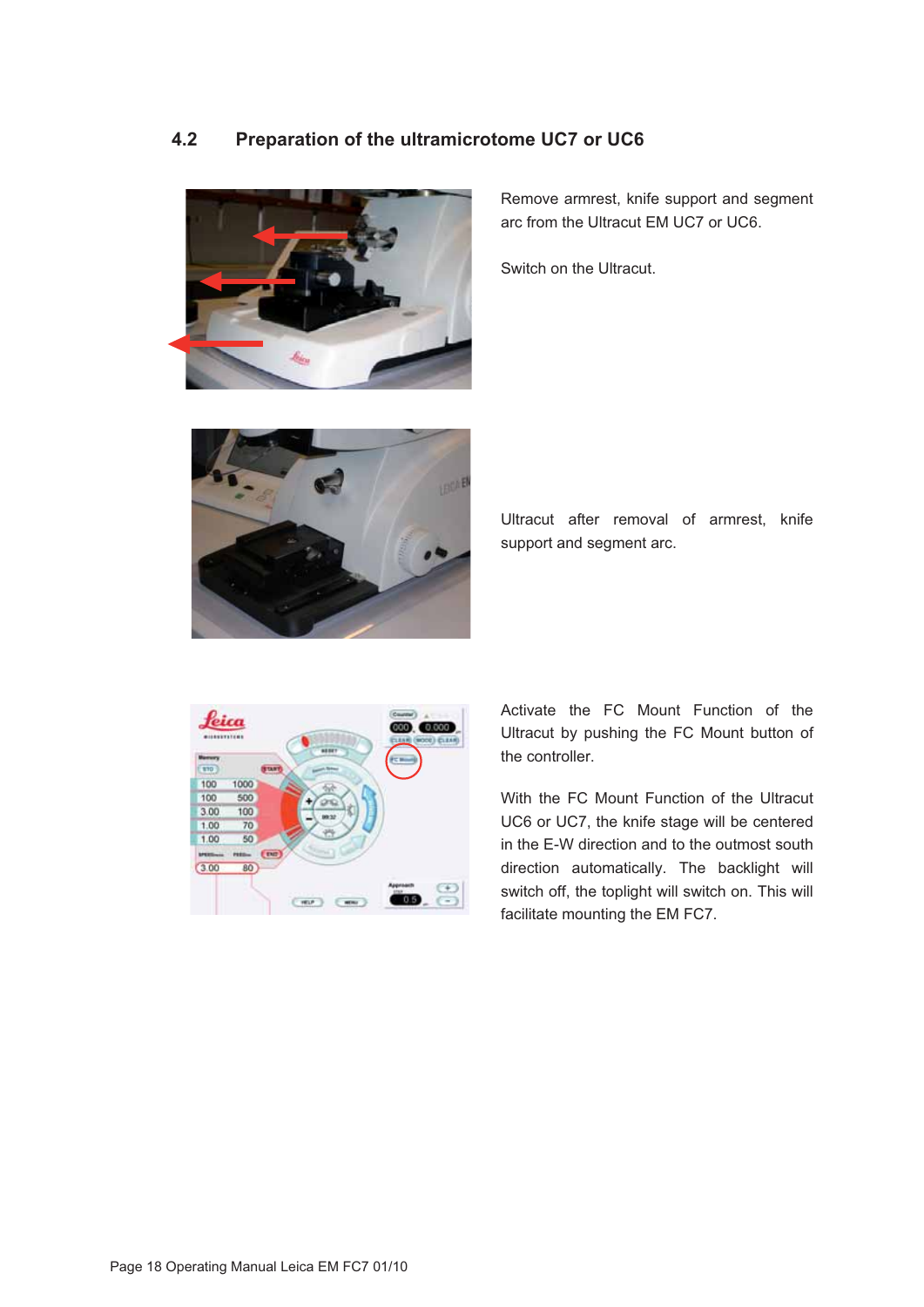### **4.3 Unpacking the cryochamber EM FC7**

Open box and lift out EM FC7 cryochamber and  $LN<sub>2</sub>$  hose:





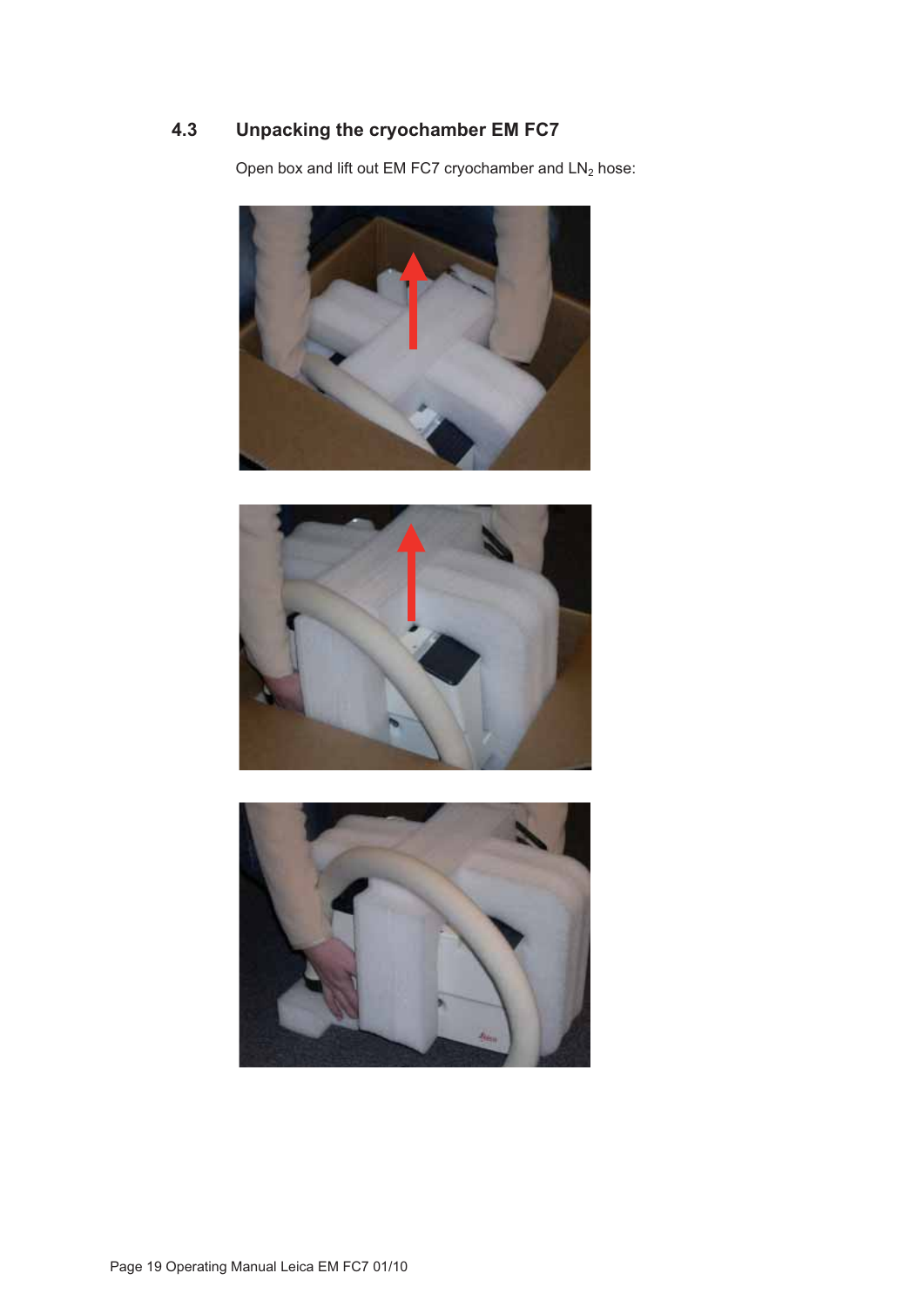Remove  $LN<sub>2</sub>$  hose and take away foam packaging:





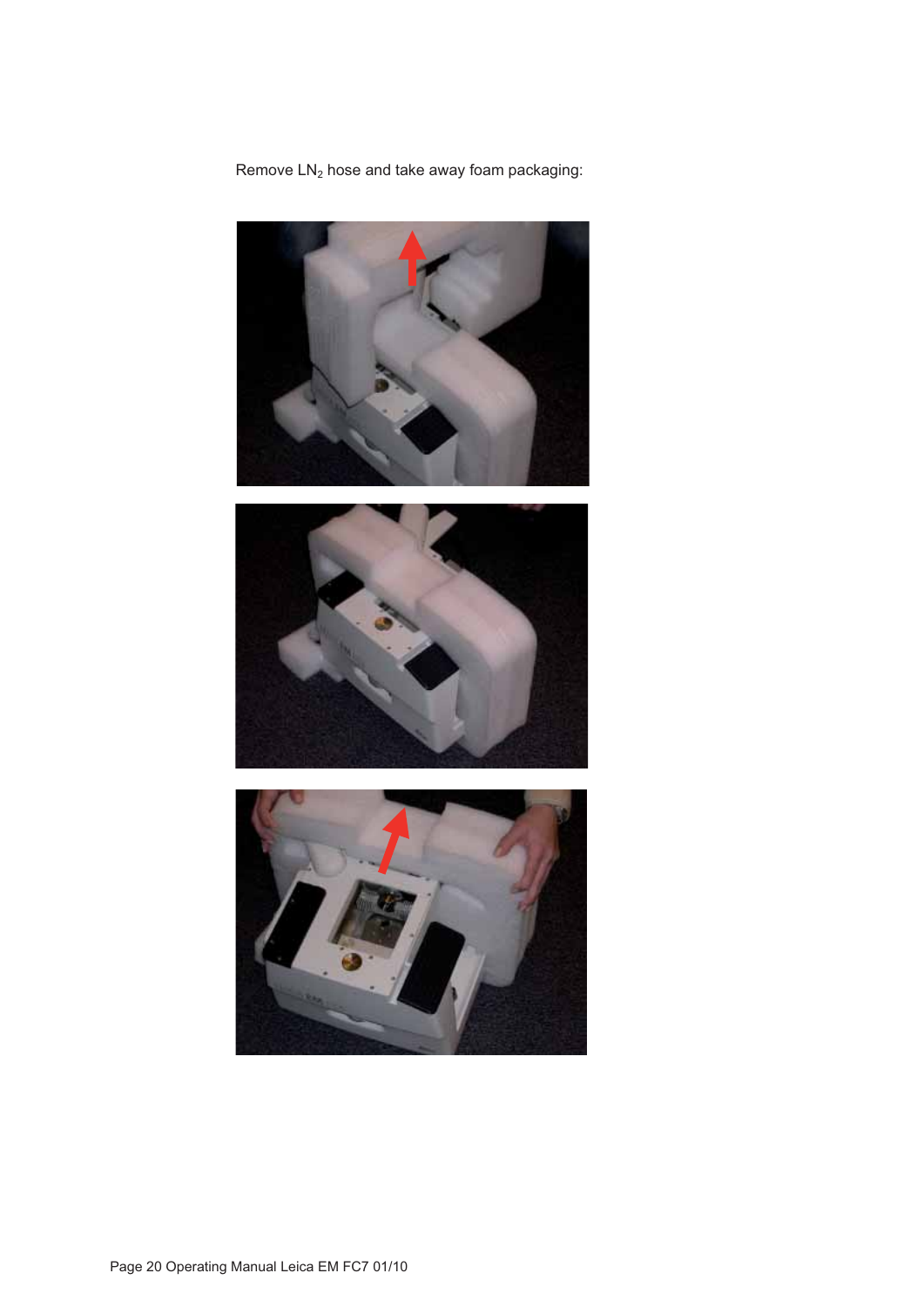Before mounting the EM FC7 on the Ultracut, remove the transport locking screws on rear side and bottom knife plate of the cryochamber:







*Keep the transport locking screws in the case for accessories for potential future shipping of the cryochamber.*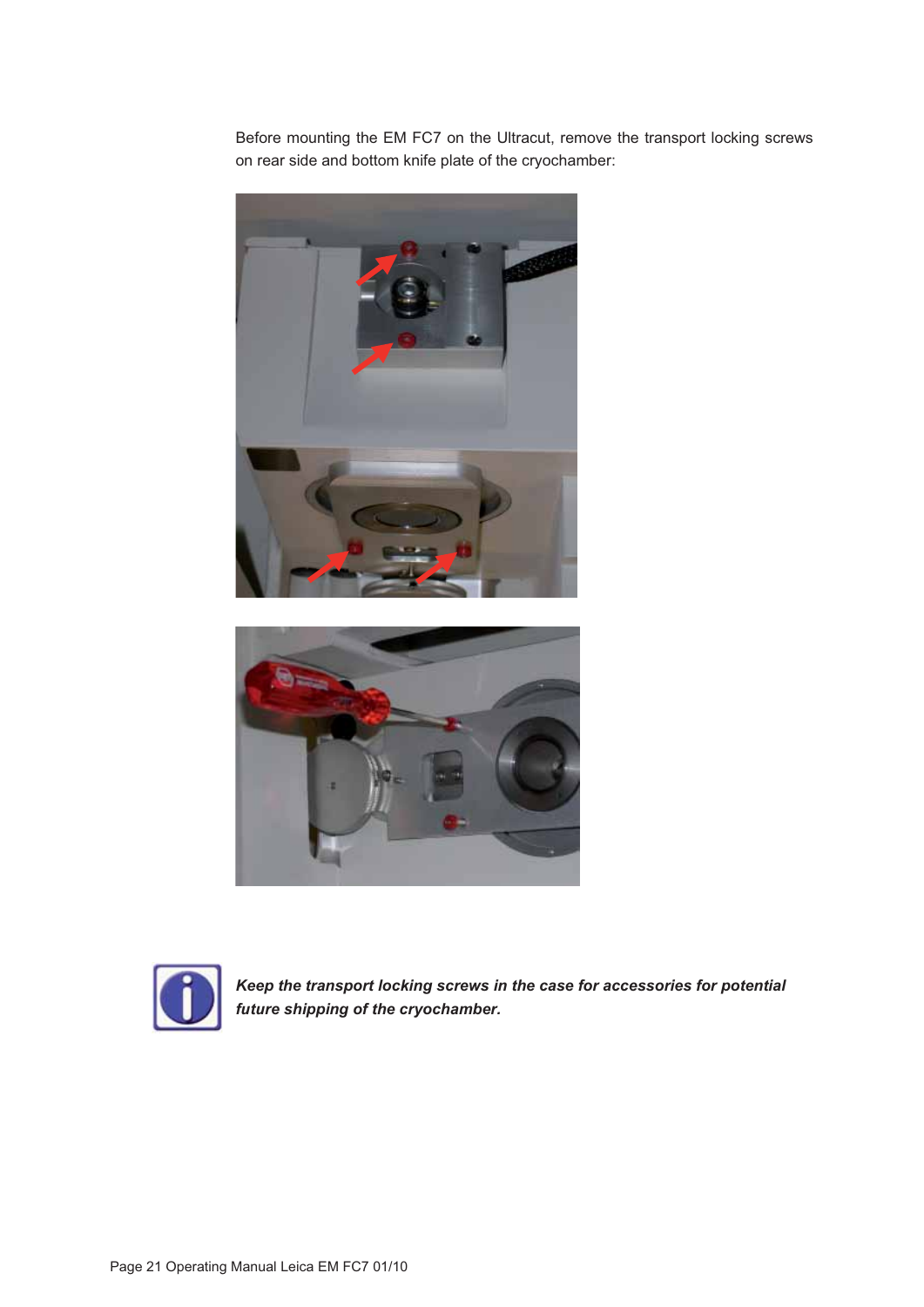#### **4.4 Mounting the EM FC7 onto the Ultracut UC7**

Make sure that the clamping lever of the knife support and the cryochamber are opened. Move the knife stage of the EM UC7 into the E-W centre position (using the FC Mount button of controller, or with the E-W control wheel).



Take FC7 chamber with both hands and place it above the first indentation lines.



Push aside the chassis of the FC7 the groove on the chassis of the cryochamber should be on the right side of the line.



Slide on the chassis of the Ultracut UC7 until the second indentation line. Turn the hand wheel of the Ultracut UC7 to move the specimen arm to the lowest position.



Guide the cryo specimen arm into the specimen arm of the Ultracut UC7. Slide the FC7 cryochamber into the chassis until you reach the end stop.

Lock the cryo specimen arm of the FC7 cryochamber to the specimen arm of the Ultracut UC7 by turning the locking screw either manually or using the 3 mm Allen key.

Observe the gap between cryo specimen arm and cryochamber (2 red arrows in). The distance of the gap should be approx. 0.5 mm.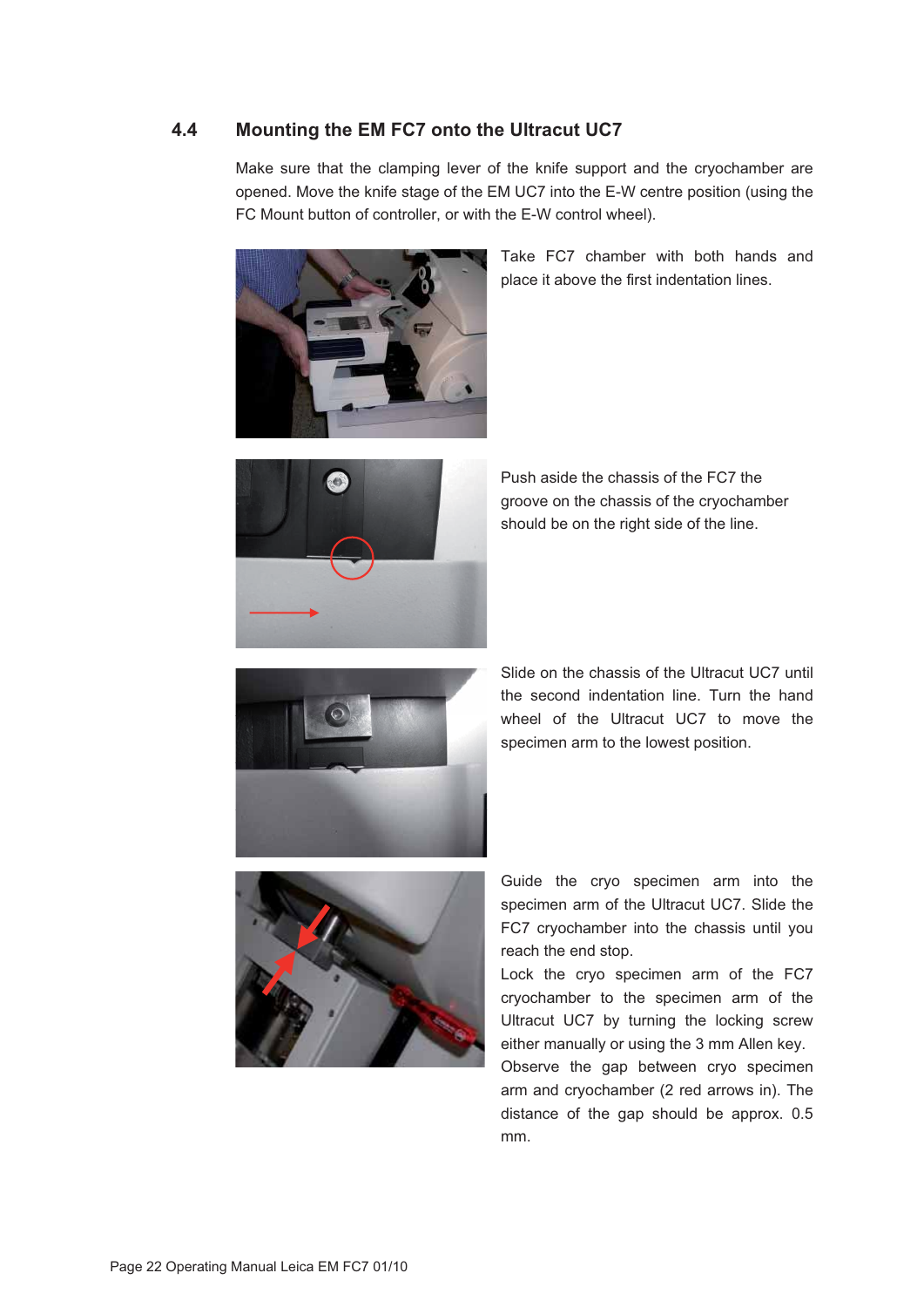

Adjusting the distance between specimen arm and cryochamber should be done as follows:

Press the cryochamber to the right side and north against the UC7 or UC6 base plate (red arrows). The distance will be adjusted by turning the adjusting screw on the front side of the FC7 cryochamber using the 2 mm Allen key. For accurate setting the 0.5mm spacer (transparent plastic foil) can be used.



Lock the FC7 cryochamber to the chassis of the Ultracut UC7 by turning the lever "a" clockwise until its end stop position.

Make sure the FC7 is firmly connected by gently pulling in the south direction.



To increase the clamping remove lever "a" by unscrewing slot screw. Reposition the lever an eighth counter clockwise on the clamping shaft and lock FC7. Repeat procedure until FC7 cannot be removed by gently pulling in south direction.

Fix lever by tightening the slot screw.



Push the knife plate of the EM FC7 until its north end stop position. Lock the knife plate to the knife stage of the Ultracut UC7 or UC6 by turning the lever b clockwise.

Move the cryo specimen arm up and down by turning the hand wheel to make sure that there is no contact to the cryo chamber.



*Make sure the cryochamber is levelled out with a spirit-level placed on the top plate of the cryochamber (see operating manual of the EM UC7 as well).*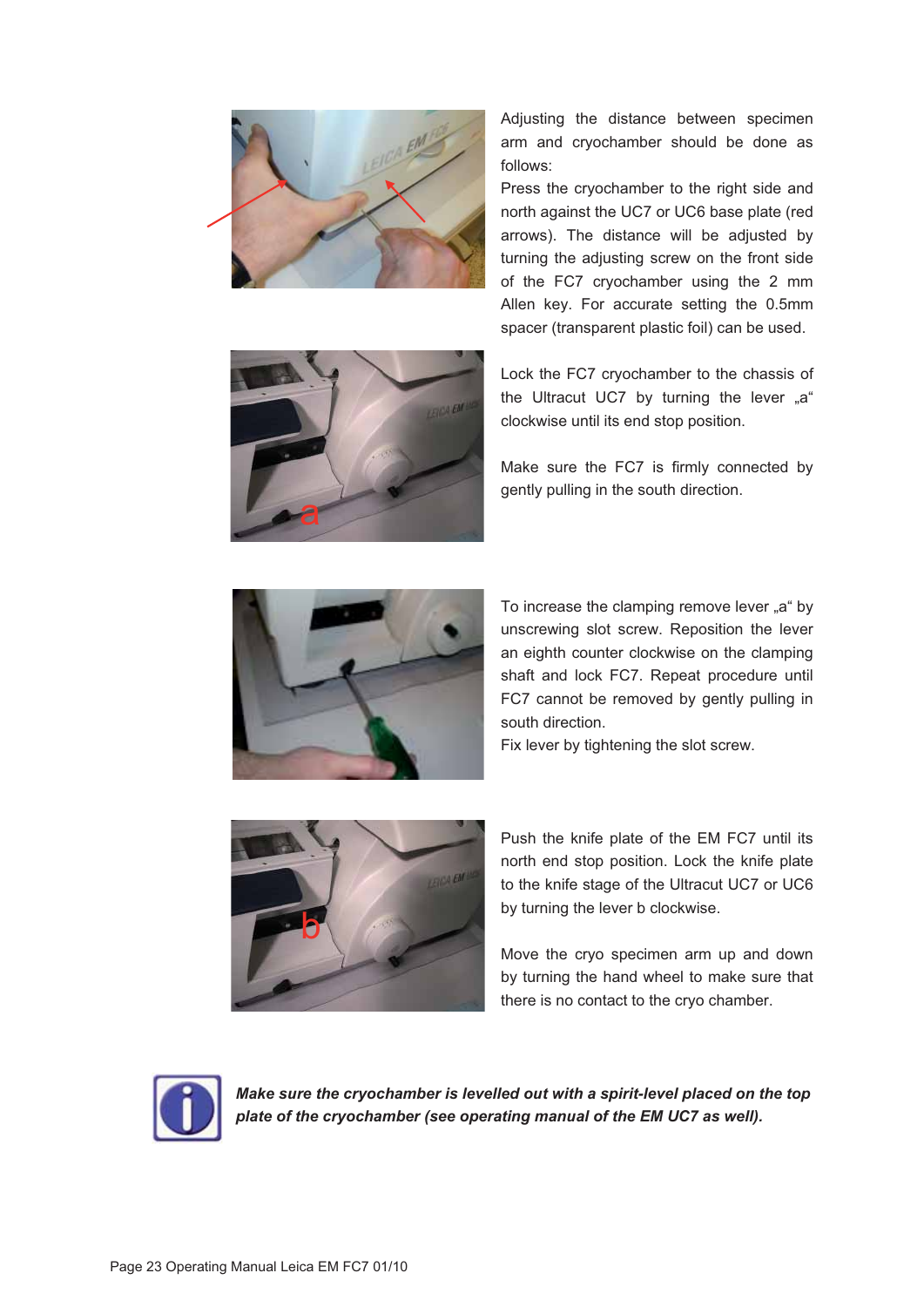#### **4.5 Connecting the Cryochamber**

Before connecting the power supply to the main following main supply must be assured: 100 – 240 VAC, 50 – 60 Hz

The instrument is equipped with protected ground. Before connecting it to the local electrical supply make sure that the mains has the required ground and that the instrument is connected to it according to the local regulations.

Unplug the instrument before installing or changing fuses.



In case a Leica EM UC7 instrument table is available place the power supply onto the shelf beneath the table board. Connect the power supply to the mains.



Connect hot plug of the power supply to the multiway connector on the rear side of the ultramicrotome (b).

Connect hot plug of cryochamber (d).

Connect hot plug of pump (a).

Multiway connector with hot plugs for pump (a), power supply (b), control unit (c) and cryochamber (d).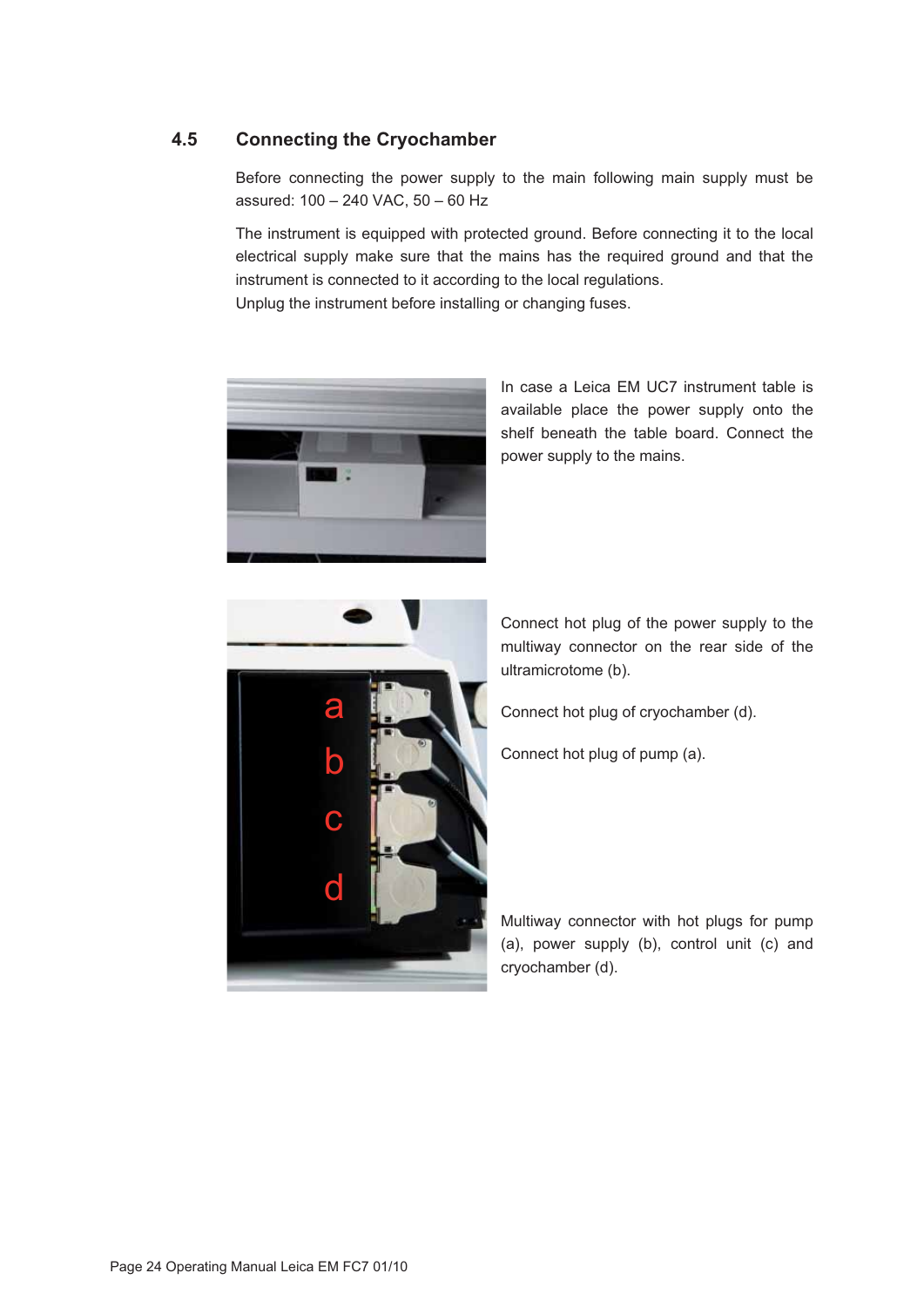#### **4.6 Connecting the LN2 hose of the pump**



Connect the  $LN<sub>2</sub>$  hose with its threaded connection to the FC7 cryochamber.



Connect the  $LN<sub>2</sub>$  hose with its threaded connection to the FC7 to the pump. Before inserting the connection open the safety shutter (a).

The clean Dewar vessel has to be filled with  $LN<sub>2</sub>$  according to the safety precautions.

Remove the yellow protective cup from the lower end of the pump. Slowly lower the pump into the Dewar. Hold the pump for a while until the strong boiling decreases and carefully lower the pump until it is completely immersed.



The clean Dewar vessel has to be filled with LN<sub>2</sub> according to the safety *precautions.*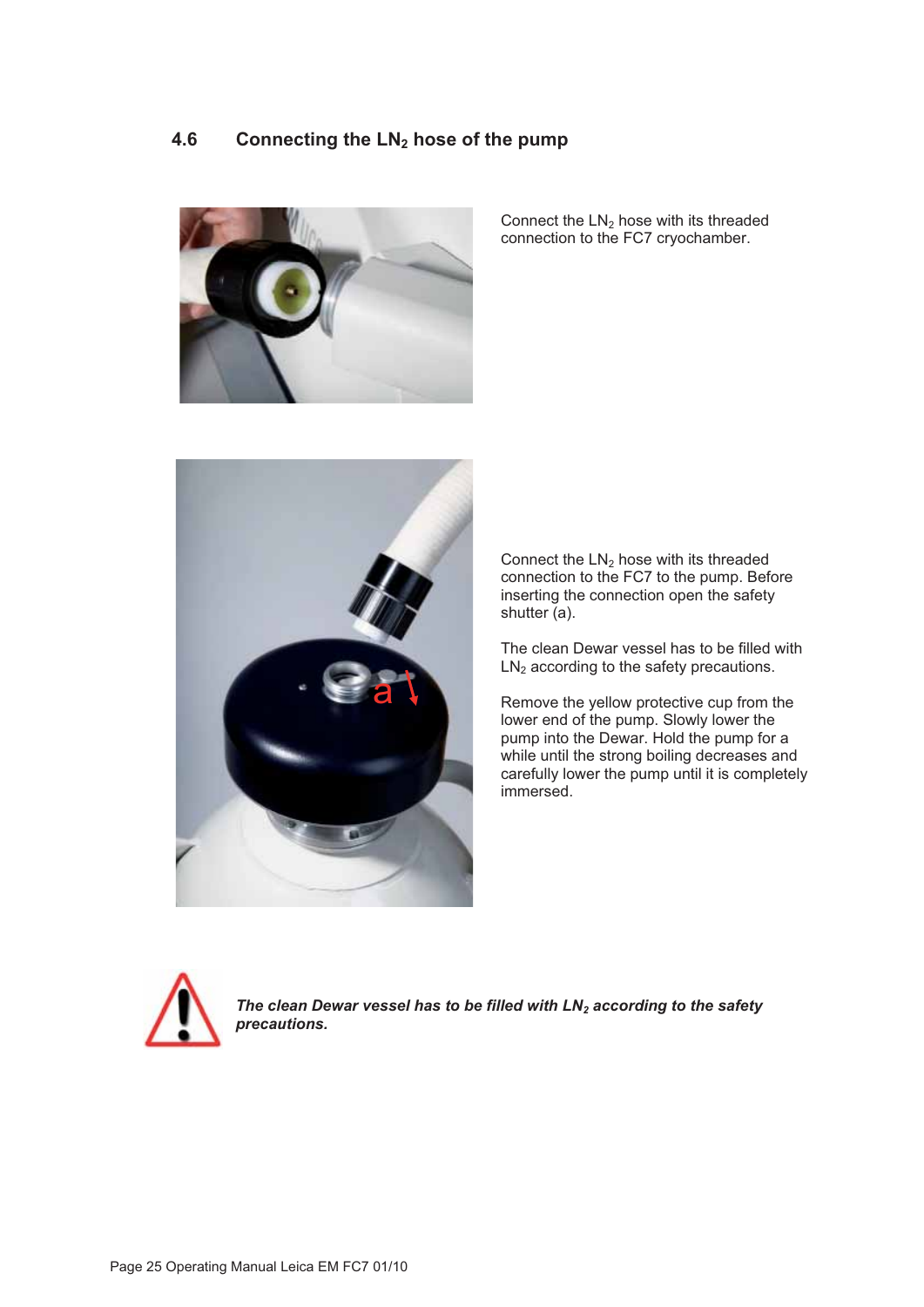#### **4.7 Connecting the antistatic device EM CRION with discharge mode**

Please see Leica EM Crion manual as well.



#### **4.8 Connecting the EM CRION with discharge and charge mode**

Please see Leica EM Crion manual as well.

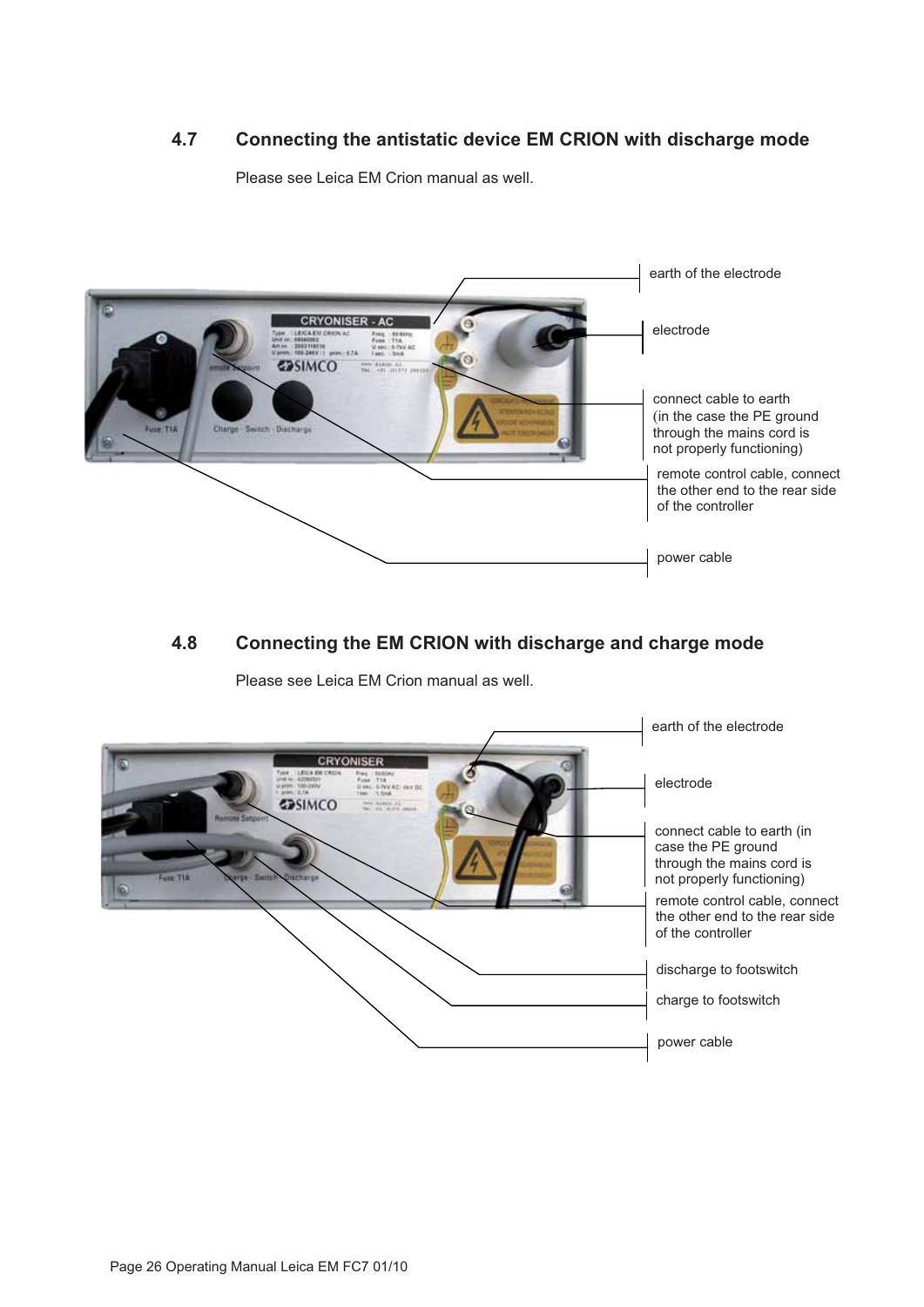

In case a Leica EM UC7 instrument table is available place the power supply onto the shelf beneath the table board.

EM Crion with discharge and charge mode is operated by footswitches (except setting the intensity). The EM Crion with discharge function only is operated by switching on/off with the button on the screen of the controller, it can be switched on/off if a footswitch is connected on the controller and "Bind Motor to EM Crion" is enabled (see EM UC7 manual)



*Advanced touch screen control unit* 

As soon the Crion is switched on a operating field on the screen of the control unit appears.

The intensity of the ioniser is controlled by pushing +/- buttons on the ANTISTATIC field.



*Basic touch screen control unit*



Place the antistatic electrode with its holder into its position on the cryochamber.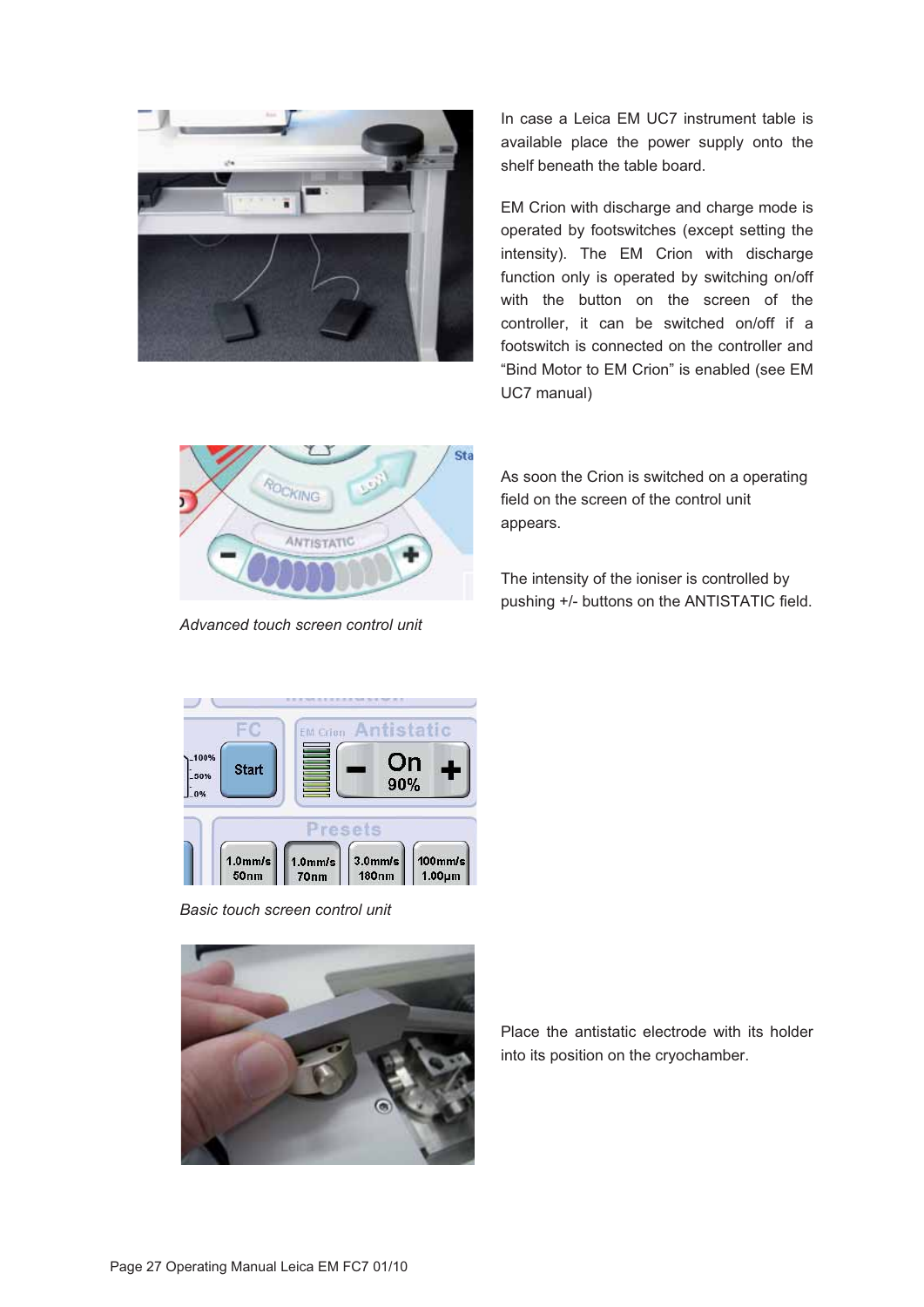#### **4.9 Installing the Micromanipulator**

Unpack the micromanipulator.



Remove the top plate of the cryochamber by unscrewing the screws and exchange it with the supporting plate of the micromanipulator.



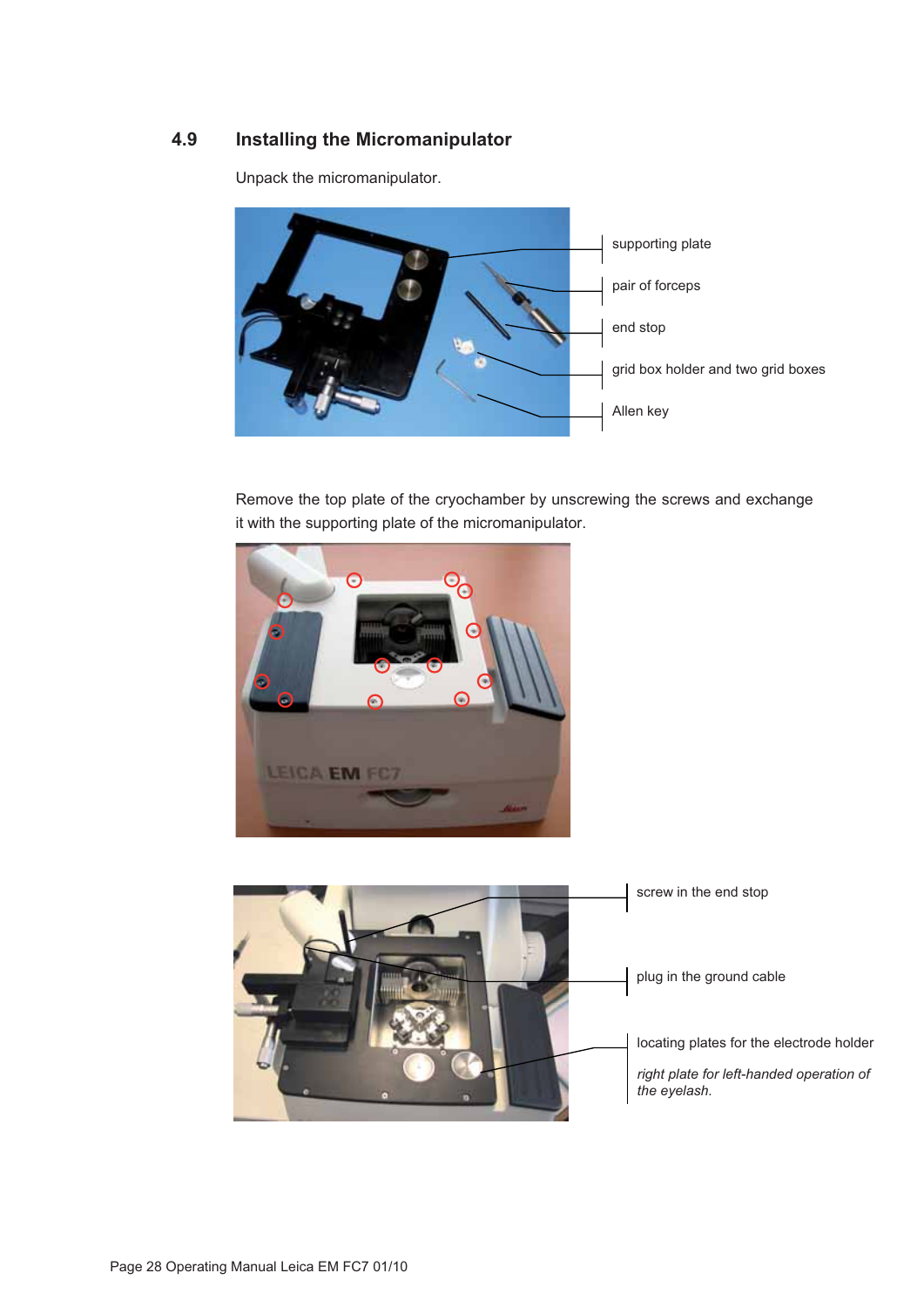#### **4.10 Repacking to prevent damage during transportation**

The Leica EM FC7 must not be transported unless it is in its original packaging; if it is not, the system may be damaged.

If the system needs to be moved again, disassemble and pack it away by following the instructions listed in Unpacking the cryochamber 4.3 in the reverse order.

#### **4.11 Storage location for the instructions**

The user manual and associated supplementary documentation (e.g., manual of the EM Crion) must be kept close to the Leica EM FC7 for fast access.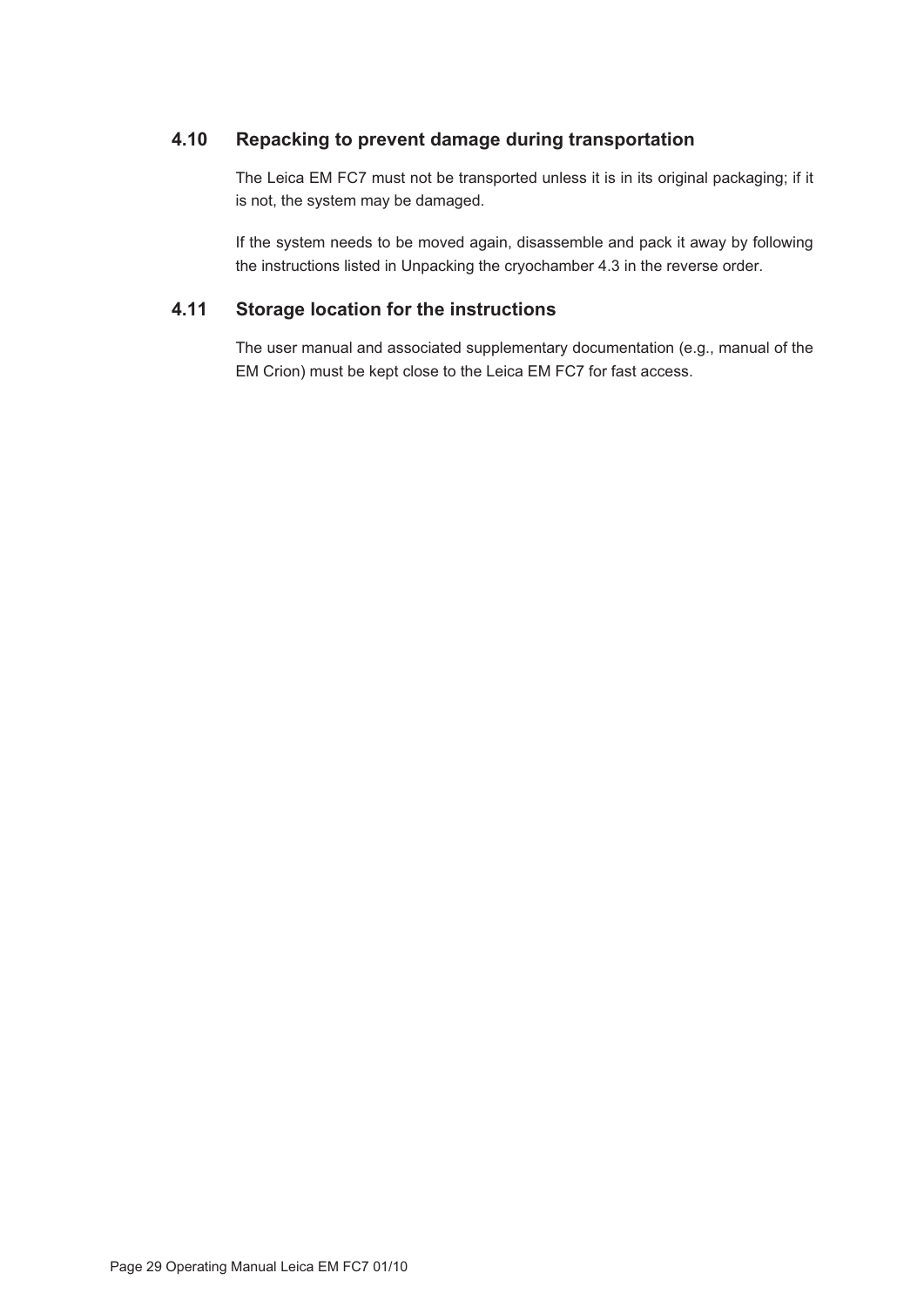## **5. Operation**

#### **5.1 Inserting the cryo specimen holder**



Insert the cryo specimen holder into the specimen arm.

Lock the cryo specimen holder with the torque limited screw (a) using the 3 mm Allen key.



*If the cryo holder is locked in the 0° position initially, subsequent reading of the next position (turned 90° for trimming) will be easy.* 

#### **5.2 Inserting knives into the knife holder**



Set the desired clearance angle (typically 6°).

Insert the desired knives (e.g. a diamond trimming tool and a diamond 35° cryo immuno knife for Tokuyasu technique specimens.



Lock the knife by turning the locking screw clockwise.

Clearance angle setting and locking/unlocking of knives can also be done with the knife holder in the cooled cryochamber.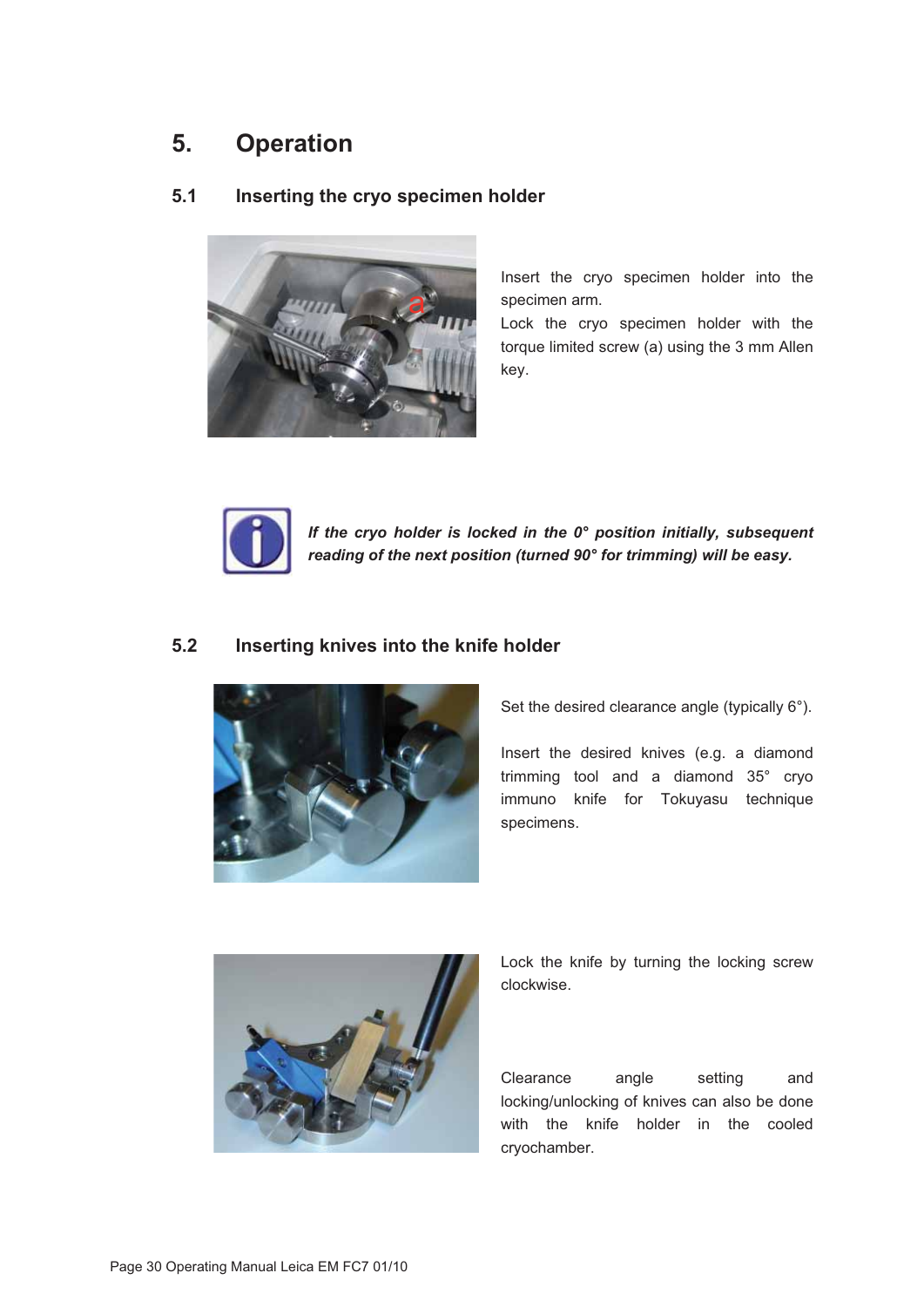#### **5.3 Inserting the knife holder**



The knife plate in the cryochamber carries a pin (red arrow) that corresponds to the hole in the knife holder (red arrow).





Insert the rotating knife holder containing knives into the chamber.



The rotating knife holder is now in the "loading position". It can only be inserted in this position.



*In the loading position the knife holder cannot be locked but is held in position by a magnet.*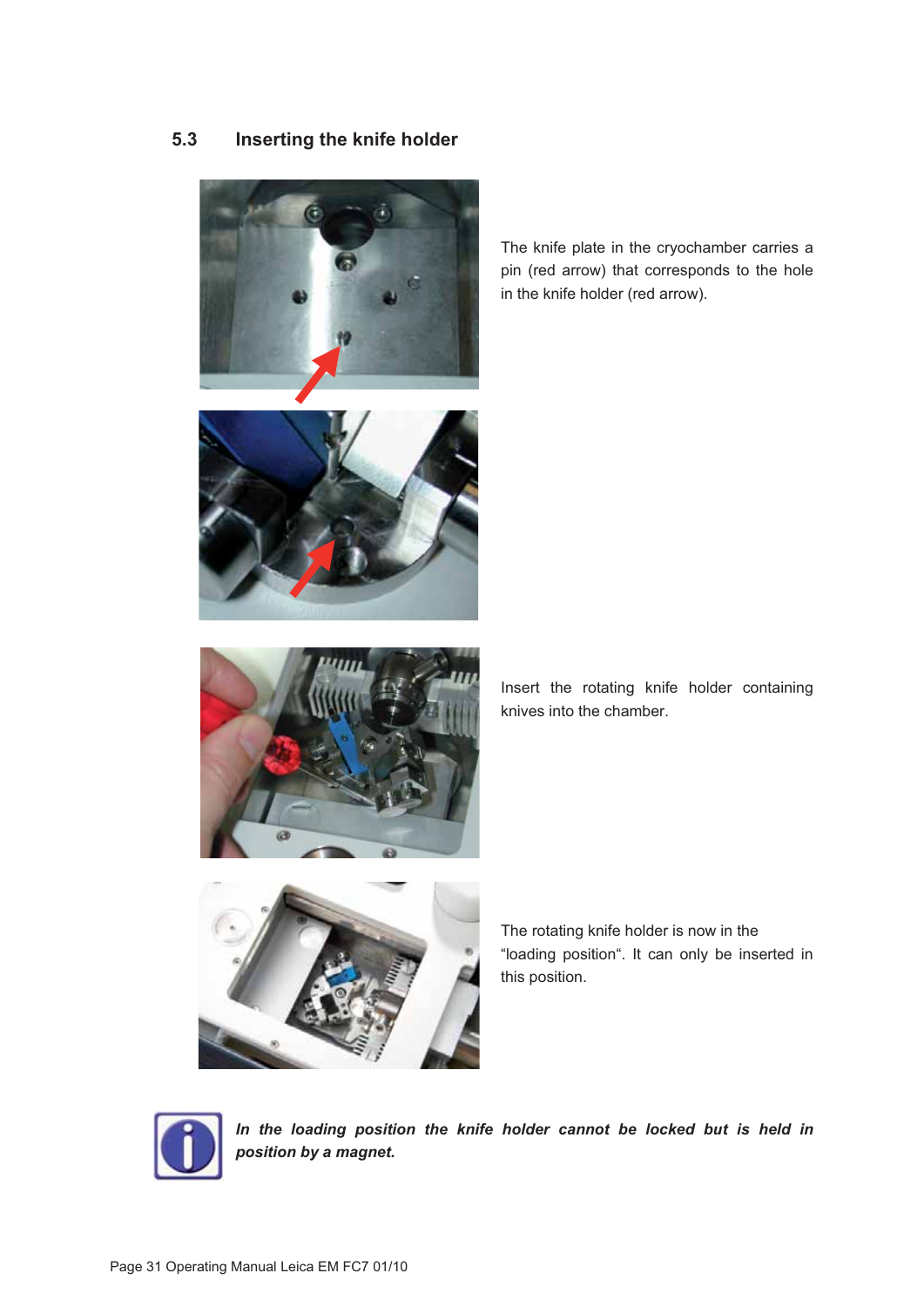#### **5.4 Inserting the specimen**



Once the cryochamber has cooled down to the desired temperature (e.g. -80 °C for trimming of Tokuyasu technique specimens), insert the specimen pin with the specimen.



*Make sure the knife holder is in loading position to avoid touching the delicate knife edge.* 



Lock the specimen pin in the cryo specimen holder.

Turn the small black lever in front clockwise while holding the cryo specimen holder in position with the small black lever in the back.



Rotate the knife holder into "trimming position".

Lock the locking screw of the knife holder with the 3 mm Allen key.

Start trimming and sectioning.

To change from sectioning position 1 (e.g. the trimming knife) to sectioning position 2 (e.g. the sectioning knife), unlock the screw, rotate knife holder and lock again.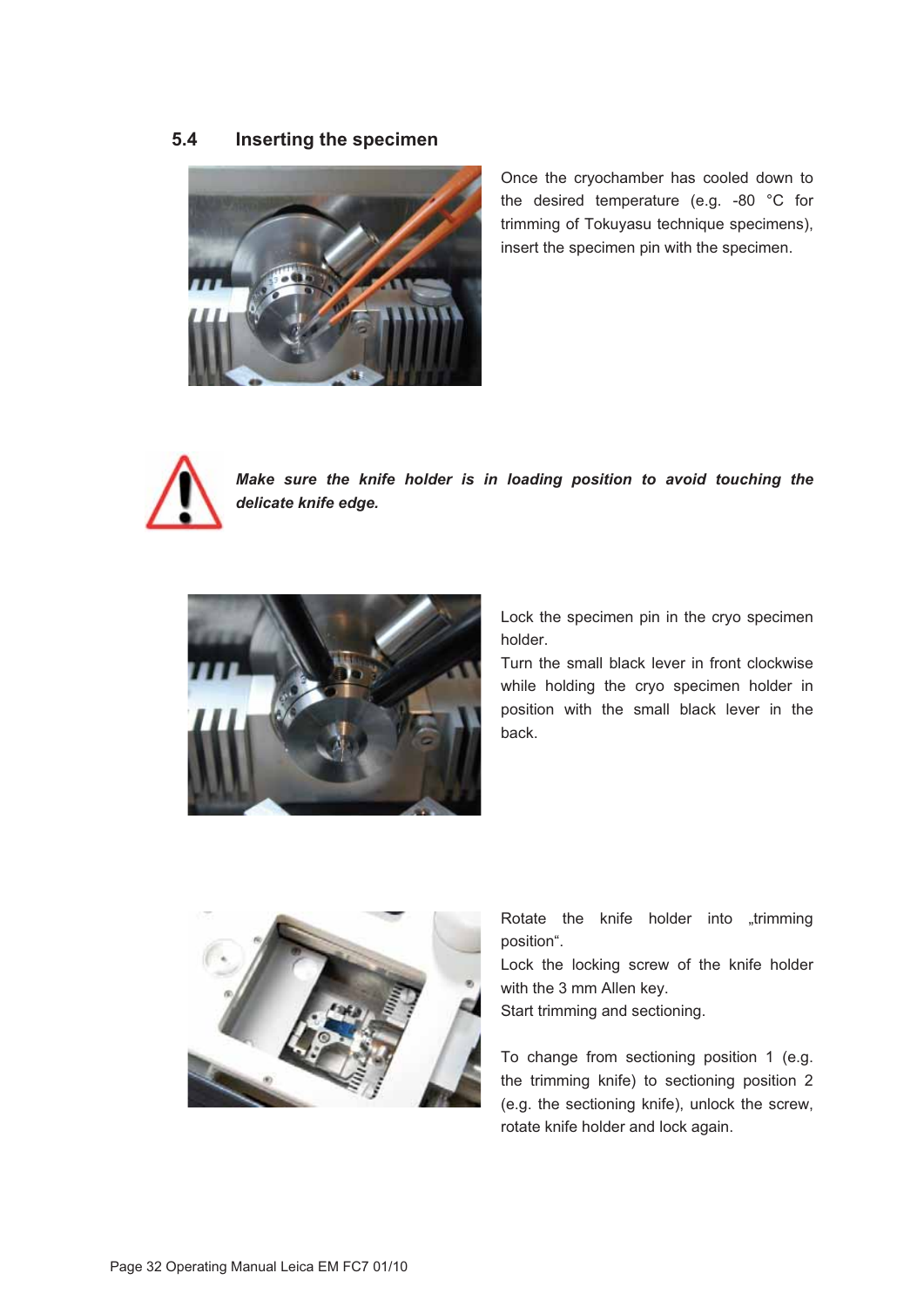#### **5.5 Using the antistatic device EM Crion with discharge mode**

#### **For trimming:**

For perfect ribbons of sections a perfect trimmed sample is mandatory.

It is recommended to use the antistatic device for trimming, because it eliminates the sticking of the chips on the specimen and on the blade. Set the intensity for trimming at the full voltage  $=$  all 10 indication marks are

#### **For sectioning:**

illuminated.

Set the intensity to 5 indication marks. If the sections tend to stick on the knife edge, increase the intensity step by step until the sections begin to float in a nice ribbon over the knife edge. If the sections begin to lift up, decrease the intensity step by step.



*The electrode will lose its power if its metal tip becomes covered with ice or debris. If this occurs, just clean the ionizer tip with a fine brush with the antistatic device switched off.* 



*The electrode tip carries high voltage and must not be touched or allowed to touch any parts of the cryo ultramicrotome while operation. Switch off the antistatic device prior to any manipulation in the chamber. Never heat the chamber with the electrode inside.*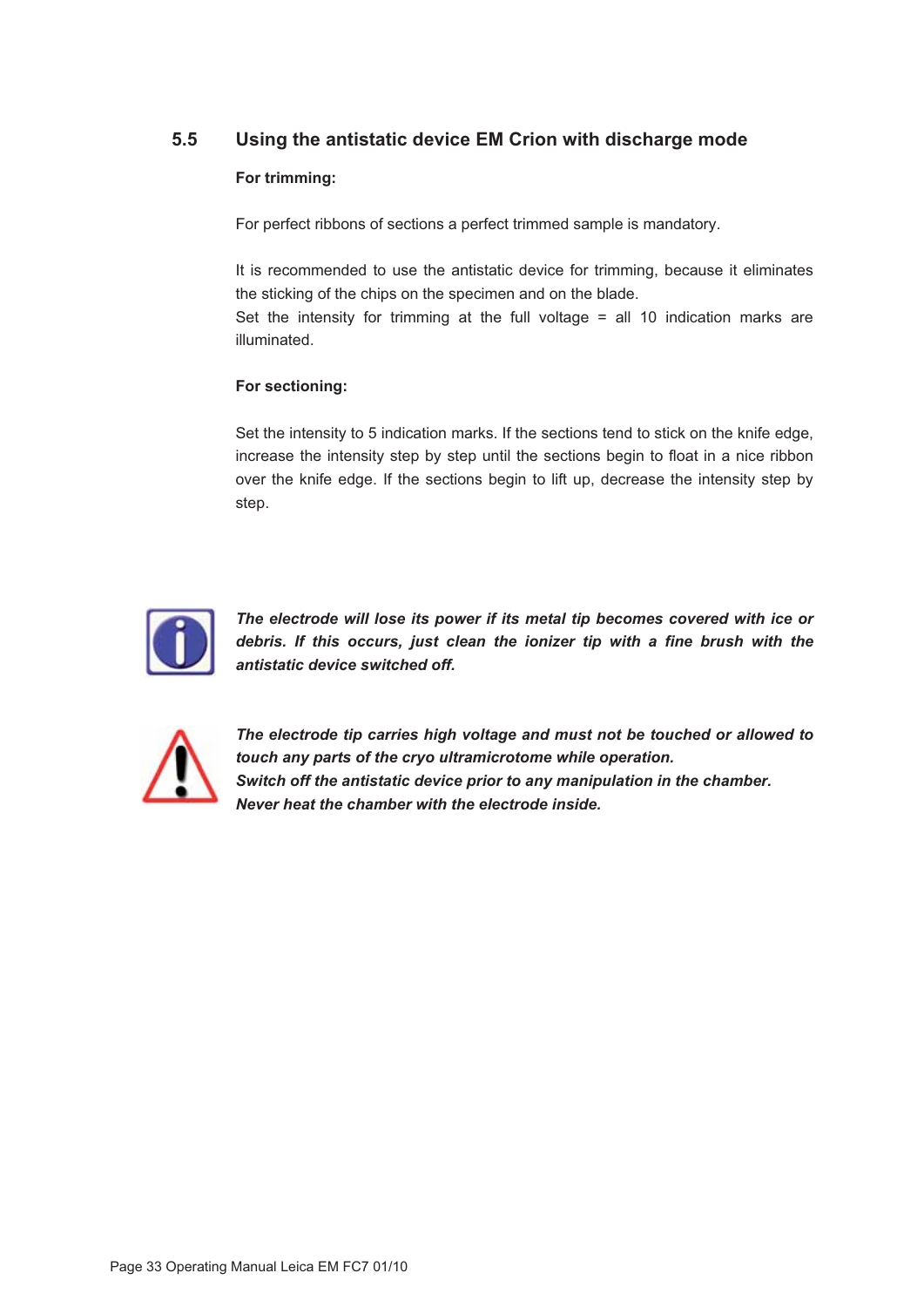#### **5.6 Using the EM Crion with discharge and charge mode**

EM Crion with discharge and charge mode is operated by footswitches (except setting the intensity).

#### **For trimming:**

For perfect ribbons of sections a perfect trimmed sample is mandatory.

It is recommended to use the discharge mode for trimming, because it eliminates the sticking of the chips on the specimen and on the blade. Set the intensity for trimming at the full voltage  $=$  all 10 indication marks are illuminated.

Press the discharge footswitch to enable the antistatic performance or the electrode.

#### **For sectioning:**

Set the intensity to 5 indication marks. If the sections tend to stick on the knife edge, increase the intensity step by step until the sections begin to float in a nice ribbon over the knife edge. If the sections begin to lift up, decrease the intensity step by step.

Press the discharge footswitch to enable the antistatic performance or the electrode.

#### **For placing the section ribbon on the grid:**

The ribbon is attached to the grid by pressing the charge footswitch. Thus, the specimen adheres to the grid without the need of a section press.



*The electrode will lose its power if its metal tip becomes covered with ice or debris. If this occurs, just clean the ionizer tip with a fine brush with the device switched off.* 



*The electrode tip carries high voltage and must not be touched or allowed to touch any parts of the cryo ultramicrotome while operation. Switch off the antistatic device prior to any manipulation in the chamber. Never heat the chamber with the electrode inside.*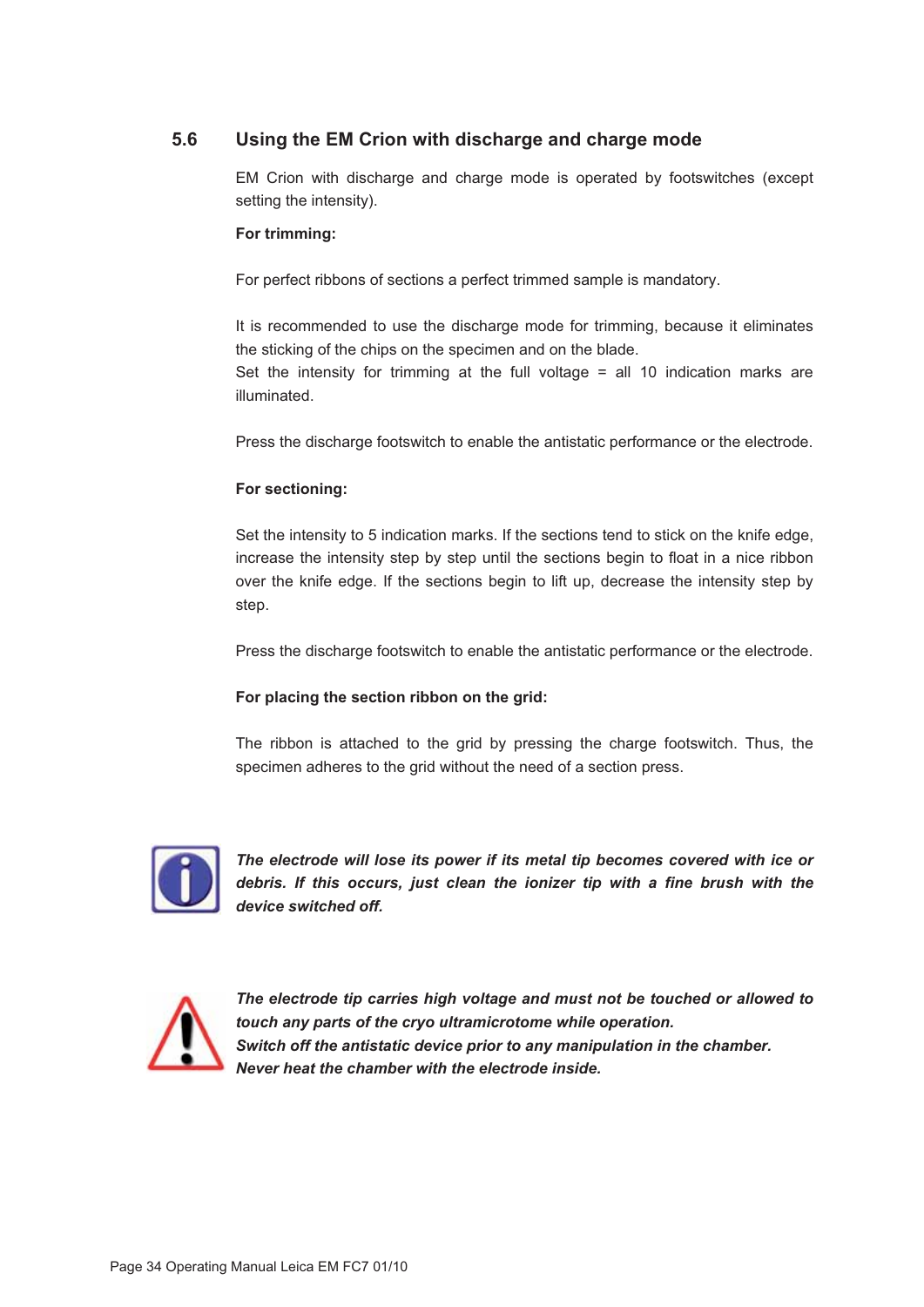

#### **5.7 Advanced touch screen control unit to operate the EM FC7**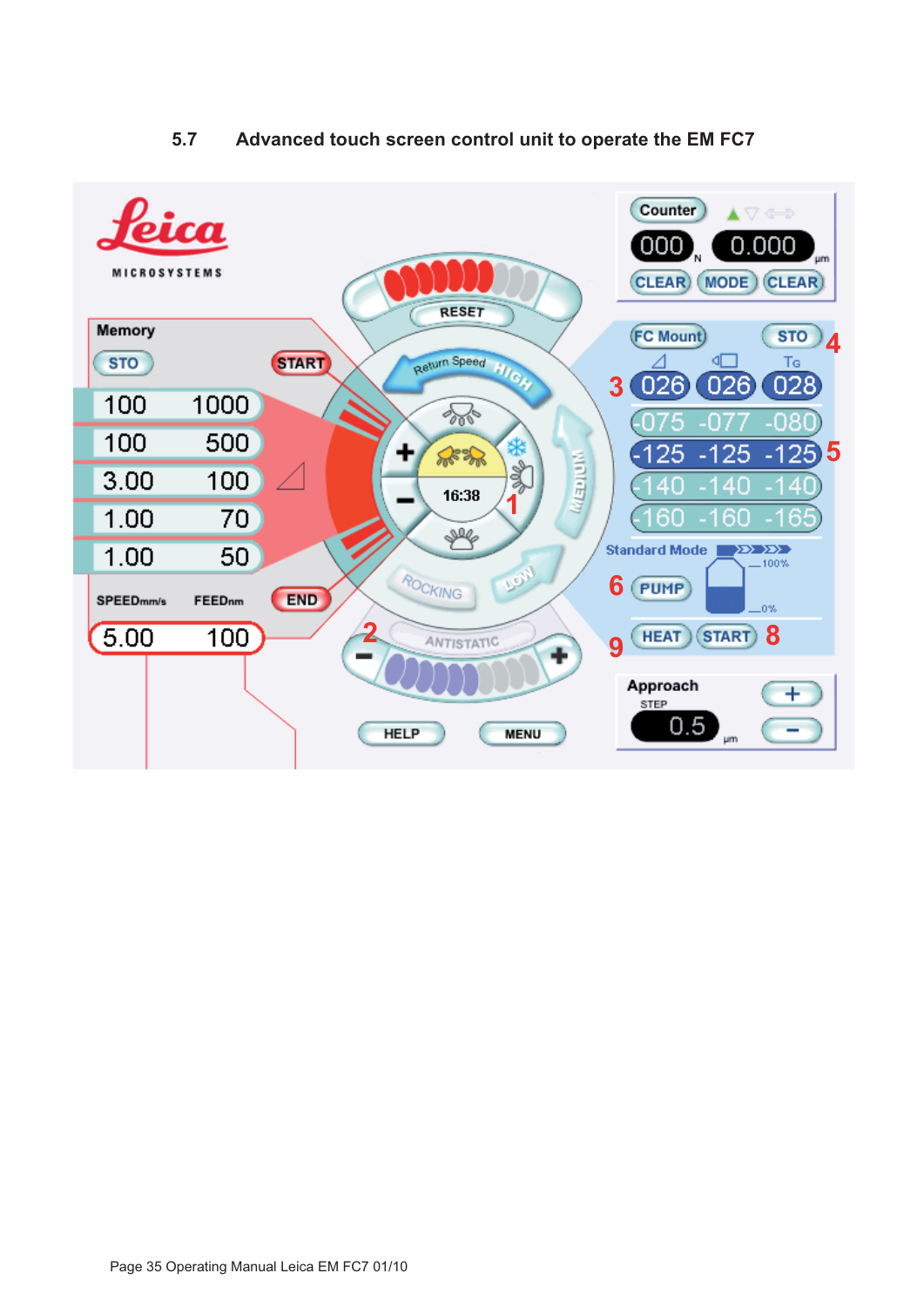1: LED chamber illumination. Touch to switch on or off. When activated, brightness can be controlled with + - buttons.

2: Integrated ioniser control.

Touch to switch on or off if EM Crion with discharge mode only is used. When activated, intensity can be controlled with + - buttons.

3: Three individual readings for the actual temperature of specimen, knife and gas. Only the actual and not the set temperatures are shown.

Touch one, two or all three buttons to activate setting mode. When activated, the temperatures can be set.

A number pad appears on the screen.

The desired temperature can be keyed in

and must be confirmed with "OK".

If only one button was activated (e.g. knife), only the temperature of this button (in this case the knife) will be set. If all three buttons were activated, all three will be set together.

4: Store function. Touch to activate storing mode, followed by one of the four memory fields (5). The set temperatures of specimen, knife and gas are now stored in the desired memory field.

5: Memory fields. Touch to activate the pre stored values.

6: Pump. Touch to switch on or off pump (e.g. for refilling the Dewar it may be necessary to warm up the  $LN<sub>2</sub>$  hose until it is flexible enough to me moved).

7:  $LN<sub>2</sub>$  level indicator. Indication of the filling status of the Dewar. An acoustic warning signal will sound if the Dewar is almost empty. Approx. 1 h working time is left.

The acoustic signal can be switched off by touching the Dewar symbol.

8: Start: Touch to activate cooling of the chamber to the set temperature.

9: Heat: Touch to activate automatic bake out of the chamber. The automatic safe guard will ask you to touch the button for more then 1 second to prevent activation by accident. Due to the automatic bake out the controller can be switched off and the bake out process will continue to heat up the chamber to about 110°C and stops automatically at room temperature thereafter.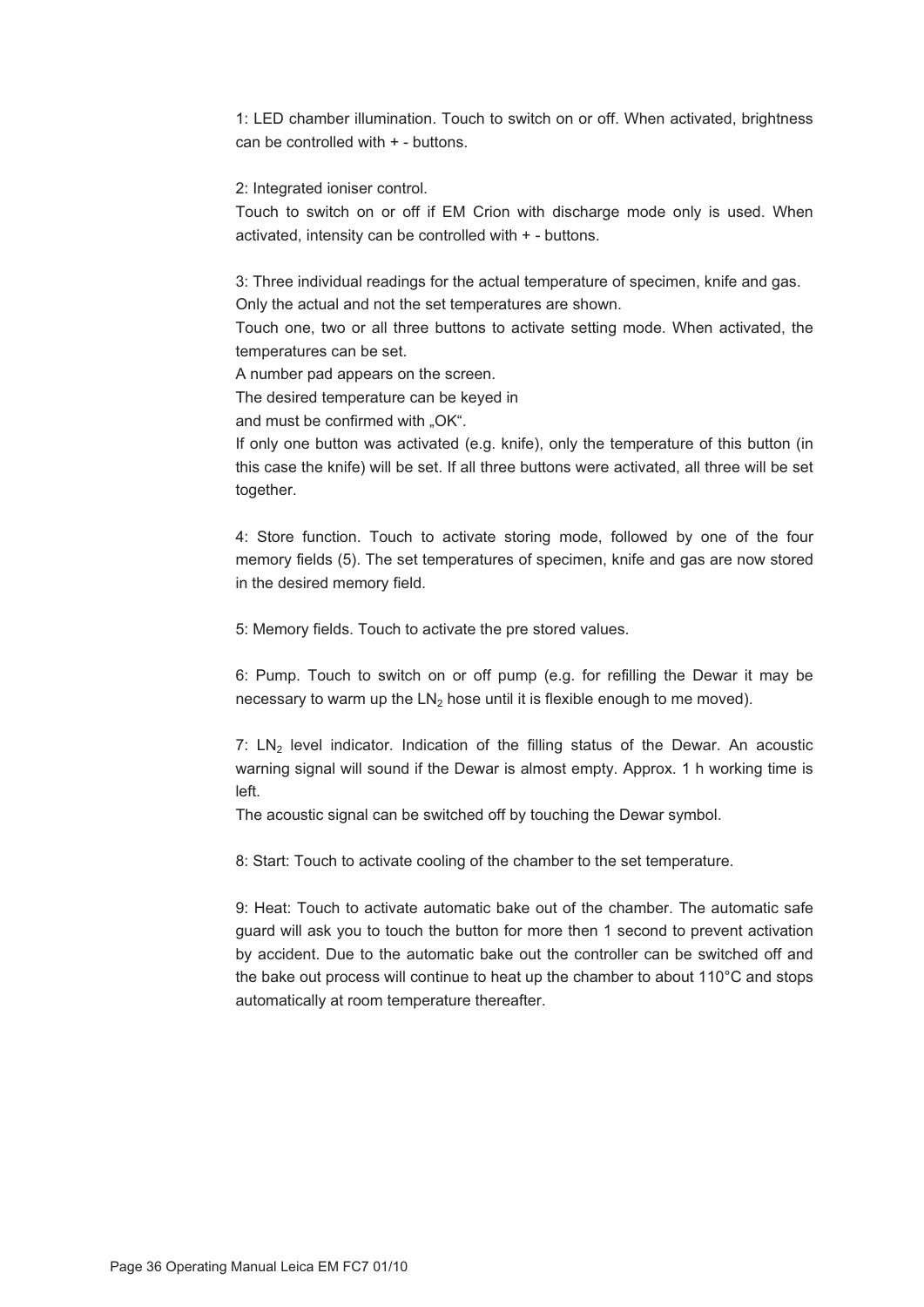#### **MENU → User- or Sample profile**

| <b>Edit userprofile "Andi"</b><br>Power Off                                        |                                                                                                                                                                            |                                             |  |  |  |  |  |
|------------------------------------------------------------------------------------|----------------------------------------------------------------------------------------------------------------------------------------------------------------------------|---------------------------------------------|--|--|--|--|--|
| Userprofile<br>Andi                                                                | $\boxed{\smile}$ Enable Manual Cutting<br><b>Bind Motor to EM Crion Pedals</b><br>ы                                                                                        | <b>Temperature Unit</b><br><b>O</b> Celsius |  |  |  |  |  |
| Rename                                                                             | $\triangledown$ Enable Continuous Approach<br>$\triangledown$ Show Cutting Animations<br>$\triangledown$ Show Info Messages                                                | $\bigcap$ Fahrenheit<br>$\bigcap$ Kelvin    |  |  |  |  |  |
| Click "OK" to save or<br>"Cancel" to discard<br>settings.<br>ОΚ<br>Cancel<br>Reset | $\triangledown$ Show Confirm Messages<br>$\boxed{\smile}$ Play Sound on Button-Click<br><b>Standby</b><br>٠<br>Stage Feed Minimum: 2500<br>٠<br><b>Beep Volume: 7</b><br>+ |                                             |  |  |  |  |  |
| <b>Back</b>                                                                        | Setup                                                                                                                                                                      | Service                                     |  |  |  |  |  |

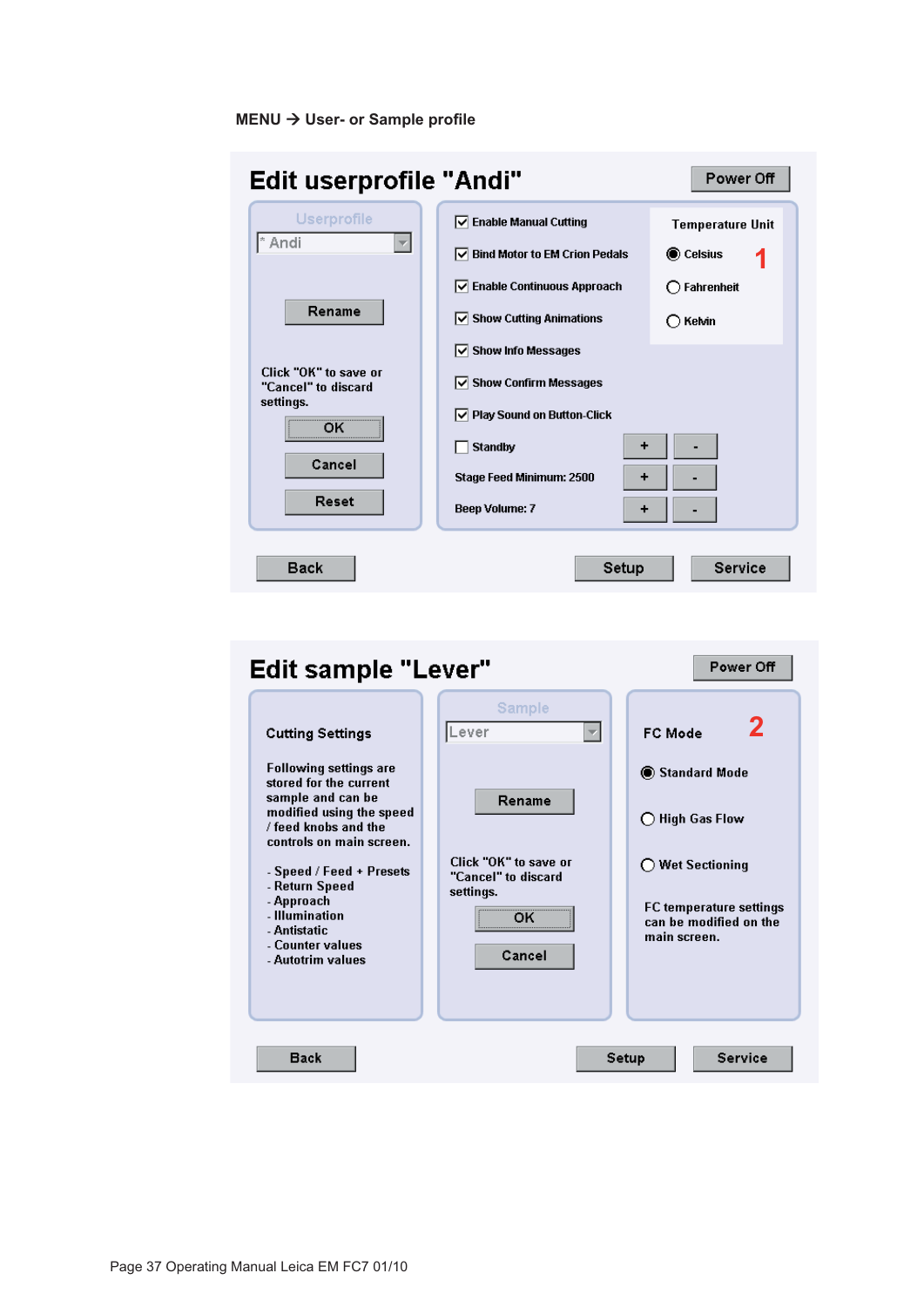1: Temperature Unit. After pushing the menu button on the main screen the temperature unit can be selected in the Edit User menu.

2: FC Mode. The FC7 chamber is equipped to toggle between three different modes. Push the menu button on the main screen and select the Edit or Add New sample menu.

- - Standard mode is preferable used for regular sectioning e.g. Tokuyasu or polymer sectioning at dry conditions.
- -High Gas Flow is preferable used to increase  $GN_2$  gas flow below a temperature of -140°C in order to reduce ice contaminations.
- - Wet Sectioning mode is used for polymer sectioning at wet conditions using DMSO or similar liquids in order to set the temperature of knife at a maximum of -40°C and the temperature of the sample minimum of -170°C. To achieve the minimum temperature of the sample the specimen arm must be moved to its lowest position during the cooling process. Thus, parts of the cooling element of the sample holder are placed into  $LN_2$  which facilitates cooling down the sample at a minimum of -170°. The temperature will be kept during the sectioning process.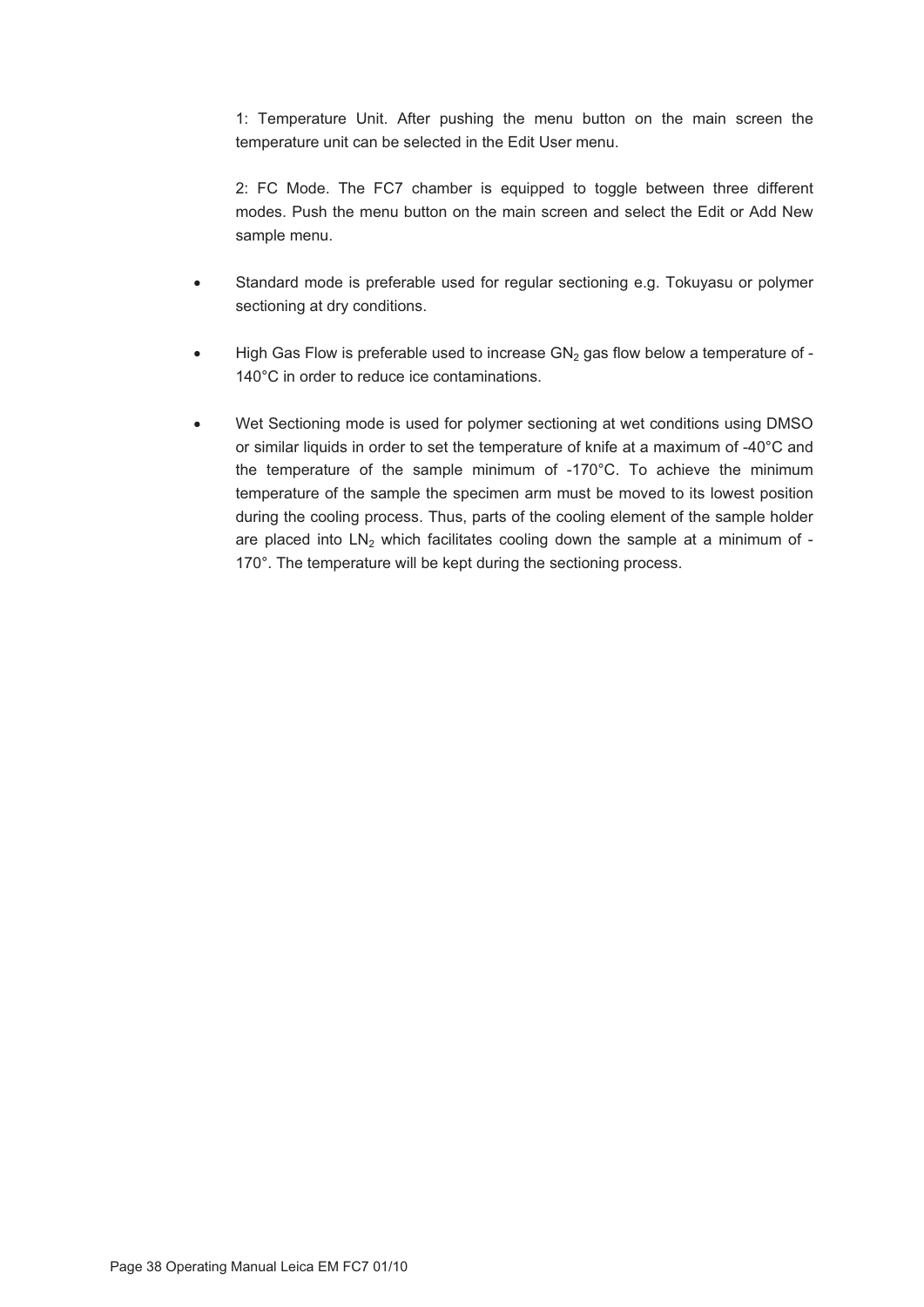#### **5.8 Basic touch screen control unit to operate the EM FC7**



**Menu** 

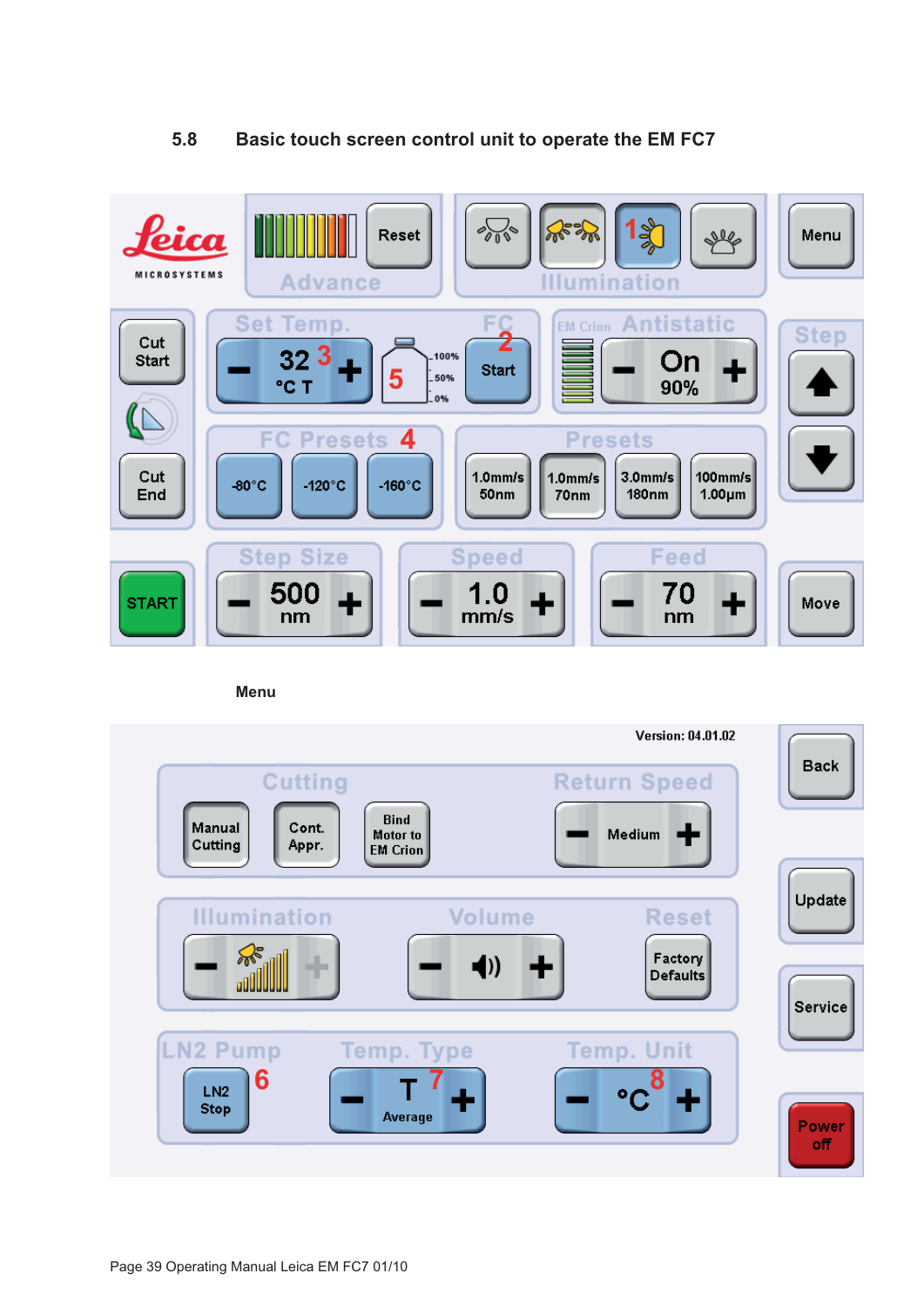1: LED chamber illumination. Press to switch on or off.

2: Start: press to activate cooling of the chamber to the set temperature. After Start has been pressed the name of the button changes to Heat. Press Heat to activate automatic bake out of the chamber. The heating process can be interrupted by pressing the Heat button again (Stop Heat). Due to the automatic bake out the controller can be switched off and the bake out process will continue to heat up the chamber to about +110°C and stops automatically at room temperature afterwards.

3: Reading for the actual temperature which is selected in the menu as command variable (set point). This temperature can be set with + - buttons. By pressing the displayed value the set temperature will be shown for about 4 seconds.

4: Three memory buttons. Press to activate the stored value. The reading for the actual temperature shows the set value for approx. 4 seconds. To store a new value set temperature (3) and press one of the memory buttons. An acoustic signal confirms the input.

5:  $LN<sub>2</sub>$  level indicator. Indication of the filling status of the Dewar. An acoustic warning signal will sound if the Dewar is almost empty. Approx. 1 h working time is left.

The acoustic signal can be switched off by touching the Dewar symbol (5) or the displayed hint box (appears in the upper left corner on the screen).

#### **Menu**

6:  $LN_2$  stop. Touch to switch on or off pump (e.g. for refilling the Dewar it may be necessary to warm up the  $LN<sub>2</sub>$  hose until it is flexible enough to me moved).

7: One of four different command variables can be set. The temperature will be controlled according the selected set point.

T Average = an average of specimen, sample and gas

Tk Knife

Ts Sample

Tg Gas

8: Temperature Unit: a choice of C, F and K is available. The selected unit will be displayed on the main screen.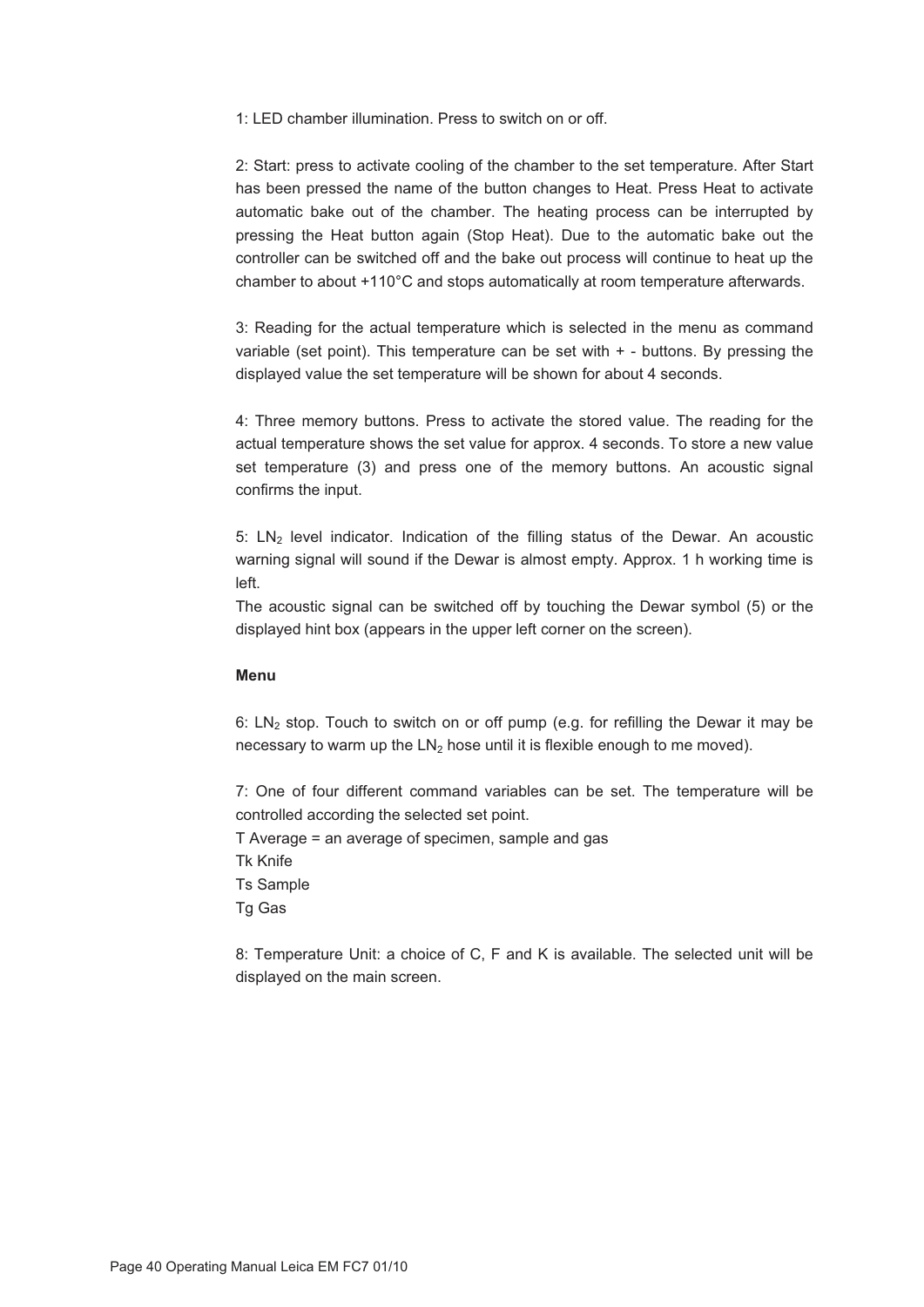#### **5.9 Operating the micromanipulator**

The micromanipulator in conjunction with the EM CRION with discharge and charge mode is indented to use for section collection of frozen hydrated sections as well as Tokuyasu sections. The micromanipulator allows the grid to be exactly positioned close to the knife edge using the micrometer gauges. Once these positions are defined, fast retraction of the grid can be performed manually prior to sectioning to prevent possible influence of the grid on the ionizer. The Leica EM CRION is used in discharge mode in order to reduce electrostatic charging while sectioning.

When it is time to place the section ribbon on the grid, the user can quickly return to the pre-set grid position. The ribbon is then attached to the grid using the charge mode of the LEICA EM CRION, which is operated by a footswitch. Thus, the specimen adheres to the grid without the need of a section press.

As a grid box can be placed near the knife, the micromanipulator can be used to easily place the grid into its storage position.



Place the grid-box holder with its magnet onto the knife holder.



Insert the grid box in the holder.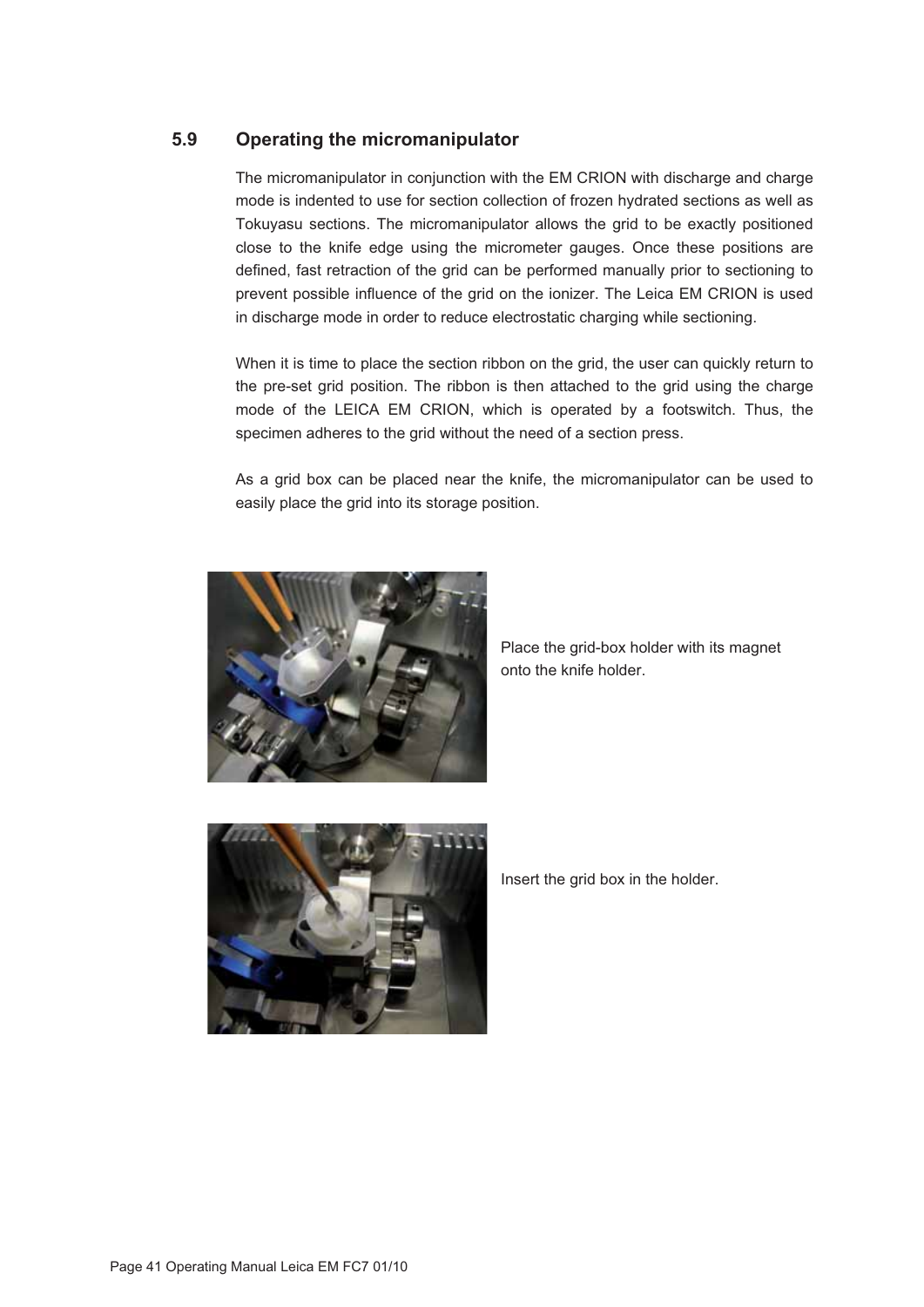

Pick up the grid with the forceps. For accurate manipulation hold the forceps close to the tips.



Insert the forceps in its holder of the micromanipulator and slide it towards the end stop position.



With the micrometer gauges set the grid slightly below the knife edge with the zmovement, E-W position of the sample and the N-S position close to the knife. Make sure the shaft of the micrometer gauges are in contact with the magnetic end stop.

- N-S movement
- E-W movement
- Z movement

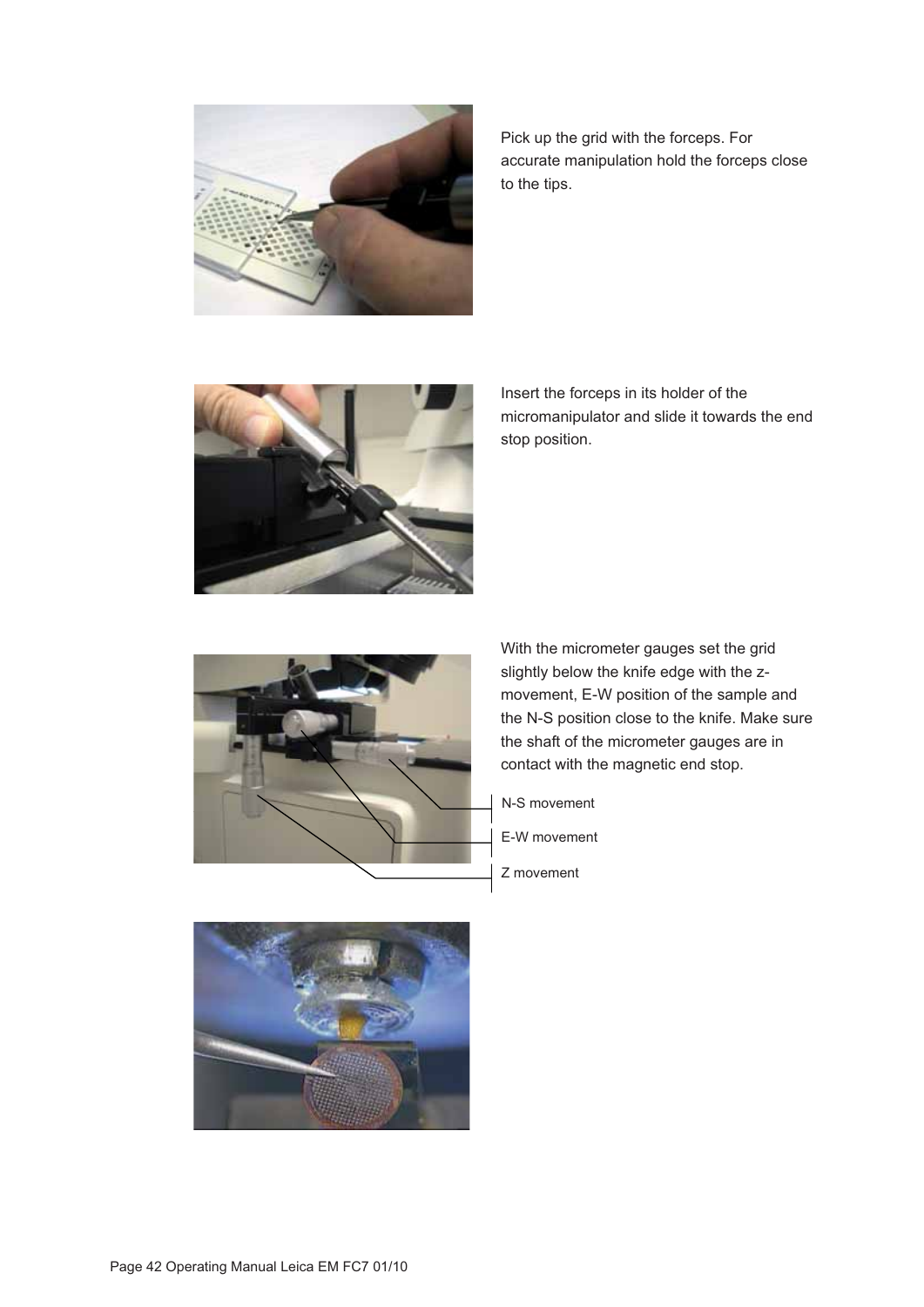

To prevent possible influence of the grid on the ionizer retract the forceps by pulling back the assembly.



*Grip the assembly on the centre to retract the forceps. Due to the backlash of the bearings the grid will be moved towards the knife edge if the assembly will be retracted by gripping on a different area of the assembly (e.g. at the end of the Z-movement assembly).* 





*Avoid turning the micrometer gauges once the forceps is retracted. The preset position would be changed, thus the knife edge can be damaged if repositioning of the forceps is careless performed.* 

Start sectioning using the discharge mode of the Crion (see chapter 5.6).



When it is time to place the section ribbon on the grid, switch off the motor of the specimen arm and the discharge function of the Crion. For convenience both functions can be switched of by the footswitch simultaneously if "Bind Motor to Crion pedals" is enabled.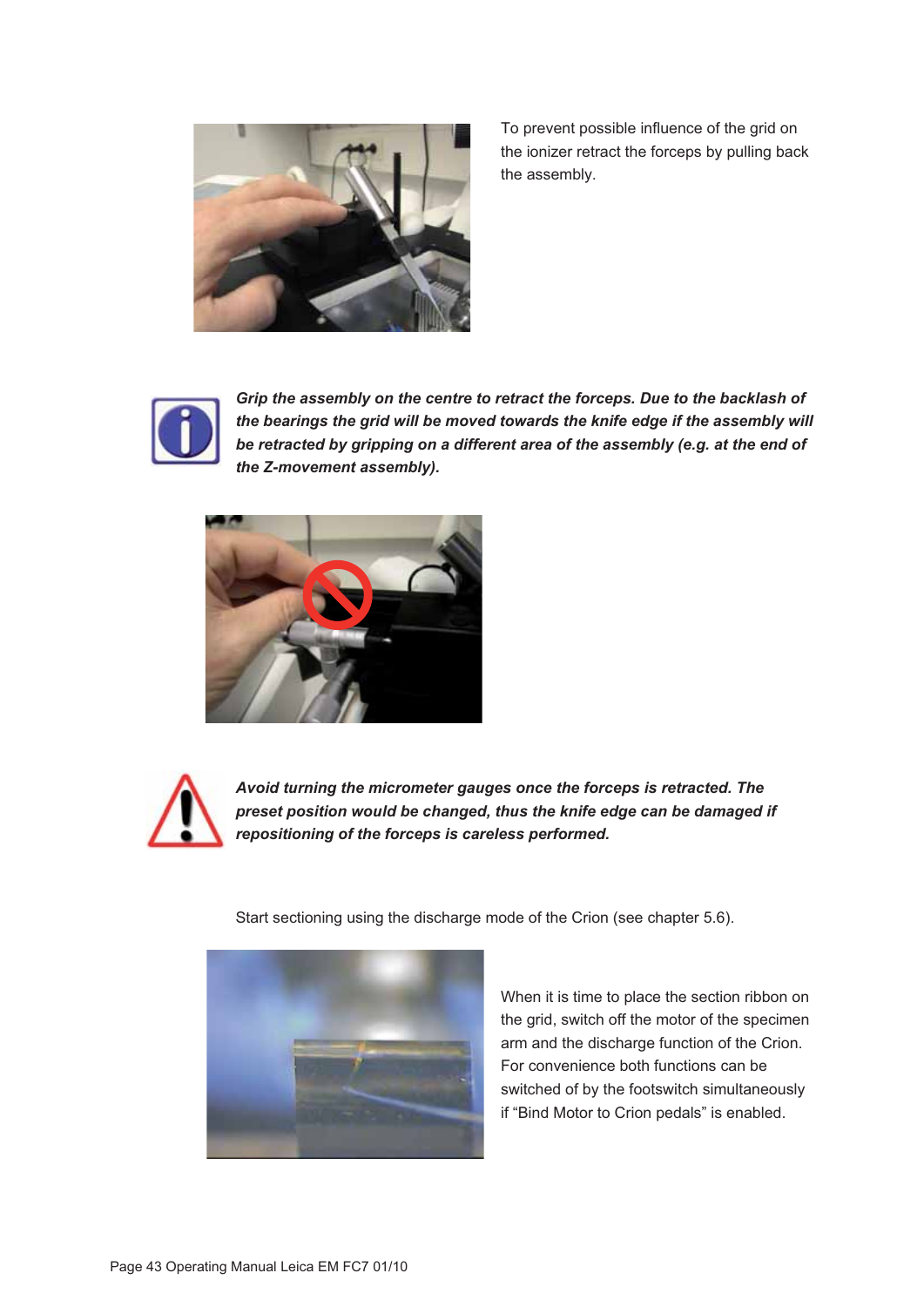



Attach the ribbon on the grid using the charge mode of the Crion operated by the footswitch (discharge).

For further section collection change the E-W position of the grid and repeat as above described.





If you want to place the grid in the grid-box move the grid-box holder aside with tweezers and retract the forceps holding the grid.

Turn the forceps until the grid points downwards. Make sure the grid does not interfere with parts of the knife holder. It might be necessary to move the forceps in a proper E-W position as well.



Lift up the forceps either by using the micrometer gauges or manually by gripping the z-direction lever.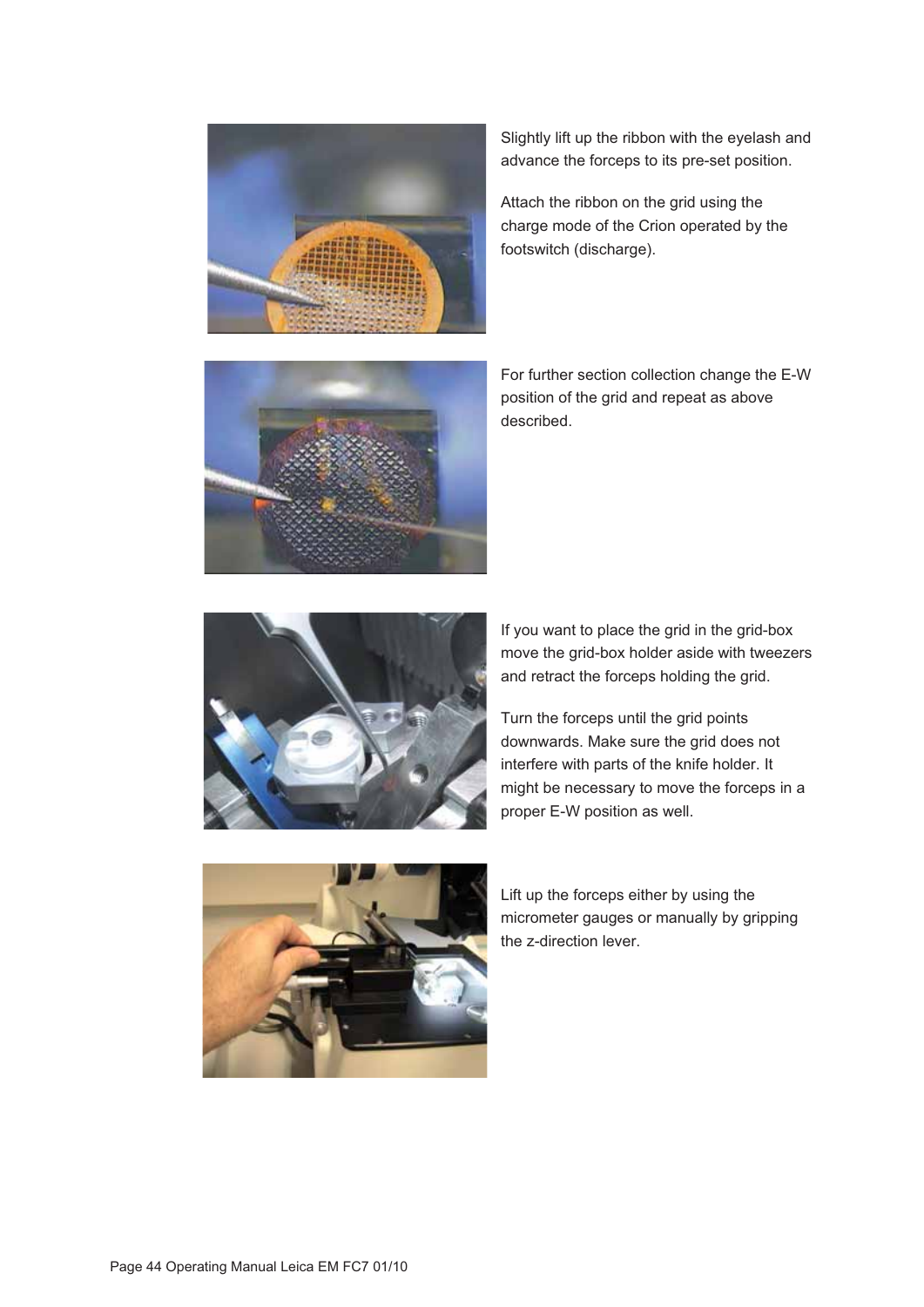

Adjust the grid-box using a pair of tweezers and the grid with the y and x movement of the manipulator in order to position the grid above an empty recess of the grid-box.



Lower the forceps slowly until the grid is placed in its position of the grid-box.



Open the forceps to release the grid.



*To use a new grid take out the forceps and warm it up as long as the forceps is dry. To speed up the process a second forceps is recommended. Or another possibility is to load the second grid holder with empty grids and place it in the chamber. If a new grid has to be inserted into the forceps exchange the grid-boxes and pick up the empty grid using the micrometer gauges of the micromanipulator. In this case the forceps can remain in the cryochamber and will not ice up if moved out of the chamber.*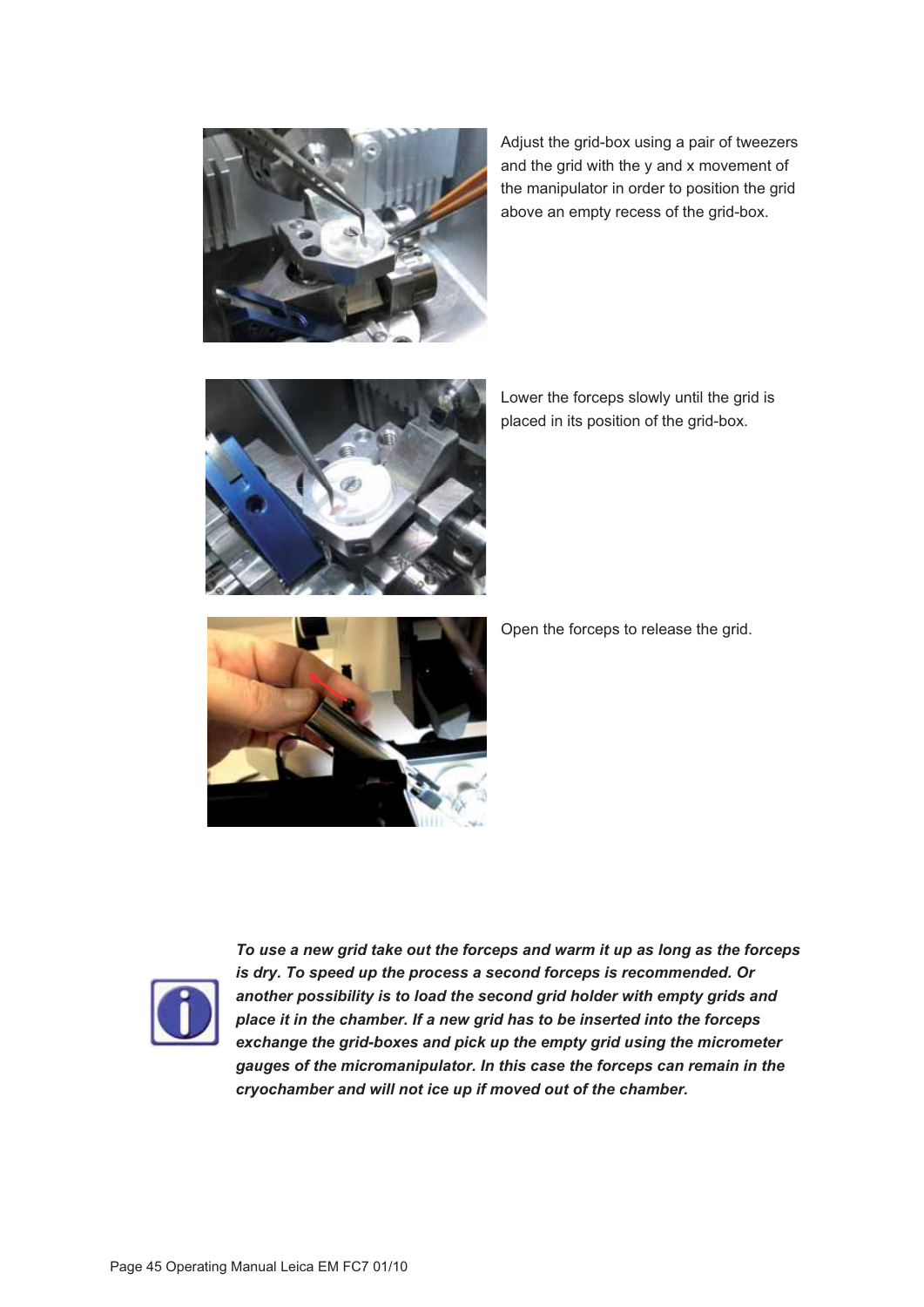#### **5.10 Set of Cryotools**

The Set of cryotools is used for handling frozen hydrated sections, Tokuyasu sections as well as collecting polymer sections.

#### **5.10.1 Unpacking**

The set consists of 4 parts: the base (with a flip-over bridge for preloading / releasing of grids), the spring loaded grid holder, the section press and the transfer container.

#### **5.10.2 Device function and operation**

The base of the cryotools is mounted on the rotating knife holder with a locking screw.

A pre cooled grid is clamped in the spring loaded grid holder (2). The grid holder is shifted forward until the grid is close to the knife edge. Cryosectioning is carried out. Once the ribbon of frozen hydrated sections is on the grid, the holder with the grid is pulled back in south direction. The grid is then placed onto the flip -over bridge (3) and sections are pressed with the section press (4). After flattening the sections on the grid, the grid is transferred to a transfer container (5).

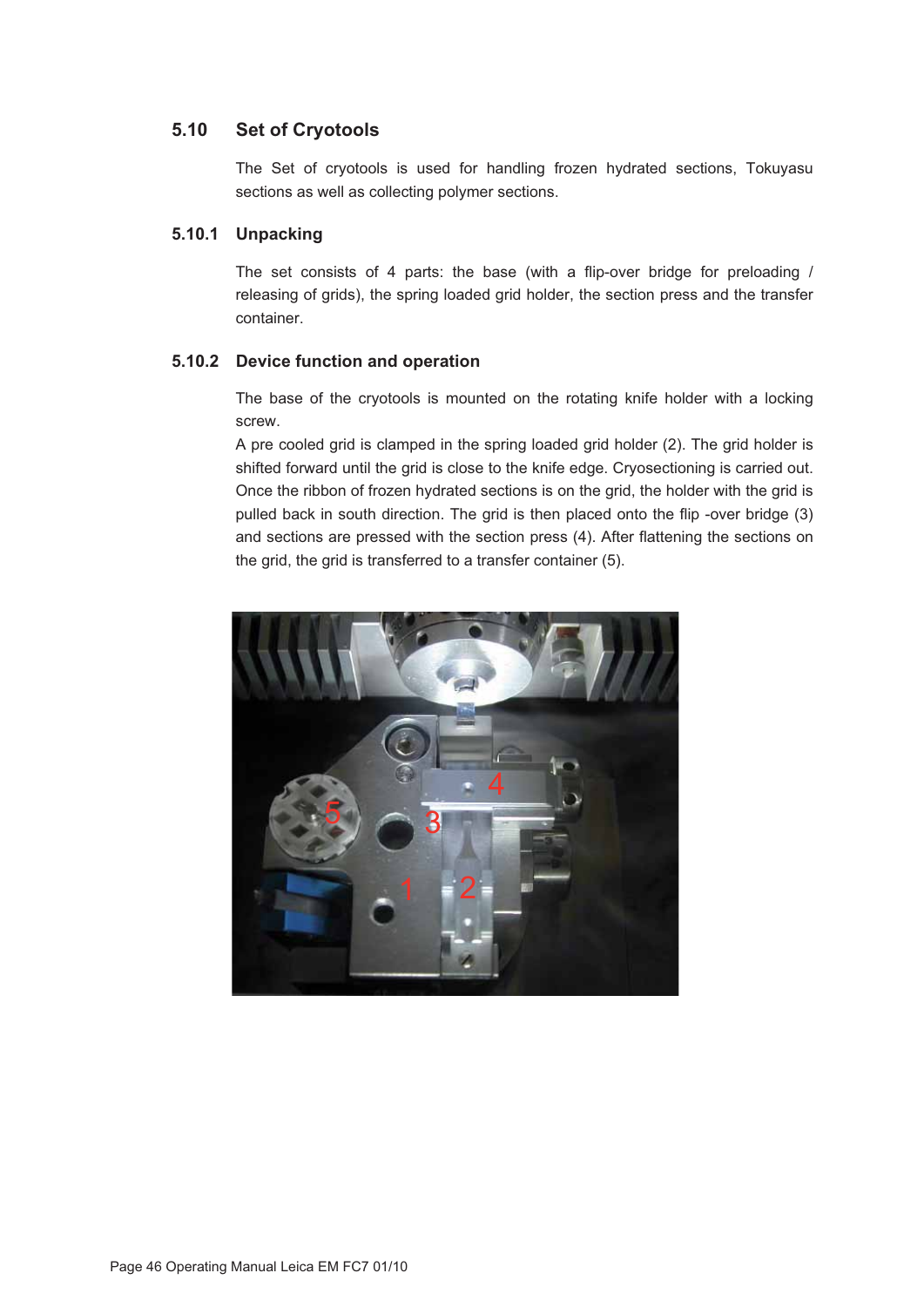

Insert cryo knife into knife holder.

Mount base of cryotools on rotating knife holder and lock.



Insert grid holder and transfer container into base of cryotools.



Flip section press over to the right.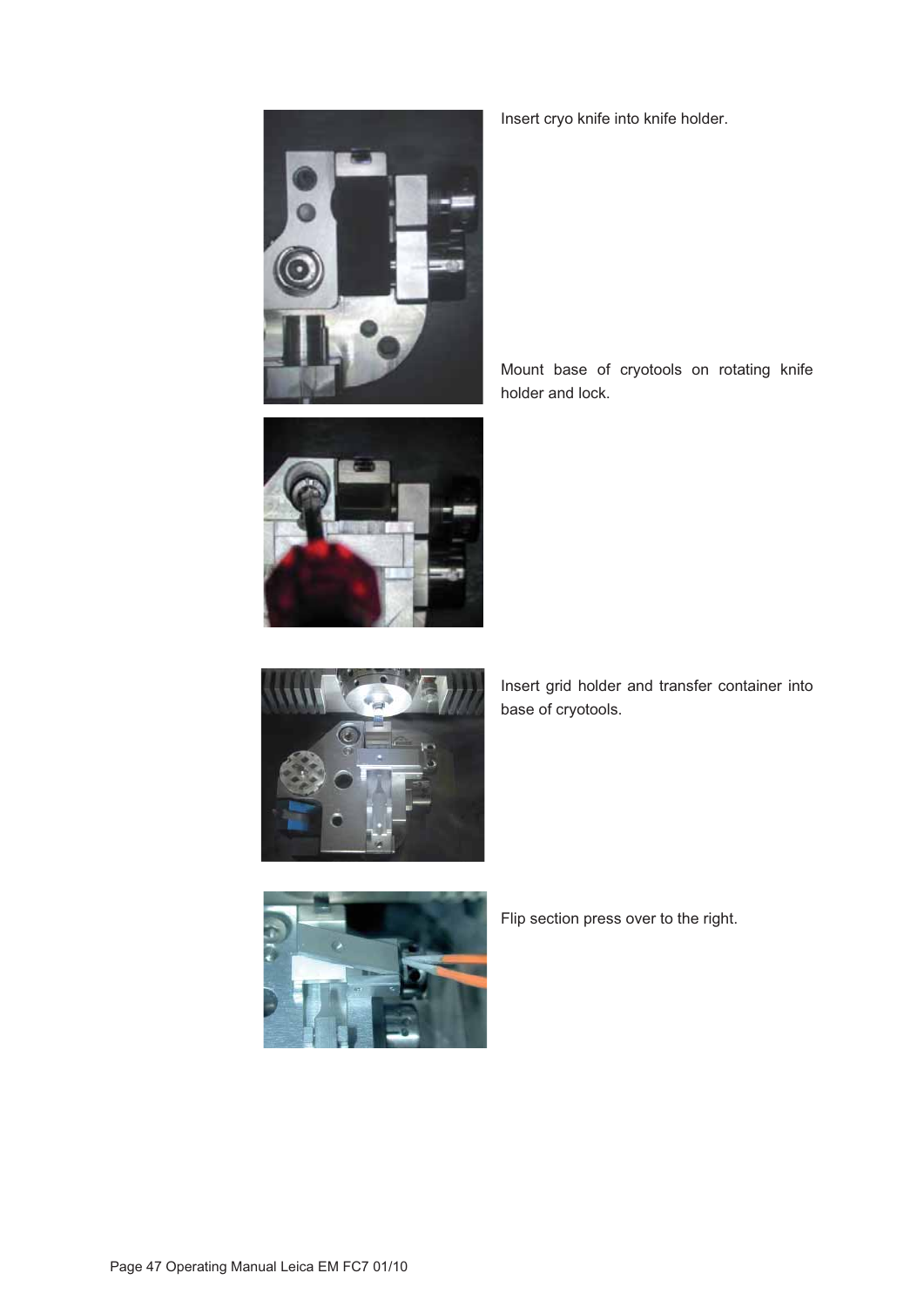



Place grid on flip-over bridge.

Open grid holder by pushing on the small indentation at the rear end with a small black lever or a pair of forceps. Move gird holder towards the grid and clamp it by releasing the clamping jaw.



Pull back grid holder towards you and flip bridge to the right using a pair of forceps.



Push grid holder forwards until the grid has reached the desired distance from the knife edge.



**Take extra care not to touch the delicate diamond knife edge.**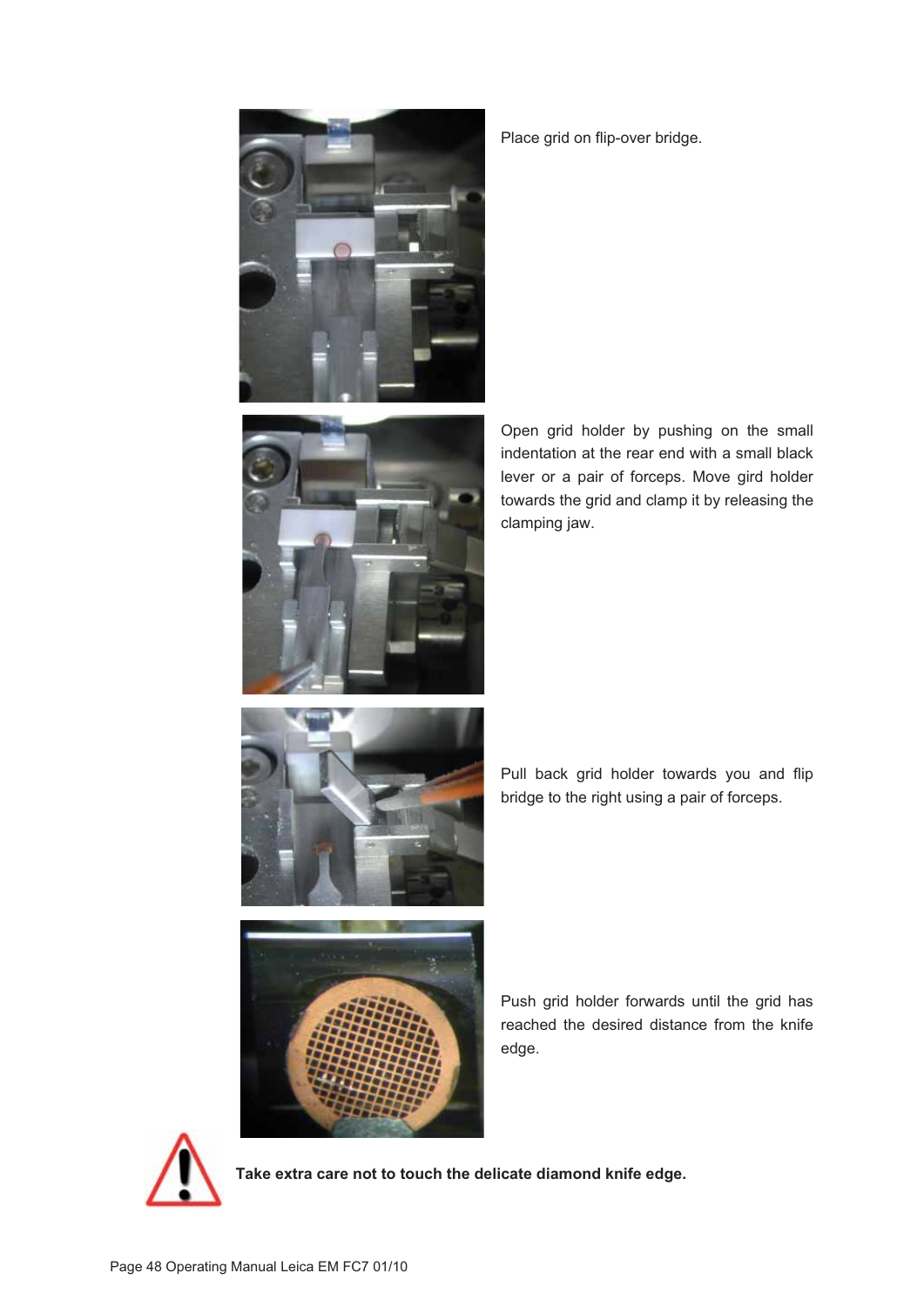

Start cryo sectioning and collect the ribbon on the grid.



Pull back grid holder.

Flip over bridge to the left.

Push forward grid holder until the grid is placed over the bridge.



Close section press by using a pre-cooled pair of forceps.



Flatten sections under the press by pushing on the small indentation in the centre with a small black lever or a pair of forceps.



*Apply pressure perpendicular to the surface to avoid sideways movement of the press.*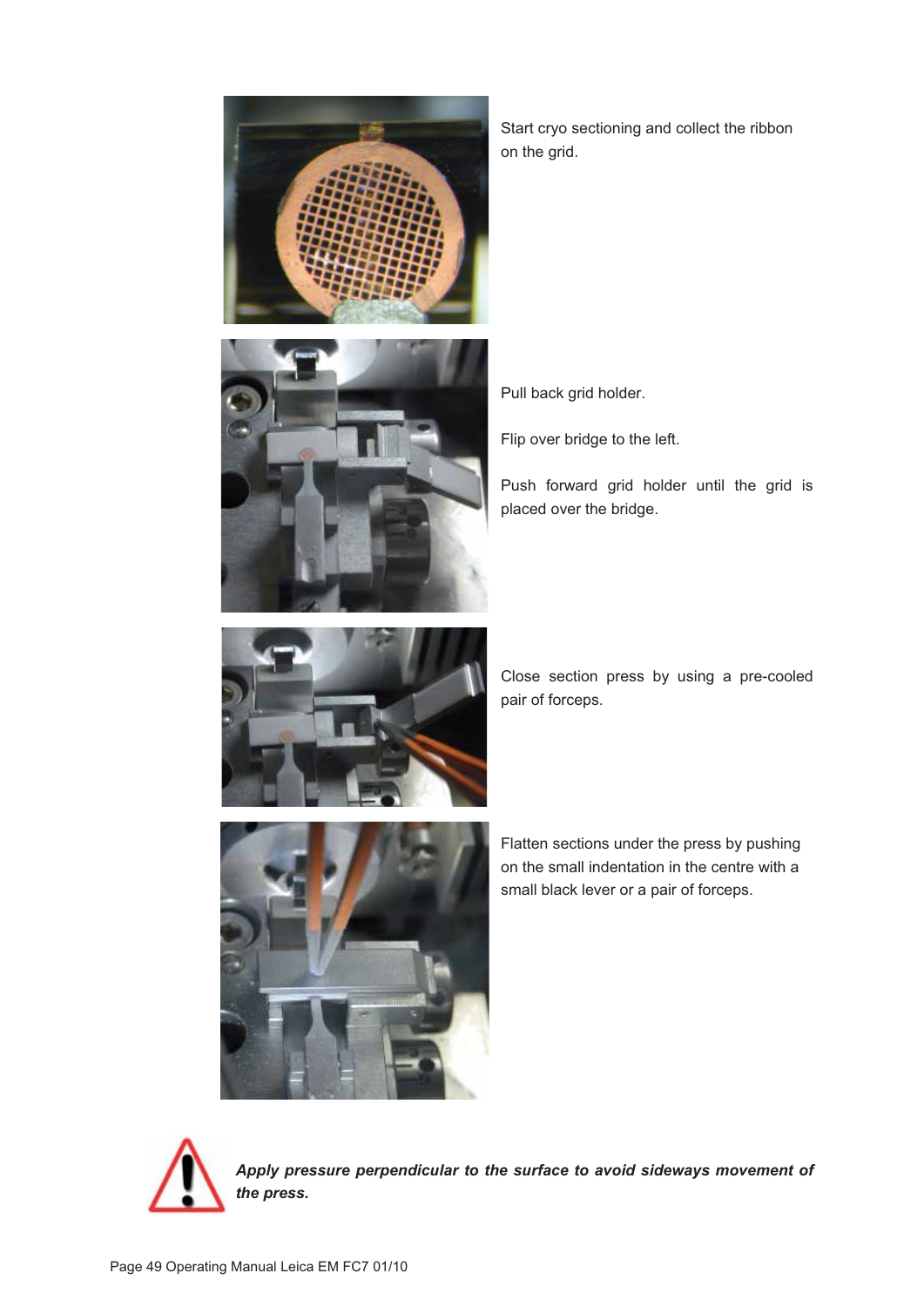



Release grid from the holder by pushing on the small indentation at the rear end with a small black lever or a pair of forceps and retract grid holder.



Transfer flattened grid into the transfer container.



The transfer container can be removed using a pair of forceps.



*The ceramic surfaces of the section press should be cleaned with 100% ethyl alcohol before use.*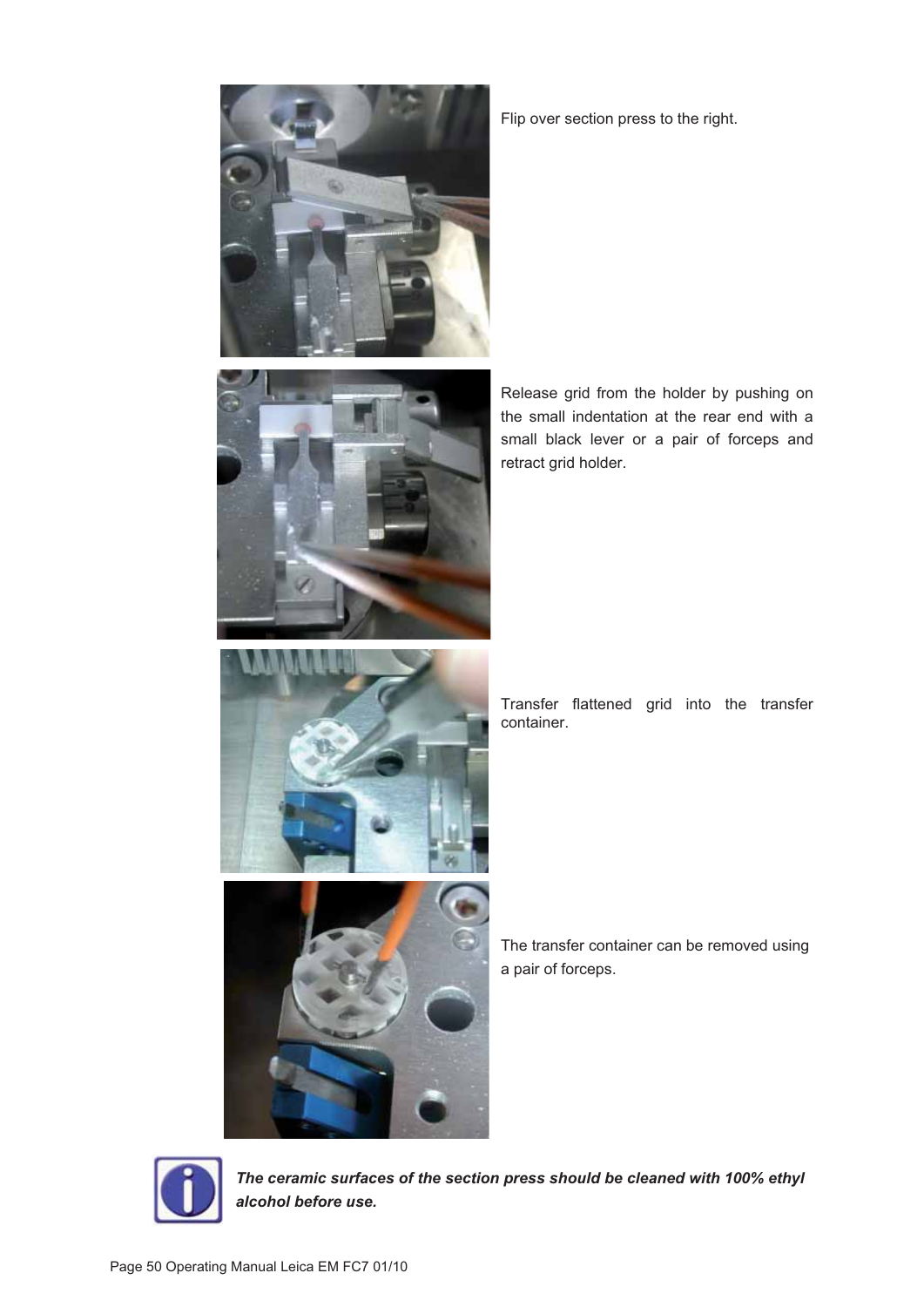#### **5.11 Refilling the Dewar**

The 25I Dewar holds enough  $LN_2$  for a 1 day operation. It is recommended to keep the pump in the Dewar until the  $LN<sub>2</sub>$  has been consumed. The  $LN<sub>2</sub>$  consumption of the pump when not in use is less than 1l per day.

Refilling can be done in 2 different ways:

1. Lift the pump slightly and refill the Dewar, using the Dewar Refilling System.

2. Take out the pump from the Dewar. The cold pump should always be kept in an upright position to avoid entrance of water and humid air into the valves. Use the yellow protective cap immediately to close the lower end of the pump. Before inserting the pump again, dry pump and take off yellow protective cap.



*For ease of operation, one can use a second Dewar and place the pump immediately into the new, full Dewar.* 

#### **Taking out the pump from the Dewar if the pump is not in use for a longer time:**

The cold pump should always be kept in an upright position to avoid entrance of water and humid air into the valves. Use the yellow protective cap and the storing bracket that is provided with the pump.



*Before removing the pump from the Dewar, switch off pump and wait for a few minutes. The LN2 hose must be flexible enough to be moved.*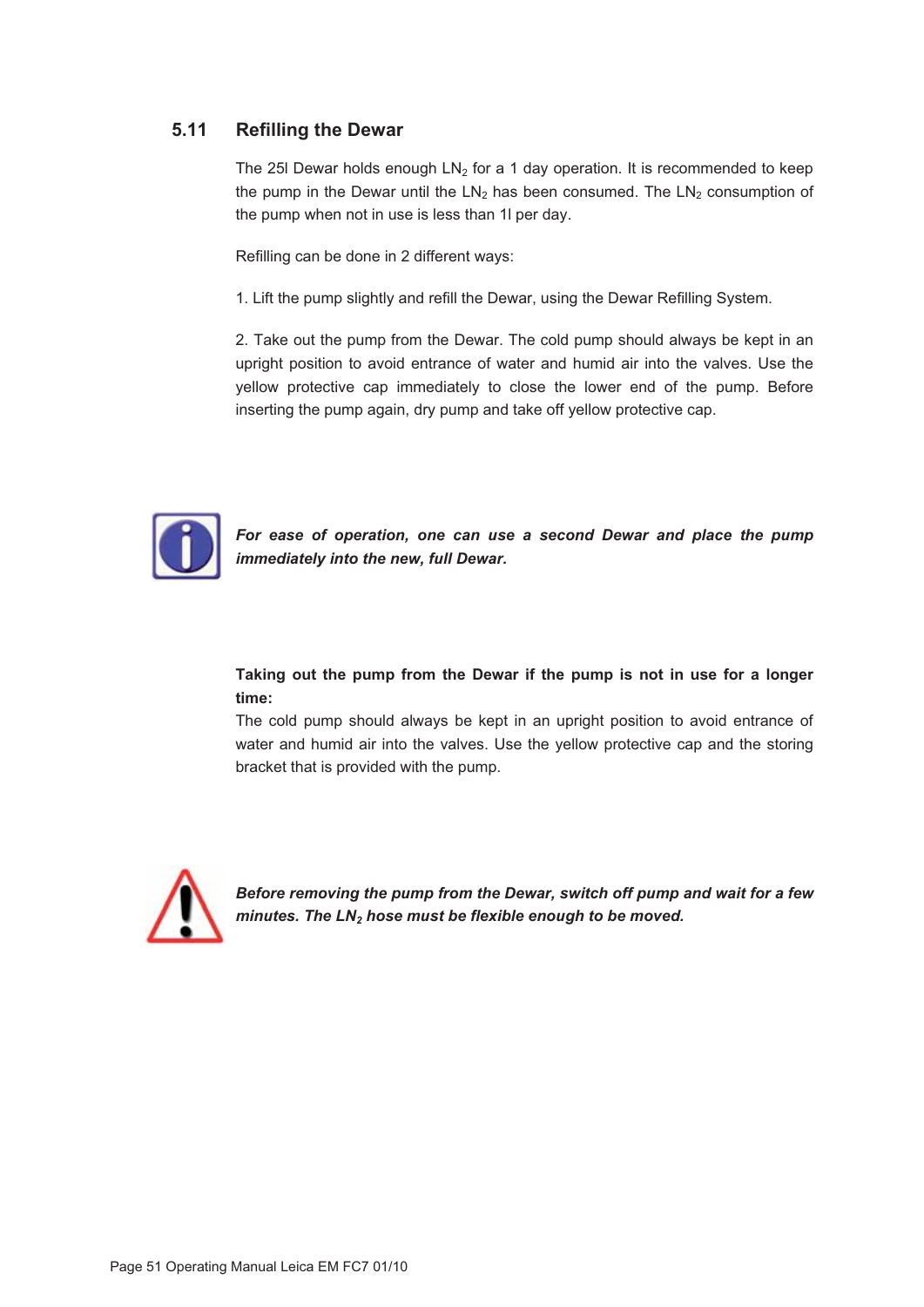#### **5.12 Finishing work with the EM FC7**

#### **Close down and bake out**

Pressing the Heat button will activate the automatic bake out of the chamber. The FC7 cryochamber will now heat up to  $+110$  °C. The heating cycle will be switched off automatically and the instruments will go back to room temperature During the heating time (approximately 90 minutes) the FC7 must be connected to the mains.

The heating cycle can be stopped and started again any time by pressing the Heat button.



*Before heating the chamber, to avoid any damage to components and knives:* 

- *take out all specimens.*
- *take out antistatic electrode.*
- *take out diamond knives.*
- *unlock torque limited screw holding the cryo specimen holder. This will prevent mechanical damage of specimen holder and locking screw due to heat expansion.*
- $\bullet$  unlock knife holder. This will prevent mechanical damage of the locking *screw due to heat expansion.*
- *move stereomicroscope with stereo-carrier to the side. This will prevent steam / condensing water droplets on optical components.*

#### **5.13 Maintenance of the valves**



Humidity in the valves can cause freezing and sticking of the valves during operation. To prevent this both valves in the block can be easily removed and cleaned with ethanol.

Remove both steel valves with a screw driver. The 2nd steel valve is located underneath the 1st valve.

Before inserting the valves again, check that the ball inside the valves is free.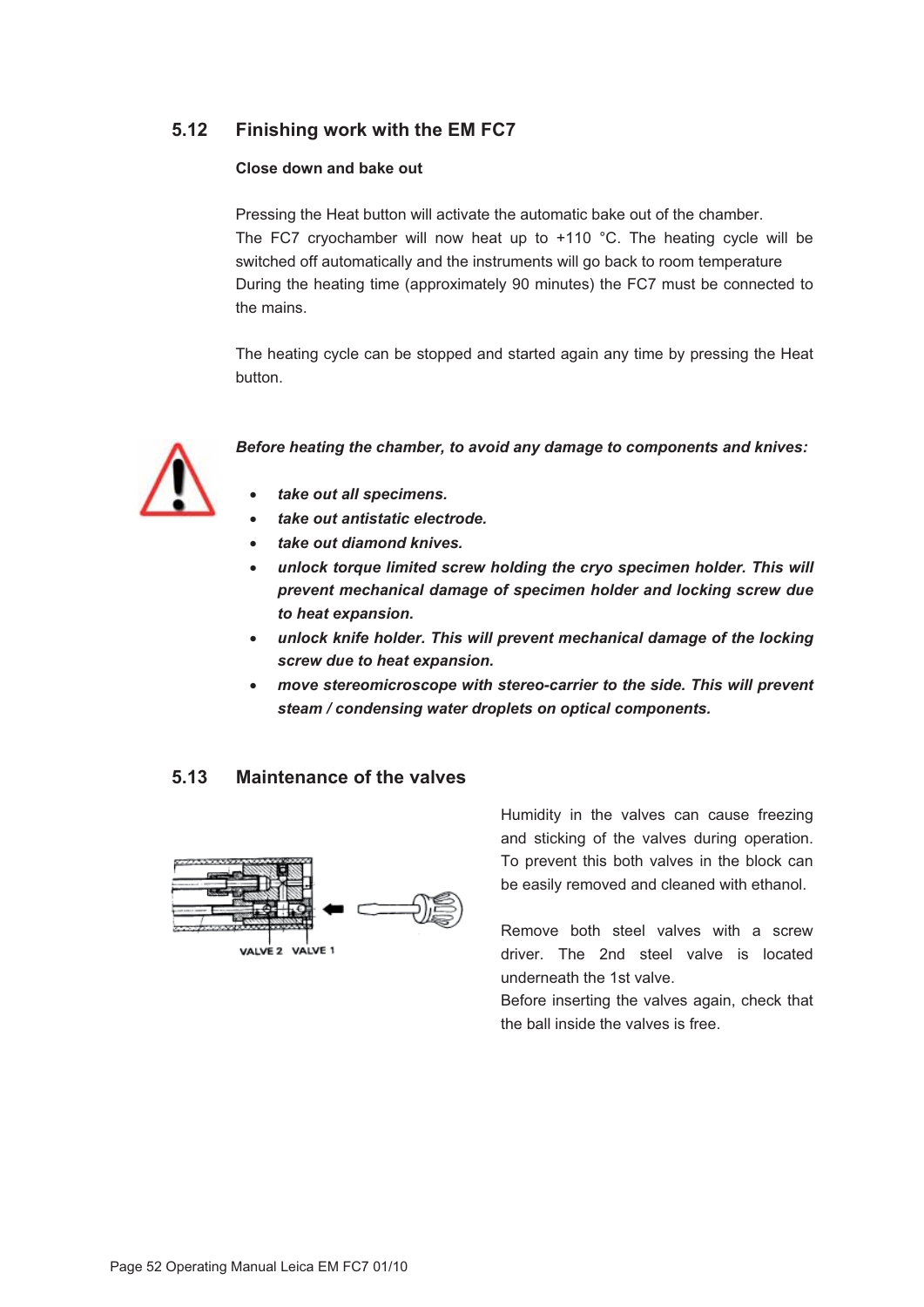## **6. Technical specifications**

| Chamber illumination                        | LED brightness controllable max. 2150 lx   |  |
|---------------------------------------------|--------------------------------------------|--|
| Top-light                                   | LED brightness controllable max. 8250 lx   |  |
| Back-light                                  | LED brightness controllable max. 3450 lx   |  |
| Spot-light                                  | $LED$ max, 8600 $\overline{x}$             |  |
|                                             |                                            |  |
| Cutting transmission                        | vibration decoupled gravity stroke         |  |
| Specimen advance                            | $200 \mu m$                                |  |
| Reserve warning                             | $20 \mu m$                                 |  |
| Cutting speed                               | 0.05 -100 mm/s wheel controlled            |  |
| Section thickness                           | 0-15000nm wheel controlled                 |  |
| Return speeds                               | 10, 30, 50mm/s                             |  |
|                                             |                                            |  |
| Coarse knife-movements N-S:                 | 10 mm stepping motor                       |  |
| Step control                                | $0.1 - 15$ µm steps                        |  |
| E-W movement                                | 10mm stepping motor                        |  |
|                                             |                                            |  |
| Knife holder                                | for two 6-10 mm knives                     |  |
|                                             |                                            |  |
| Temperature range                           | +110°C to -185°C                           |  |
| Temperature working range                   | -15 $^{\circ}$ C to -185 $^{\circ}$ C      |  |
| Temperature difference setting knife/sample |                                            |  |
| High gas flow                               | -40°C (knife) and -170°C (sample)          |  |
| (advanced controller)                       |                                            |  |
| Automatic rapid cooling                     | $< -165^\circ$                             |  |
| High gas flow (advanced controller)         | $< -140^{\circ}$ C                         |  |
| Temperature memories                        | 4 advanced controller / 3 basic controller |  |
|                                             |                                            |  |
|                                             |                                            |  |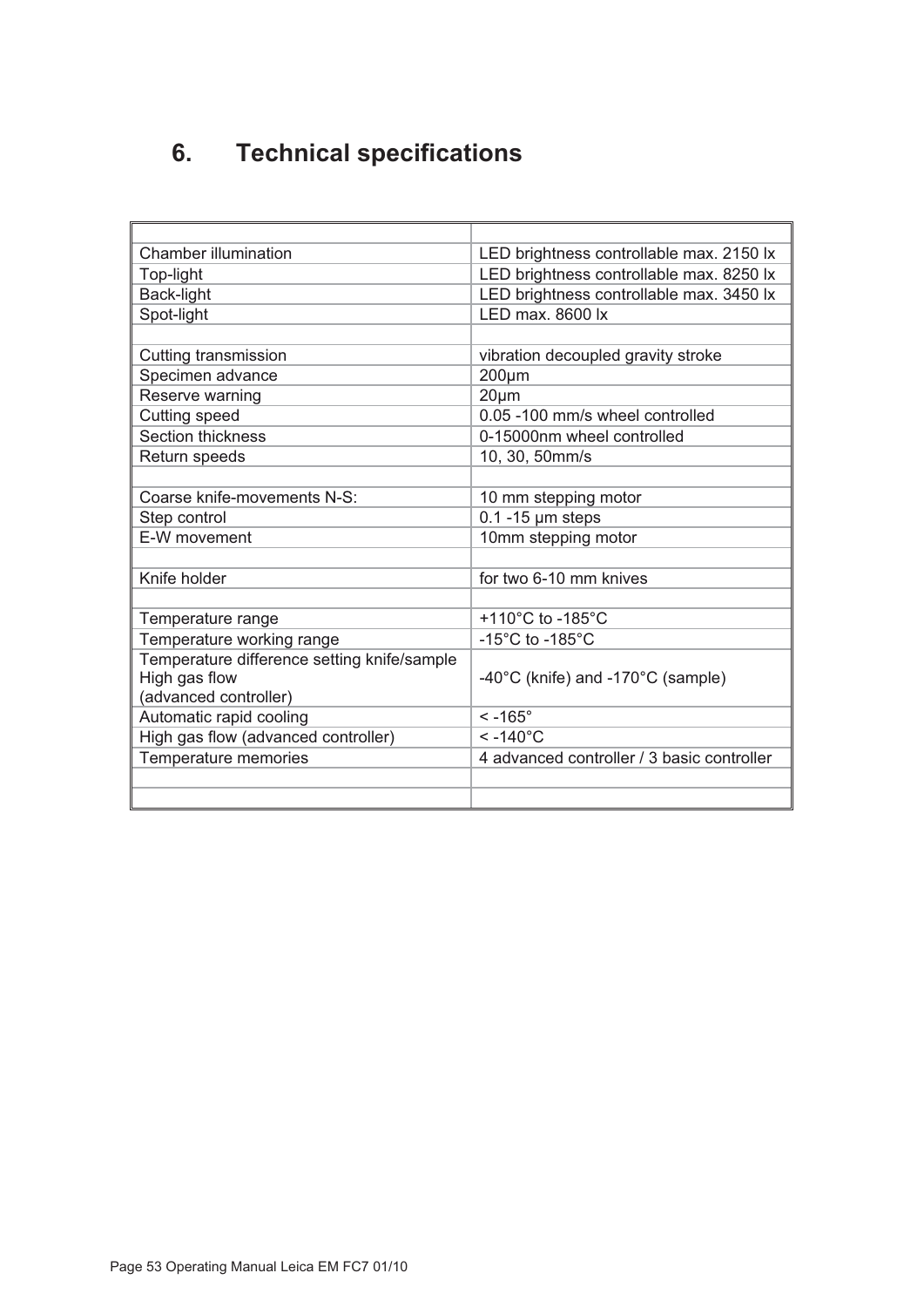# EC Declaration



EC Declaration of Conformity EG Konformitäts-Erklärung Déclaration CE de Conformité

#### We/Wir/Nous **Leica Mikrosysteme GmbH Hernalser Hauptstrasse 219 A-1170 Wien, Austria**

declare in exclusive responsibility that the product erklären in alleiniger Verantwortung, dass das Produkt déclarons sous notre seule responsabilité que le produit

Model **LEICA EM FC7** 

Modell **LEICA EM FC7** 

modèle **LEICA EM FC7** 

Type/Typenbezeichnung/type **EM FC7/706030/656002** 

to which this declaration relates is in conformity with the following standards: auf das sich diese Erklärung bezieht, mit den folgenden Normen übereinstimmt: auquel se réfère cette déclaration est conforme aux normes :

#### **EN 61010-1**

#### **EN 61326-1**

following the provisions of directive gemäss den Bestimmungen der Richtlinie conformément aux dispositions de directive

**2006/42/EC** (Machinery)

**2004/108/EC** (Electromagnetic compatibility) (Elektromagnetische Verträglichkeit) **2006/95/EC** (Low Voltage Equipment) (Niederspannungsrichtlinie) (Maschinen)

Permisonal held

Wien, 25. June 2009 Dr. Reinhard Lihl

**Entwicklungsleiter** R & D Manager Chef du service développement

Leica Microsysteme GmbH<br>
Hernalser Hauptstrasse 219 Tel. +43 1 48899-350 Hernalser Hauptstrasse 219<br>A-1170 Wien

www.leica-microsystems.com